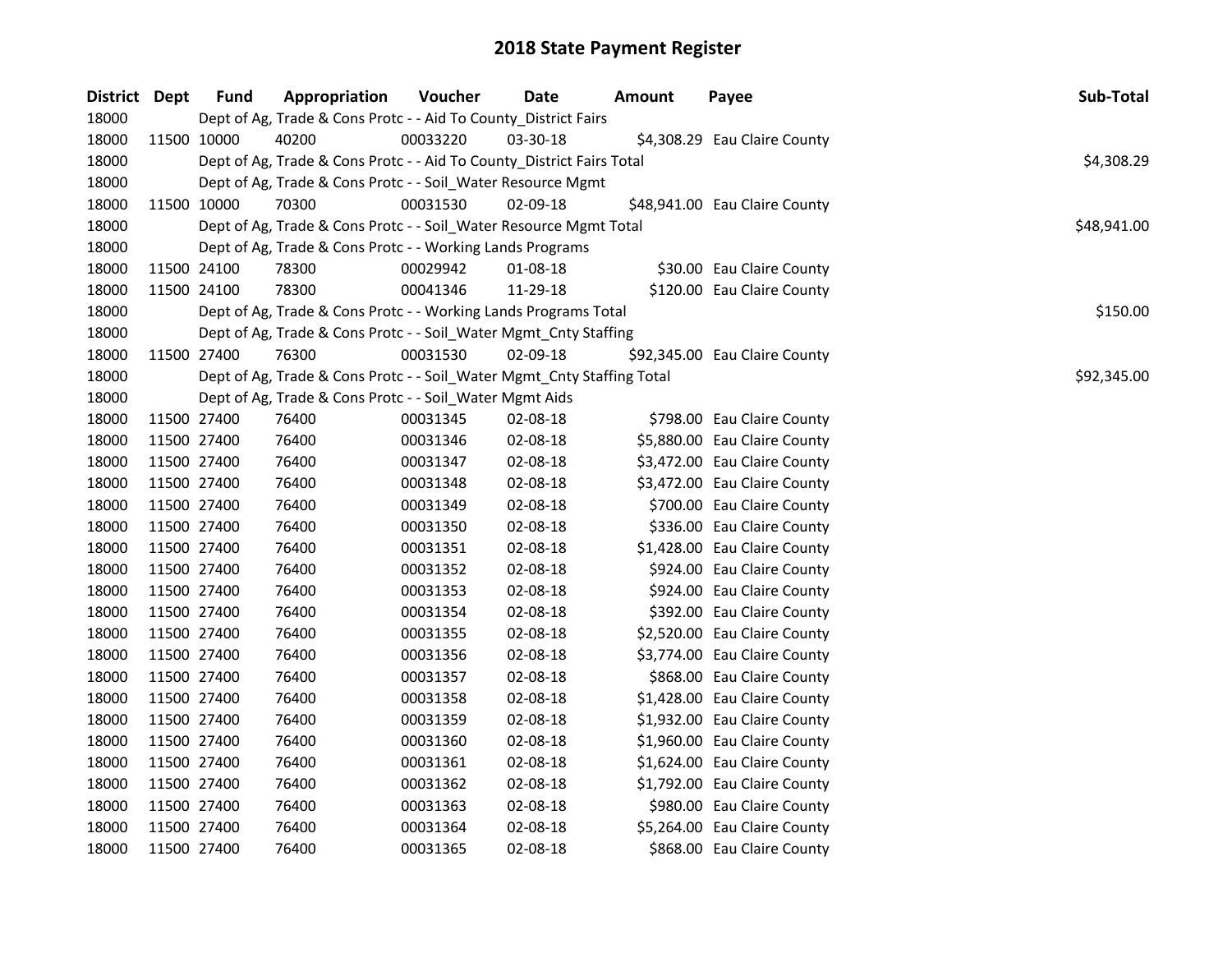| District Dept | <b>Fund</b> | Appropriation                                                       | Voucher      | Date           | <b>Amount</b> | Payee                         | Sub-Total   |
|---------------|-------------|---------------------------------------------------------------------|--------------|----------------|---------------|-------------------------------|-------------|
| 18000         | 11500 27400 | 76400                                                               | 00031366     | 02-08-18       |               | \$1,064.00 Eau Claire County  |             |
| 18000         | 11500 27400 | 76400                                                               | 00031761     | $02 - 16 - 18$ |               | \$2,856.00 Eau Claire County  |             |
| 18000         |             | Dept of Ag, Trade & Cons Protc - - Soil_Water Mgmt Aids Total       |              |                |               |                               | \$45,256.00 |
| 18000         |             | Dept of Ag, Trade & Cons Protc - - Clean Sweep Grants               |              |                |               |                               |             |
| 18000         | 11500 27400 | 77800                                                               | 00031082     | $02 - 01 - 18$ |               | \$15,630.00 Eau Claire County |             |
| 18000         |             | Dept of Ag, Trade & Cons Protc - - Clean Sweep Grants Total         |              |                |               |                               | \$15,630.00 |
| 18000         |             | Dept of Ag, Trade & Cons Protc - - Agriculture-Soil & Water         |              |                |               |                               |             |
| 18000         | 11500 36300 | <b>WE100</b>                                                        | 00031336     | 02-08-18       |               | \$6,701.80 Eau Claire County  |             |
| 18000         | 11500 36300 | <b>WE100</b>                                                        | 00031337     | 02-08-18       |               | \$5,831.00 Eau Claire County  |             |
| 18000         | 11500 36300 | <b>WE100</b>                                                        | 00031338     | 02-08-18       |               | \$14,495.95 Eau Claire County |             |
| 18000         | 11500 36300 | <b>WE100</b>                                                        | 00031339     | 02-08-18       |               | \$13,998.04 Eau Claire County |             |
| 18000         | 11500 36300 | <b>WE100</b>                                                        | 00031340     | 02-08-18       |               | \$10,096.80 Eau Claire County |             |
| 18000         | 11500 36300 | <b>WE100</b>                                                        | 00031341     | 02-08-18       |               | \$3,518.90 Eau Claire County  |             |
| 18000         | 11500 36300 | <b>WE100</b>                                                        | 00031342     | 02-08-18       |               | \$34,776.70 Eau Claire County |             |
| 18000         | 11500 36300 | <b>WE100</b>                                                        | 00031343     | 02-08-18       |               | \$7,273.00 Eau Claire County  |             |
| 18000         | 11500 36300 | <b>WE100</b>                                                        | 00031344     | 02-08-18       |               | \$4,717.42 Eau Claire County  |             |
| 18000         |             | Dept of Ag, Trade & Cons Protc - - Agriculture-Soil & Water Total   | \$101,409.61 |                |               |                               |             |
| 18000         |             | Commissioner of Insurance - - Specified Responsibilities, In        |              |                |               |                               |             |
| 18000         | 14500 53300 | 27600                                                               | 00029811     | 04-18-18       |               | \$970.00 Eau Claire County    |             |
| 18000         |             | Commissioner of Insurance - - Specified Responsibilities, In Total  |              |                |               |                               | \$970.00    |
| 18000         |             | Public Service Commission - - Federal Funds                         |              |                |               |                               |             |
| 18000         | 15500 10000 | 14200                                                               | 00002649     | 02-07-18       |               | \$15,114.00 Eau Claire County |             |
| 18000         |             | Public Service Commission - - Federal Funds Total                   |              |                |               |                               | \$15,114.00 |
| 18000         |             | Dept of Safety & Prof Services - - General Program Operations       |              |                |               |                               |             |
| 18000         | 16500 10000 | 12100                                                               | 00016023     | 03-01-18       |               | \$33.60 Eau Claire County     |             |
| 18000         | 16500 10000 | 12100                                                               | 00021188     | 07-19-18       |               | \$6.80 Eau Claire County      |             |
| 18000         |             | Dept of Safety & Prof Services - - General Program Operations Total |              |                |               |                               | \$40.40     |
| 18000         |             | Dept of Public Instruction - - Federal Aids, Local Aid              |              |                |               |                               |             |
| 18000         | 25500 10000 | 24100                                                               | 00106365     | $01 - 16 - 18$ |               | \$2,855.97 Eau Claire County  |             |
| 18000         | 25500 10000 | 24100                                                               | 00112735     | 02-26-18       |               | \$2,477.15 Eau Claire County  |             |
| 18000         | 25500 10000 | 24100                                                               | 00115313     | 03-19-18       |               | \$2,634.29 Eau Claire County  |             |
| 18000         | 25500 10000 | 24100                                                               | 00121775     | 04-30-18       |               | \$2,939.90 Eau Claire County  |             |
| 18000         | 25500 10000 | 24100                                                               | 00124399     | 05-21-18       |               | \$2,823.91 Eau Claire County  |             |
| 18000         | 25500 10000 | 24100                                                               | 00134470     | 07-23-18       |               | \$2,902.23 Eau Claire County  |             |
| 18000         | 25500 10000 | 24100                                                               | 00135911     | 07-30-18       |               | \$2,407.44 Eau Claire County  |             |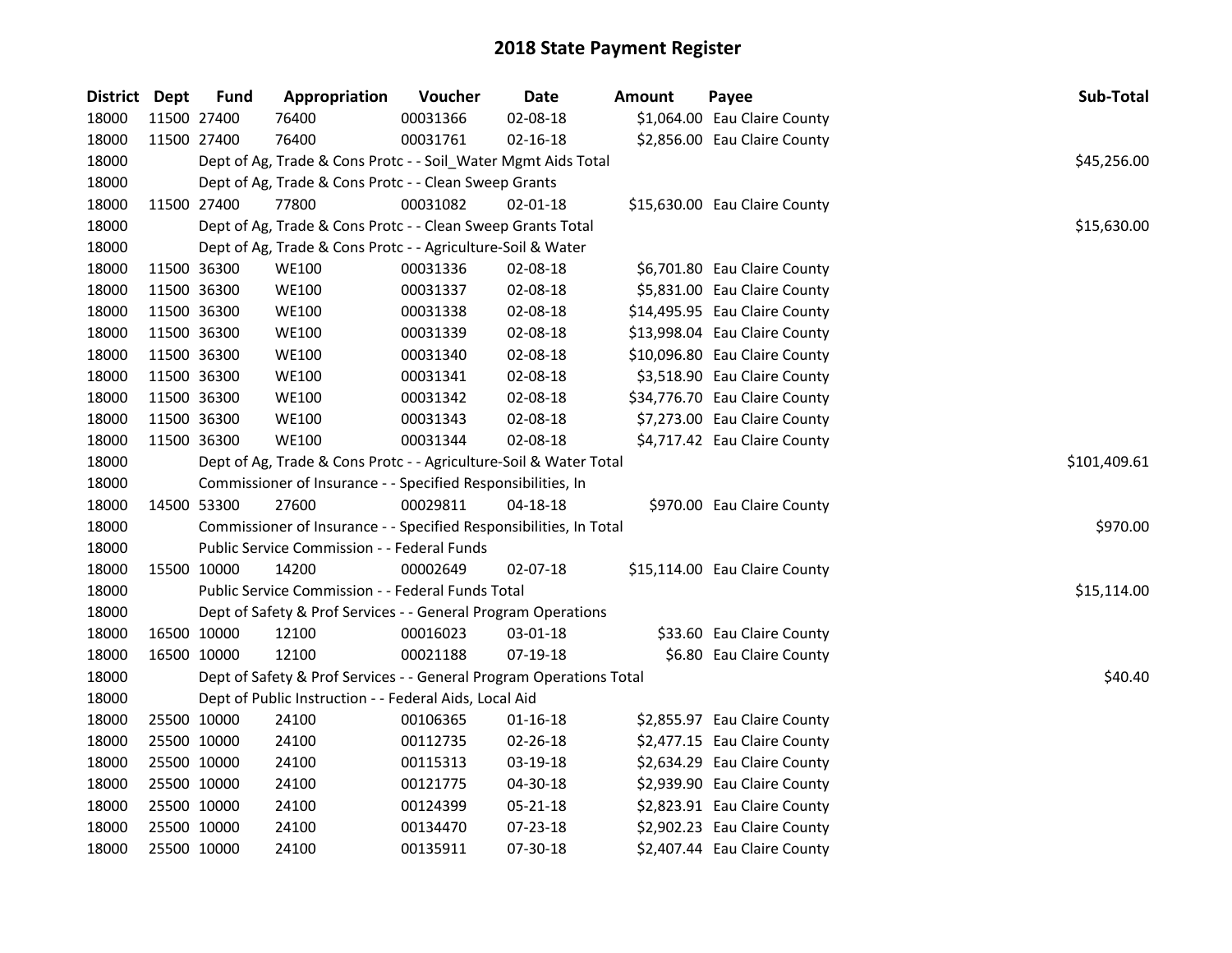| District Dept |             | <b>Fund</b> | Appropriation                                                      | Voucher  | <b>Date</b>    | Amount | Payee                         | Sub-Total   |
|---------------|-------------|-------------|--------------------------------------------------------------------|----------|----------------|--------|-------------------------------|-------------|
| 18000         | 25500 10000 |             | 24100                                                              | 00138212 | 08-20-18       |        | \$1,979.47 Eau Claire County  |             |
| 18000         | 25500 10000 |             | 24100                                                              | 00147690 | 11-13-18       |        | \$2,061.55 Eau Claire County  |             |
| 18000         | 25500 10000 |             | 24100                                                              | 00154678 | 12-31-18       |        | \$1,228.62 Eau Claire County  |             |
| 18000         |             |             | Dept of Public Instruction - - Federal Aids, Local Aid Total       |          |                |        |                               | \$24,310.53 |
| 18000         |             |             | Dept of Natural Resources - - Gpo-State Funds                      |          |                |        |                               |             |
| 18000         |             | 37000 10000 | 40100                                                              | 00232837 | 05-01-18       |        | \$450.00 Eau Claire County    |             |
| 18000         |             |             | Dept of Natural Resources - - Gpo-State Funds Total                |          |                |        |                               | \$450.00    |
| 18000         |             |             | Dept of Natural Resources - - Gpo - Federal Funds                  |          |                |        |                               |             |
| 18000         |             | 37000 10000 | 94100                                                              | 00218449 | 03-05-18       |        | \$45,000.00 Eau Claire County |             |
| 18000         |             |             | Dept of Natural Resources - - Gpo - Federal Funds Total            |          |                |        |                               | \$45,000.00 |
| 18000         |             |             | Dept of Natural Resources - - Gen Program Ops-State Funds-Fr       |          |                |        |                               |             |
| 18000         |             | 37000 21200 | 16600                                                              | 00207975 | $01 - 18 - 18$ |        | \$510.00 Eau Claire County    |             |
| 18000         |             |             | Dept of Natural Resources - - Gen Program Ops-State Funds-Fr Total |          |                |        |                               | \$510.00    |
| 18000         |             |             | Dept of Natural Resources - - General Program Operations --        |          |                |        |                               |             |
| 18000         | 37000 21200 |             | 25400                                                              | 00241072 | 06-06-18       |        | \$600.00 Eau Claire County    |             |
| 18000         |             | 37000 21200 | 25400                                                              | 00250812 | 07-18-18       |        | \$480.00 Eau Claire County    |             |
| 18000         |             | 37000 21200 | 25400                                                              | 00267802 | 09-27-18       |        | \$589.96 Eau Claire County    |             |
| 18000         | 37000 21200 |             | 25400                                                              | 00282676 | 12-06-18       |        | \$420.00 Eau Claire County    |             |
| 18000         | 37000 21200 |             | 25400                                                              | 00286661 | 12-27-18       |        | \$450.00 Eau Claire County    |             |
| 18000         |             |             | Dept of Natural Resources - - General Program Operations -- Total  |          |                |        |                               | \$2,539.96  |
| 18000         |             |             | Dept of Natural Resources - - Gpo--State Funds                     |          |                |        |                               |             |
| 18000         | 37000 21200 |             | 36100                                                              | 00251951 | $07 - 27 - 18$ |        | \$8.00 Eau Claire County      |             |
| 18000         |             |             | Dept of Natural Resources - - Gpo--State Funds Total               |          |                |        |                               | \$8.00      |
| 18000         |             |             | Dept of Natural Resources - - Venison Processing                   |          |                |        |                               |             |
| 18000         | 37000 21200 |             | 54900                                                              | 00223105 | 04-02-18       |        | \$1,430.00 Eau Claire County  |             |
| 18000         |             |             | Dept of Natural Resources - - Venison Processing Total             |          |                |        |                               | \$1,430.00  |
| 18000         |             |             | Dept of Natural Resources - - Enf A - Atv & Utv Enforcement        |          |                |        |                               |             |
| 18000         | 37000 21200 |             | 55100                                                              | 00268007 | 09-27-18       |        | \$3,580.22 Eau Claire County  |             |
| 18000         |             |             | Dept of Natural Resources - - Enf A - Atv & Utv Enforcement Total  |          |                |        |                               | \$3,580.22  |
| 18000         |             |             | Dept of Natural Resources - - Wildlife Damage Claims & Abat        |          |                |        |                               |             |
| 18000         |             | 37000 21200 | 55300                                                              | 00223105 | 04-02-18       |        | \$3,781.08 Eau Claire County  |             |
| 18000         |             |             | Dept of Natural Resources - - Wildlife Damage Claims & Abat Total  |          |                |        |                               | \$3,781.08  |
| 18000         |             |             | Dept of Natural Resources - - Ra- Fish, WI & Forestry              |          |                |        |                               |             |
| 18000         |             | 37000 21200 | 56400                                                              | 00228516 | 04-19-18       |        | \$2,475.36 Eau Claire County  |             |
| 18000         |             |             | Dept of Natural Resources - - Ra- Fish, WI & Forestry Total        |          |                |        |                               | \$2,475.36  |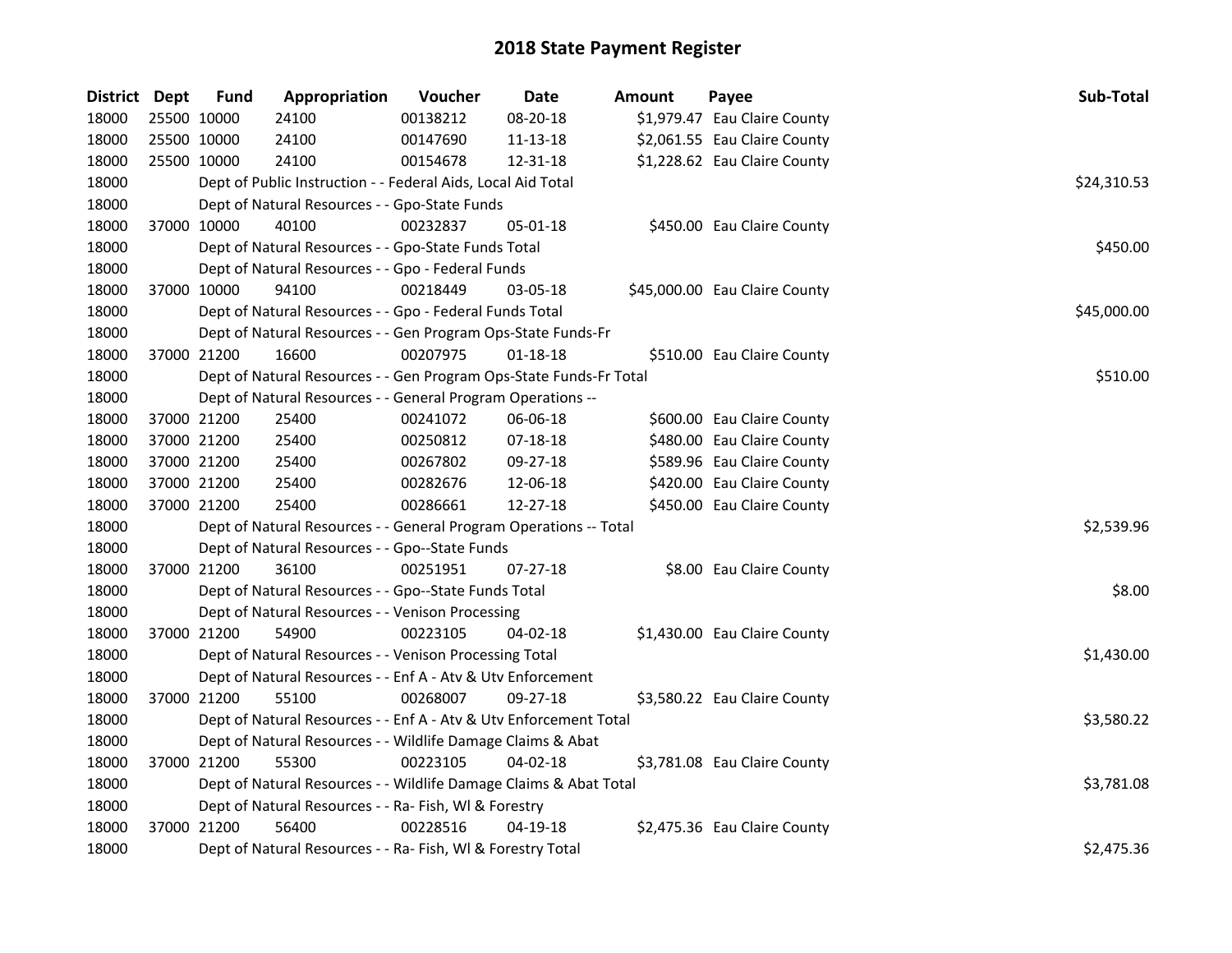| District Dept |             | <b>Fund</b> | Appropriation                                                      | Voucher     | Date           | Amount | Payee                          | Sub-Total    |
|---------------|-------------|-------------|--------------------------------------------------------------------|-------------|----------------|--------|--------------------------------|--------------|
| 18000         |             |             | Dept of Natural Resources - - Resaids - Cnty Forst & Admin         |             |                |        |                                |              |
| 18000         |             | 37000 21200 | 57200                                                              | 00216326    | $02 - 26 - 18$ |        | \$52,478.00 Eau Claire County  |              |
| 18000         | 37000 21200 |             | 57200                                                              | 00266134    | 09-13-18       |        | \$16,876.59 Eau Claire County  |              |
| 18000         |             |             | Dept of Natural Resources - - Resaids - Cnty Forst & Admin Total   |             |                |        |                                | \$69,354.59  |
| 18000         |             |             | Dept of Natural Resources - - Ra- Cnty Snow Trail & Area Aid       |             |                |        |                                |              |
| 18000         |             | 37000 21200 | 57400                                                              | 00233529    | 05-04-18       |        | \$13,422.00 Eau Claire County  |              |
| 18000         |             |             | Dept of Natural Resources - - Ra- Cnty Snow Trail & Area Aid Total |             |                |        |                                | \$13,422.00  |
| 18000         |             |             | Dept of Natural Resources - - Ra- Atv Prj Aids, Gas Tax Pymt       |             |                |        |                                |              |
| 18000         |             | 37000 21200 | 57600                                                              | 00208605    | $01-19-18$     |        | \$16,242.09 Eau Claire County  |              |
| 18000         |             | 37000 21200 | 57600                                                              | 00208622    | 01-19-18       |        | \$2,256.14 Eau Claire County   |              |
| 18000         | 37000 21200 |             | 57600                                                              | 00233519    | 05-04-18       |        | \$13,422.00 Eau Claire County  |              |
| 18000         |             |             | Dept of Natural Resources - - Ra- Atv Prj Aids, Gas Tax Pymt Total | \$31,920.23 |                |        |                                |              |
| 18000         |             |             | Dept of Natural Resources - - Ra- Atv Project Aids                 |             |                |        |                                |              |
| 18000         |             | 37000 21200 | 57700                                                              | 00207473    | $01 - 24 - 18$ |        | \$2,040.60 Eau Claire County   |              |
| 18000         |             |             | Dept of Natural Resources - - Ra- Atv Project Aids Total           |             |                |        |                                | \$2,040.60   |
| 18000         |             |             | Dept of Natural Resources - - Ea - Urban Nonpoint Source           |             |                |        |                                |              |
| 18000         |             | 37000 27400 | 65800                                                              | 00214842    | 02-20-18       |        | \$3,929.93 Eau Claire County   |              |
| 18000         | 37000 27400 |             | 65800                                                              | 00261405    | 08-24-18       |        | \$1,478.15 Eau Claire County   |              |
| 18000         |             |             | Dept of Natural Resources - - Ea - Urban Nonpoint Source Total     |             |                |        |                                | \$5,408.08   |
| 18000         |             |             | Dept of Natural Resources - - Fin Asst For Responsible Units       |             |                |        |                                |              |
| 18000         |             | 37000 27400 | 67000                                                              | 00235091    | $05 - 11 - 18$ |        | \$460,693.93 Eau Claire County |              |
| 18000         |             |             | Dept of Natural Resources - - Fin Asst For Responsible Units Total |             |                |        |                                | \$460,693.93 |
| 18000         |             |             | Dept of Natural Resources - - Recycling Consolidation Grants       |             |                |        |                                |              |
| 18000         |             | 37000 27400 | 67300                                                              | 00235091    | $05-11-18$     |        | \$27,040.84 Eau Claire County  |              |
| 18000         |             |             | Dept of Natural Resources - - Recycling Consolidation Grants Total |             |                |        |                                | \$27,040.84  |
| 18000         |             |             | Dept of Natural Resources - - Land Acquisition                     |             |                |        |                                |              |
| 18000         |             | 37000 36300 | TA100                                                              | 00231435    | $04 - 26 - 18$ |        | \$3.00 Eau Claire County       |              |
| 18000         |             | 37000 36300 | TA100                                                              | 00234159    | 05-08-18       |        | \$3.00 Eau Claire County       |              |
| 18000         |             |             | Dept of Natural Resources - - Land Acquisition Total               |             |                |        |                                | \$6.00       |
| 18000         |             |             | WI Dept of Transportation - - Eldly&Disa Co/Aid Sf                 |             |                |        |                                |              |
| 18000         |             | 39500 21100 | 16800                                                              | 00238272    | 04-04-18       |        | \$225,545.00 Eau Claire County |              |
| 18000         |             |             | WI Dept of Transportation - - Eldly&Disa Co/Aid Sf Total           |             |                |        |                                | \$225,545.00 |
| 18000         |             |             | WI Dept of Transportation - - County Forest Aids                   |             |                |        |                                |              |
| 18000         |             | 39500 21100 | 17000                                                              | 00223726    | $02 - 21 - 18$ |        | \$5,598.38 Eau Claire County   |              |
| 18000         |             |             | WI Dept of Transportation - - County Forest Aids Total             |             |                |        |                                | \$5,598.38   |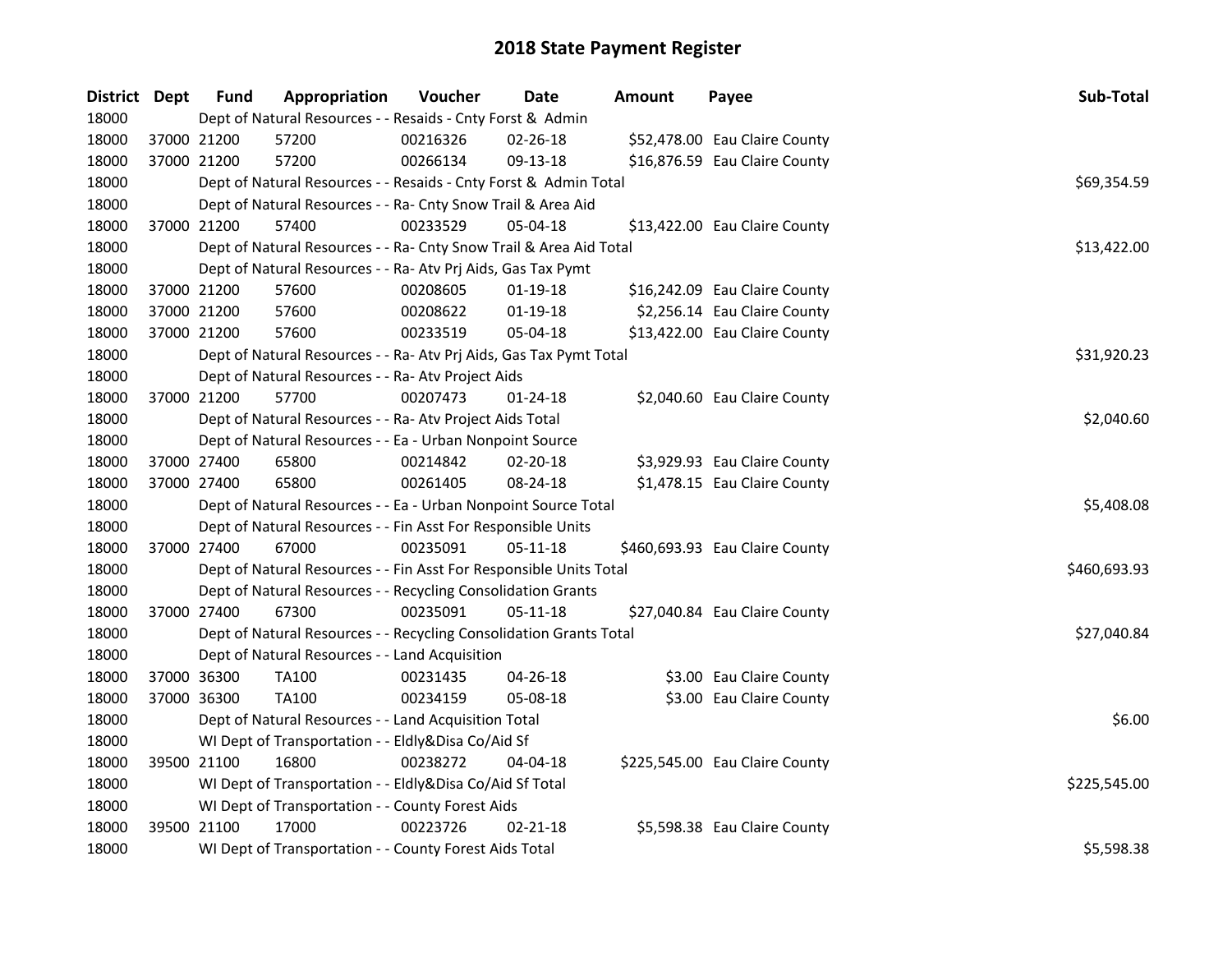| District Dept | <b>Fund</b> | Appropriation                                            | Voucher  | <b>Date</b>    | <b>Amount</b> | Payee                            | Sub-Total      |
|---------------|-------------|----------------------------------------------------------|----------|----------------|---------------|----------------------------------|----------------|
| 18000         |             | WI Dept of Transportation - - Trans Aids To Co.-Sf       |          |                |               |                                  |                |
| 18000         | 39500 21100 | 19000                                                    | 00203630 | $01-02-18$     |               | \$886,079.75 Eau Claire County   |                |
| 18000         | 39500 21100 | 19000                                                    | 00267838 | 07-02-18       |               | \$1,772,159.50 Eau Claire County |                |
| 18000         | 39500 21100 | 19000                                                    | 00301890 | 10-01-18       |               | \$886,079.78 Eau Claire County   |                |
| 18000         |             | WI Dept of Transportation - - Trans Aids To Co.-Sf Total |          |                |               |                                  | \$3,544,319.03 |
| 18000         |             | WI Dept of Transportation - - Trnsprt Alternats Lf       |          |                |               |                                  |                |
| 18000         | 39500 21100 | 22600                                                    | 00315592 | 10-25-18       |               | \$4,570.37 Eau Claire County     |                |
| 18000         |             | WI Dept of Transportation - - Trnsprt Alternats Lf Total |          |                |               |                                  | \$4,570.37     |
| 18000         |             | WI Dept of Transportation - - Trnsprt Alternats Ff       |          |                |               |                                  |                |
| 18000         | 39500 21100 | 22700                                                    | 00315592 | 10-25-18       |               | \$18,281.49 Eau Claire County    |                |
| 18000         |             | WI Dept of Transportation - - Trnsprt Alternats Ff Total |          |                |               |                                  | \$18,281.49    |
| 18000         |             | WI Dept of Transportation - - Aero Assistance Sfd        |          |                |               |                                  |                |
| 18000         | 39500 21100 | 26400                                                    | 00288322 | 08-17-18       |               | \$27.57 Eau Claire County        |                |
| 18000         | 39500 21100 | 26400                                                    | 00288323 | 08-17-18       |               | \$266.03 Eau Claire County       |                |
| 18000         |             | WI Dept of Transportation - - Aero Assistance Sfd Total  |          |                |               |                                  | \$293.60       |
| 18000         |             | WI Dept of Transportation - - Aero Assistance Lfd        |          |                |               |                                  |                |
| 18000         | 39500 21100 | 27400                                                    | 00288322 | 08-17-18       |               | \$27.57 Eau Claire County        |                |
| 18000         | 39500 21100 | 27400                                                    | 00288323 | 08-17-18       |               | \$266.03 Eau Claire County       |                |
| 18000         |             | WI Dept of Transportation - - Aero Assistance Lfd Total  |          |                |               |                                  | \$293.60       |
| 18000         |             | WI Dept of Transportation - - Loc Rd Imp Prg St Fd       |          |                |               |                                  |                |
| 18000         | 39500 21100 | 27800                                                    | 00231188 | 03-16-18       |               | \$71,000.00 Eau Claire County    |                |
| 18000         | 39500 21100 | 27800                                                    | 00278457 | $07 - 25 - 18$ |               | \$3,310.40 Eau Claire County     |                |
| 18000         |             | WI Dept of Transportation - - Loc Rd Imp Prg St Fd Total |          |                |               |                                  | \$74,310.40    |
| 18000         |             | WI Dept of Transportation - - Aero Assistance Ffd        |          |                |               |                                  |                |
| 18000         | 39500 21100 | 28400                                                    | 00288322 | 08-17-18       |               | \$496.22 Eau Claire County       |                |
| 18000         | 39500 21100 | 28400                                                    | 00288323 | 08-17-18       |               | \$4,788.59 Eau Claire County     |                |
| 18000         |             | WI Dept of Transportation - - Aero Assistance Ffd Total  |          |                |               |                                  | \$5,284.81     |
| 18000         |             | WI Dept of Transportation - - St Hwy Rehab, Sf           |          |                |               |                                  |                |
| 18000         | 39500 21100 | 36300                                                    | 00225042 | 02-26-18       |               | \$6.00 Eau Claire County         |                |
| 18000         | 39500 21100 | 36300                                                    | 00232666 | 03-21-18       |               | \$80.00 Eau Claire County        |                |
| 18000         | 39500 21100 | 36300                                                    | 00329570 | 12-07-18       |               | \$999.80 Eau Claire County       |                |
| 18000         | 39500 21100 | 36300                                                    | 00329571 | 12-07-18       |               | \$1,742.10 Eau Claire County     |                |
| 18000         | 39500 21100 | 36300                                                    | 00329573 | 12-07-18       |               | \$1,918.13 Eau Claire County     |                |
| 18000         |             | WI Dept of Transportation - - St Hwy Rehab, Sf Total     |          |                |               |                                  | \$4,746.03     |
| 18000         |             | WI Dept of Transportation - - Hwy Mgmt & Opers Sf        |          |                |               |                                  |                |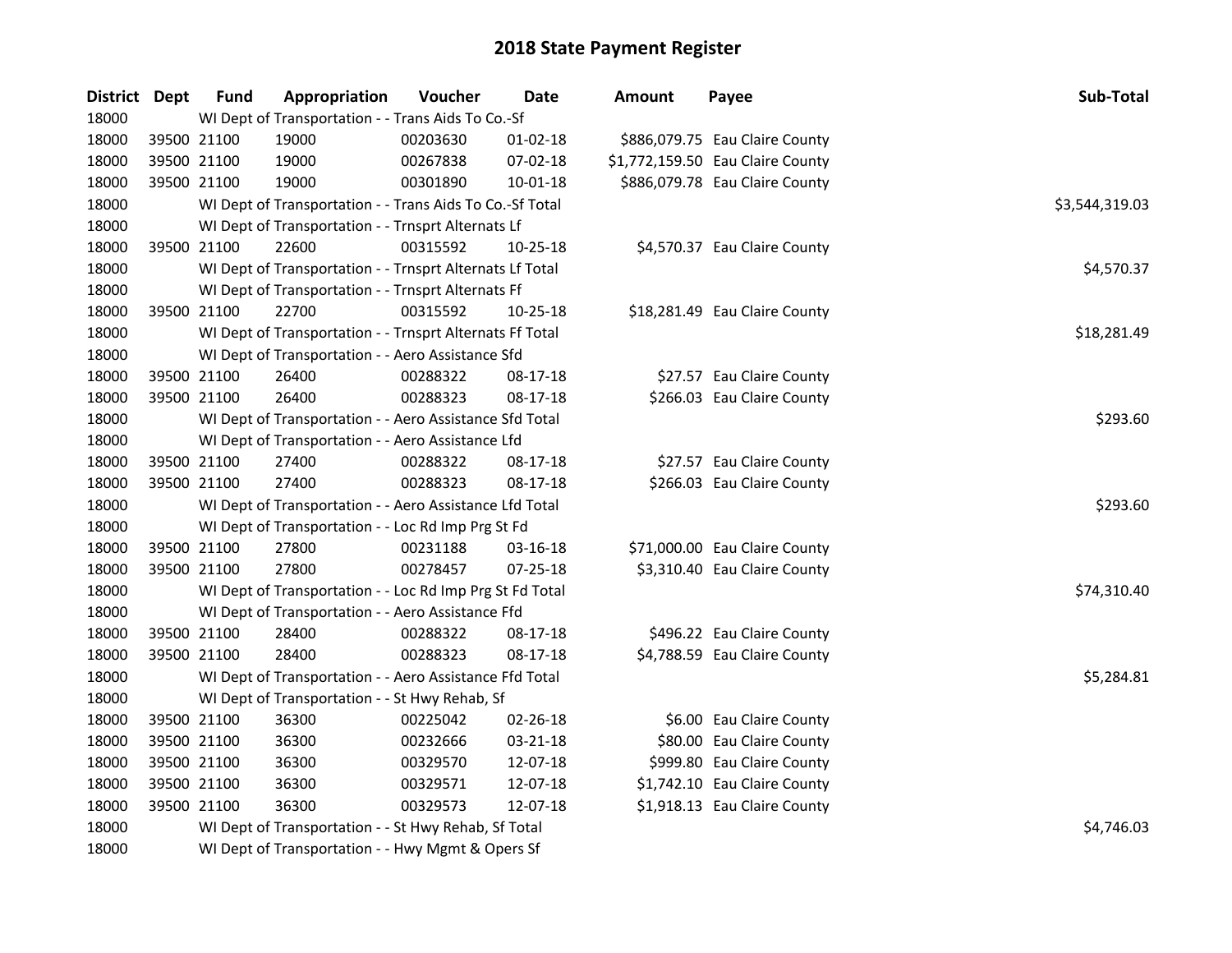| District Dept | <b>Fund</b> | Appropriation                                           | Voucher  | <b>Date</b>    | <b>Amount</b> | Payee                          | Sub-Total    |
|---------------|-------------|---------------------------------------------------------|----------|----------------|---------------|--------------------------------|--------------|
| 18000         | 39500 21100 | 36500                                                   | 00213227 | $01 - 18 - 18$ |               | \$76.98 Eau Claire County      |              |
| 18000         | 39500 21100 | 36500                                                   | 00215514 | $01 - 26 - 18$ |               | \$943.00 Eau Claire County     |              |
| 18000         | 39500 21100 | 36500                                                   | 00219419 | 02-07-18       |               | \$583.57 Eau Claire County     |              |
| 18000         | 39500 21100 | 36500                                                   | 00221725 | 02-14-18       |               | \$943.00 Eau Claire County     |              |
| 18000         | 39500 21100 | 36500                                                   | 00229122 | 03-12-18       |               | \$3,929.87 Eau Claire County   |              |
| 18000         | 39500 21100 | 36500                                                   | 00233057 | 03-23-18       |               | \$13,157.76 Eau Claire County  |              |
| 18000         | 39500 21100 | 36500                                                   | 00237008 | 03-30-18       |               | \$2,096.63 Eau Claire County   |              |
| 18000         | 39500 21100 | 36500                                                   | 00250045 | 05-08-18       |               | \$2,388.76 Eau Claire County   |              |
| 18000         | 39500 21100 | 36500                                                   | 00252160 | 05-10-18       |               | \$1,107.00 Eau Claire County   |              |
| 18000         | 39500 21100 | 36500                                                   | 00253738 | 05-16-18       |               | \$13,964.34 Eau Claire County  |              |
| 18000         | 39500 21100 | 36500                                                   | 00266270 | 06-25-18       |               | \$5,593.14 Eau Claire County   |              |
| 18000         | 39500 21100 | 36500                                                   | 00267481 | 06-28-18       |               | \$1,559.72 Eau Claire County   |              |
| 18000         | 39500 21100 | 36500                                                   | 00284564 | 08-09-18       |               | \$25,149.50 Eau Claire County  |              |
| 18000         | 39500 21100 | 36500                                                   | 00294779 | 09-12-18       |               | \$17,262.73 Eau Claire County  |              |
| 18000         | 39500 21100 | 36500                                                   | 00306816 | 10-05-18       |               | \$5,668.86 Eau Claire County   |              |
| 18000         | 39500 21100 | 36500                                                   | 00317532 | 11-01-18       |               | \$50.00 Eau Claire County      |              |
| 18000         | 39500 21100 | 36500                                                   | 00325687 | 11-21-18       |               | \$51,081.96 Eau Claire County  |              |
| 18000         | 39500 21100 | 36500                                                   | 00325799 | 11-23-18       |               | \$102,487.99 Eau Claire County |              |
| 18000         | 39500 21100 | 36500                                                   | 00334021 | 12-21-18       |               | \$1,107.00 Eau Claire County   |              |
| 18000         | 39500 21100 | 36500                                                   | 00334024 | 12-21-18       |               | \$1,107.00 Eau Claire County   |              |
| 18000         | 39500 21100 | 36500                                                   | 00334439 | 12-26-18       |               | \$59,428.06 Eau Claire County  |              |
| 18000         | 39500 21100 | 36500                                                   | 00334486 | 12-26-18       |               | \$1,107.00 Eau Claire County   |              |
| 18000         |             | WI Dept of Transportation - - Hwy Mgmt & Opers Sf Total |          |                |               |                                | \$310,793.87 |
| 18000         |             | WI Dept of Transportation - - Routine Maint Sf          |          |                |               |                                |              |
| 18000         | 39500 21100 | 36800                                                   | 00213227 | 01-18-18       |               | \$119,605.40 Eau Claire County |              |
| 18000         | 39500 21100 | 36800                                                   | 00219419 | 02-07-18       |               | \$104,126.64 Eau Claire County |              |
| 18000         | 39500 21100 | 36800                                                   | 00229122 | 03-12-18       |               | \$284,371.16 Eau Claire County |              |
| 18000         | 39500 21100 | 36800                                                   | 00233057 | 03-23-18       |               | \$7,207.88 Eau Claire County   |              |
| 18000         | 39500 21100 | 36800                                                   | 00237008 | 03-30-18       |               | \$187,565.68 Eau Claire County |              |
| 18000         | 39500 21100 | 36800                                                   | 00250045 | 05-08-18       |               | \$271,845.58 Eau Claire County |              |
| 18000         | 39500 21100 | 36800                                                   | 00253738 | 05-16-18       |               | \$286,918.27 Eau Claire County |              |
| 18000         | 39500 21100 | 36800                                                   | 00267481 | 06-28-18       |               | \$397,954.13 Eau Claire County |              |
| 18000         | 39500 21100 | 36800                                                   | 00284564 | 08-09-18       |               | \$117,373.30 Eau Claire County |              |
| 18000         | 39500 21100 | 36800                                                   | 00294779 | 09-12-18       |               | \$118,817.04 Eau Claire County |              |
| 18000         | 39500 21100 | 36800                                                   | 00306816 | 10-05-18       |               | \$103,231.57 Eau Claire County |              |
|               |             |                                                         |          |                |               |                                |              |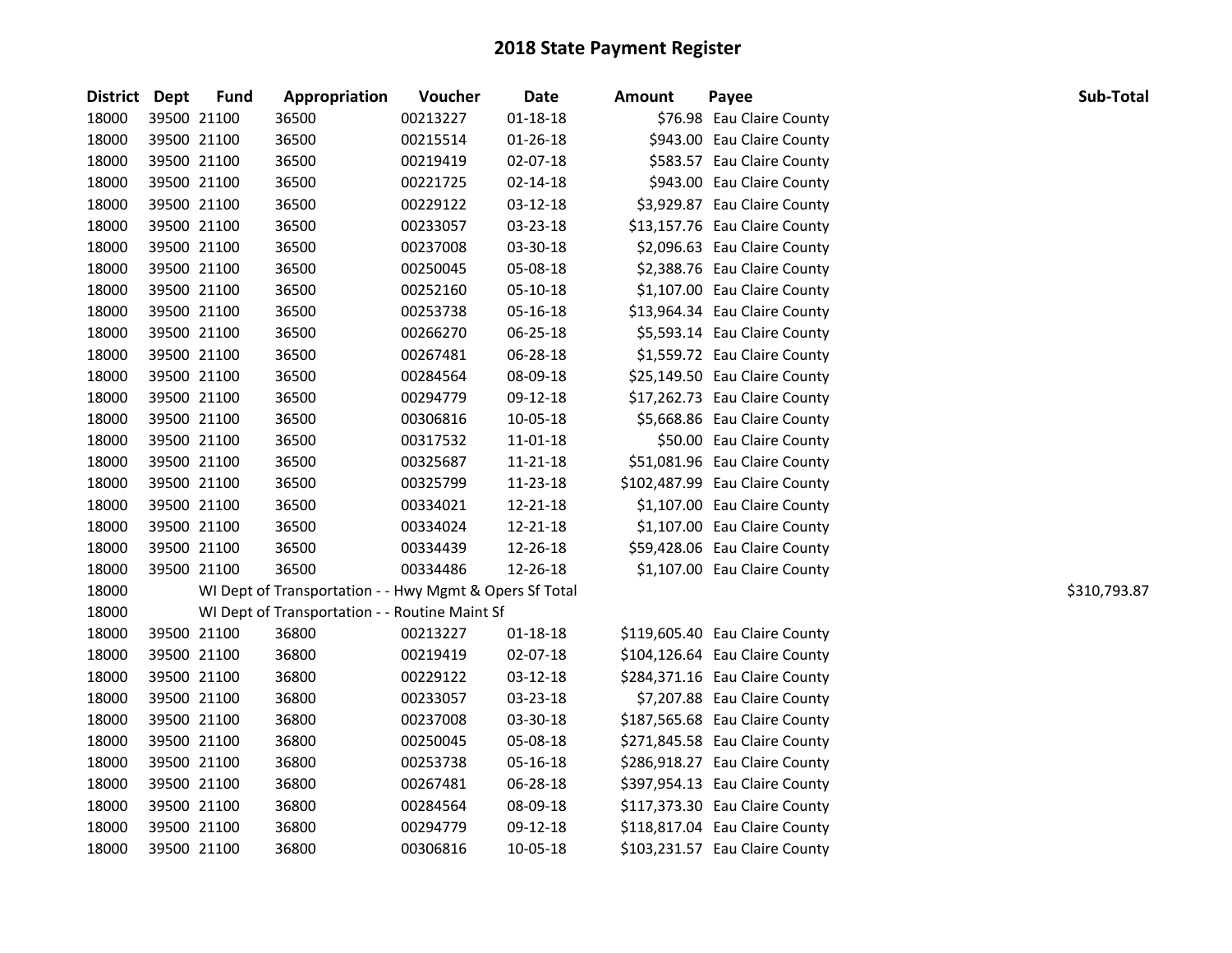| District Dept |             | <b>Fund</b> | Appropriation                                                  | Voucher  | <b>Date</b>    | <b>Amount</b> | Payee                          | Sub-Total      |
|---------------|-------------|-------------|----------------------------------------------------------------|----------|----------------|---------------|--------------------------------|----------------|
| 18000         |             | 39500 21100 | 36800                                                          | 00319535 | 11-05-18       |               | \$330,312.04 Eau Claire County |                |
| 18000         | 39500 21100 |             | 36800                                                          | 00322653 | $11 - 13 - 18$ |               | \$3,997.36 Eau Claire County   |                |
| 18000         | 39500 21100 |             | 36800                                                          | 00325687 | 11-21-18       |               | \$13,377.92 Eau Claire County  |                |
| 18000         | 39500 21100 |             | 36800                                                          | 00325799 | 11-23-18       |               | \$35,075.44 Eau Claire County  |                |
| 18000         |             | 39500 21100 | 36800                                                          | 00334439 | 12-26-18       |               | \$17,551.57 Eau Claire County  |                |
| 18000         |             |             | WI Dept of Transportation - - Routine Maint Sf Total           |          |                |               |                                | \$2,399,330.98 |
| 18000         |             |             | WI Dept of Transportation - - Routine Maint Ff                 |          |                |               |                                |                |
| 18000         |             | 39500 21100 | 38000                                                          | 00219419 | 02-07-18       |               | \$263.10 Eau Claire County     |                |
| 18000         |             |             | WI Dept of Transportation - - Routine Maint Ff Total           |          |                |               |                                | \$263.10       |
| 18000         |             |             | WI Dept of Transportation - - St Hwy Rehab Fed Fd              |          |                |               |                                |                |
| 18000         |             | 39500 21100 | 38300                                                          | 00329570 | 12-07-18       |               | \$3,999.20 Eau Claire County   |                |
| 18000         |             |             | WI Dept of Transportation - - St Hwy Rehab Fed Fd Total        |          |                |               |                                | \$3,999.20     |
| 18000         |             |             | WI Dept of Transportation - - Hwy Mgmt & Opers Ff              |          |                |               |                                |                |
| 18000         | 39500 21100 |             | 38500                                                          | 00266270 | 06-25-18       |               | \$5,593.14 Eau Claire County   |                |
| 18000         | 39500 21100 |             | 38500                                                          | 00267481 | 06-28-18       |               | \$114.14 Eau Claire County     |                |
| 18000         |             | 39500 21100 | 38500                                                          | 00317532 | $11 - 01 - 18$ |               | \$50.00 Eau Claire County      |                |
| 18000         |             |             | WI Dept of Transportation - - Hwy Mgmt & Opers Ff Total        |          |                |               |                                | \$5,757.28     |
| 18000         |             |             | WI Dept of Transportation - - Veh Insp, Trf EnfSf              |          |                |               |                                |                |
| 18000         |             | 39500 21100 | 56400                                                          | 00211913 | $01 - 31 - 18$ |               | \$182.23 Eau Claire County     |                |
| 18000         | 39500 21100 |             | 56400                                                          | 00228995 | 03-09-18       |               | \$183.68 Eau Claire County     |                |
| 18000         | 39500 21100 |             | 56400                                                          | 00229989 | 03-30-18       |               | \$183.68 Eau Claire County     |                |
| 18000         |             |             | WI Dept of Transportation - - Veh Insp, Trf Enf Sf Total       |          |                |               |                                | \$549.59       |
| 18000         |             |             | WI Dept of Transportation - - Transpor Safety Ff               |          |                |               |                                |                |
| 18000         |             | 39500 21100 | 58200                                                          | 00312266 | 10-18-18       |               | \$39.51 Eau Claire County      |                |
| 18000         |             |             | WI Dept of Transportation - - Transpor Safety Ff Total         |          |                |               |                                | \$39.51        |
| 18000         |             |             | Department of Corrections - - General Program Operations       |          |                |               |                                |                |
| 18000         | 41000 10000 |             | 10100                                                          | 00222353 | $07-16-18$     |               | \$23.00 Eau Claire County      |                |
| 18000         |             |             | Department of Corrections - - General Program Operations Total |          |                |               |                                | \$23.00        |
| 18000         |             |             | Department of Corrections - - Purchased Services For Offende   |          |                |               |                                |                |
| 18000         | 41000 10000 |             | 11100                                                          | 00178816 | $01 - 02 - 18$ |               | \$5,200.00 Eau Claire County   |                |
| 18000         | 41000 10000 |             | 11100                                                          | 00184678 | 01-26-18       |               | \$11,250.00 Eau Claire County  |                |
| 18000         | 41000 10000 |             | 11100                                                          | 00186894 | 05-03-18       |               | \$4,320.00 Eau Claire County   |                |
| 18000         | 41000 10000 |             | 11100                                                          | 00189152 | 02-16-18       |               | \$4,135.00 Eau Claire County   |                |
| 18000         | 41000 10000 |             | 11100                                                          | 00193649 | 03-07-18       |               | \$9,000.00 Eau Claire County   |                |
| 18000         | 41000 10000 |             | 11100                                                          | 00196797 | 03-20-18       |               | \$9,000.00 Eau Claire County   |                |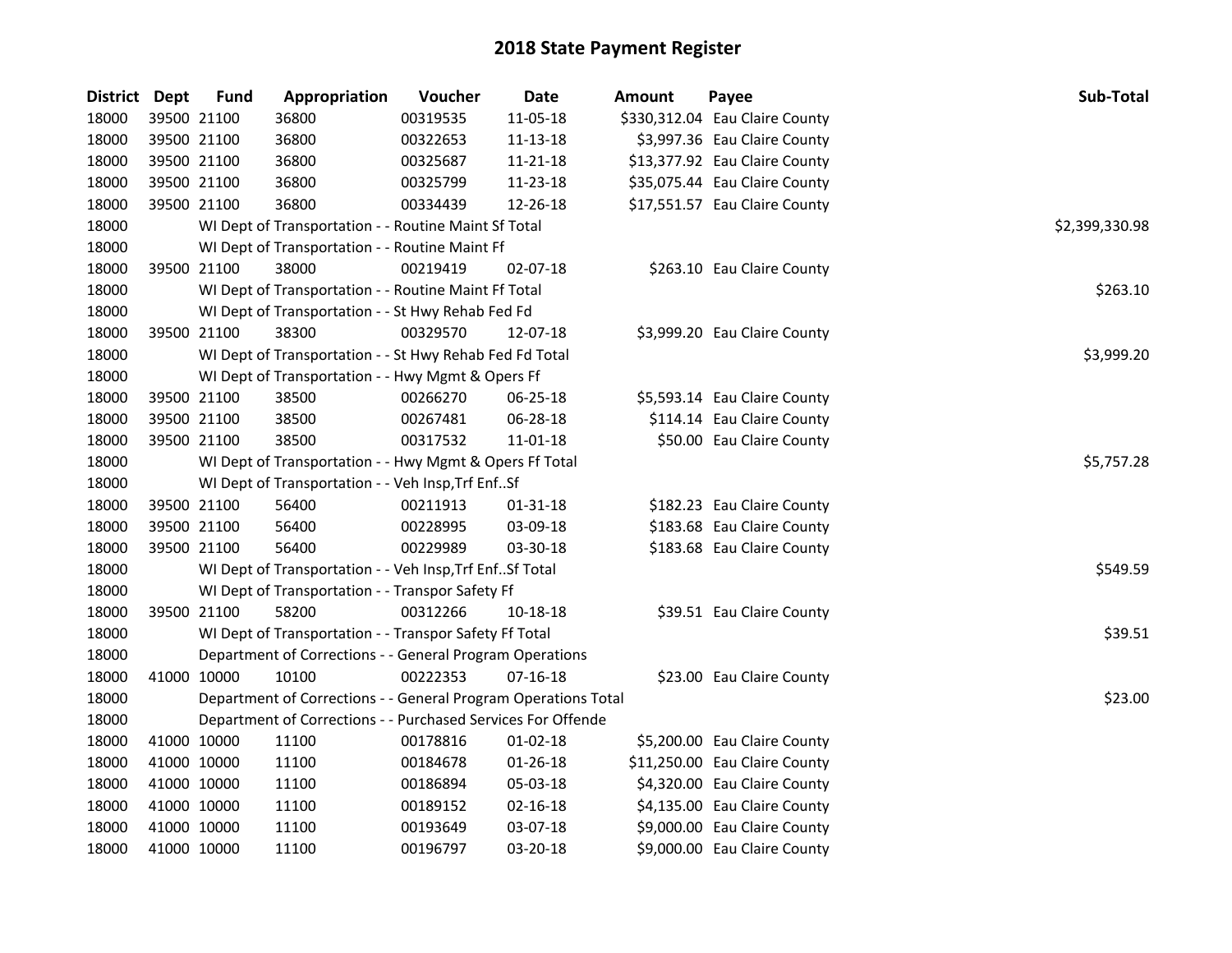| District Dept |             | <b>Fund</b> | Appropriation                                                      | Voucher  | <b>Date</b>    | <b>Amount</b> | Payee                                                                                                         | <b>Sub-Total</b> |
|---------------|-------------|-------------|--------------------------------------------------------------------|----------|----------------|---------------|---------------------------------------------------------------------------------------------------------------|------------------|
| 18000         |             | 41000 10000 | 11100                                                              | 00201403 | $04 - 12 - 18$ |               | \$7,030.00 Eau Claire County                                                                                  |                  |
| 18000         |             | 41000 10000 | 11100                                                              | 00202950 | $04 - 18 - 18$ |               | \$9,125.00 Eau Claire County                                                                                  |                  |
| 18000         |             | 41000 10000 | 11100                                                              | 00202953 | 04-18-18       |               | \$11,250.00 Eau Claire County                                                                                 |                  |
| 18000         |             | 41000 10000 | 11100                                                              | 00209273 | 05-16-18       |               | \$9,000.00 Eau Claire County                                                                                  |                  |
| 18000         |             | 41000 10000 | 11100                                                              | 00213868 | 06-08-18       |               | \$7,955.00 Eau Claire County                                                                                  |                  |
| 18000         |             | 41000 10000 | 11100                                                              | 00221015 | $07-10-18$     |               | \$10,350.00 Eau Claire County                                                                                 |                  |
| 18000         |             | 41000 10000 | 11100                                                              | 00222624 | 07-16-18       |               | \$9,000.00 Eau Claire County                                                                                  |                  |
| 18000         |             | 41000 10000 | 11100                                                              | 00222628 | 07-16-18       |               | \$11,250.00 Eau Claire County                                                                                 |                  |
| 18000         |             | 41000 10000 | 11100                                                              | 00225095 | 07-27-18       |               | \$8,420.00 Eau Claire County                                                                                  |                  |
| 18000         | 41000 10000 |             | 11100                                                              | 00225096 | 07-27-18       |               | \$7,720.00 Eau Claire County                                                                                  |                  |
| 18000         |             | 41000 10000 | 11100                                                              | 00228723 | 08-15-18       |               | \$9,000.00 Eau Claire County                                                                                  |                  |
| 18000         |             | 41000 10000 | 11100                                                              | 00236052 | 09-18-18       |               | \$11,250.00 Eau Claire County                                                                                 |                  |
| 18000         | 41000 10000 |             | 11100                                                              | 00240711 | 11-19-18       |               | \$9,000.00 Eau Claire County                                                                                  |                  |
| 18000         |             |             | Department of Corrections - - Purchased Services For Offende Total |          |                |               |                                                                                                               | \$163,255.00     |
| 18000         |             |             | Department of Corrections - - Corrections Contracts And Agre       |          |                |               |                                                                                                               |                  |
| 18000         |             | 41000 10000 | 11400                                                              | 00185023 | 01-30-18       |               | \$3,447.82 Eau Claire County                                                                                  |                  |
| 18000         |             | 41000 10000 | 11400                                                              | 00191774 | 03-01-18       |               | \$2,984.68 Eau Claire County                                                                                  |                  |
| 18000         |             | 41000 10000 | 11400                                                              | 00195507 | 03-15-18       |               | \$4,065.34 Eau Claire County                                                                                  |                  |
| 18000         |             | 41000 10000 | 11400                                                              | 00205978 | 05-01-18       |               | \$7,410.24 Eau Claire County                                                                                  |                  |
| 18000         |             | 41000 10000 | 11400                                                              | 00208976 | 05-15-18       |               | \$8,263.12 Eau Claire County                                                                                  |                  |
| 18000         |             | 41000 10000 | 11400                                                              | 00219716 | 07-05-18       |               | \$7,182.46 Eau Claire County                                                                                  |                  |
| 18000         |             | 41000 10000 | 11400                                                              | 00222616 | 07-17-18       |               | \$8,548.80 Eau Claire County                                                                                  |                  |
| 18000         |             | 41000 10000 | 11400                                                              | 00233089 | 09-06-18       |               | \$9,448.60 Eau Claire County                                                                                  |                  |
| 18000         |             | 41000 10000 | 11400                                                              | 00240164 | 10-09-18       |               | \$14,229.86 Eau Claire County                                                                                 |                  |
| 18000         |             |             | Department of Corrections - - Corrections Contracts And Agre Total |          |                |               |                                                                                                               | \$65,580.92      |
| 18000         |             |             |                                                                    |          |                |               | Department of Corrections - - Reimbursing Counties For Probation, Extended Supervision And Parole Holds       |                  |
| 18000         | 41000 10000 |             | 11600                                                              | 00246151 | 11-02-18       |               | \$182,391.60 Eau Claire County                                                                                |                  |
| 18000         |             |             |                                                                    |          |                |               | Department of Corrections - - Reimbursing Counties For Probation, Extended Supervision And Parole Holds Total | \$182,391.60     |
| 18000         |             |             | Department of Corrections - - Probation, Parole And Extended       |          |                |               |                                                                                                               |                  |
| 18000         |             | 41000 10000 | 18700                                                              | 00194974 | 03-14-18       |               | \$8.31 Eau Claire County                                                                                      |                  |
| 18000         | 41000 10000 |             | 18700                                                              | 00246151 | 11-02-18       |               | \$13,728.40 Eau Claire County                                                                                 |                  |
| 18000         |             |             | Department of Corrections - - Probation, Parole And Extended Total |          |                |               |                                                                                                               | \$13,736.71      |
| 18000         |             |             | Department of Health Services - - State/Federal Aids               |          |                |               |                                                                                                               |                  |
| 18000         |             | 43500 10000 | 00000                                                              | 90808    | 01-02-18       |               | \$1,293,940.00 Eau Claire County                                                                              |                  |
| 18000         | 43500 10000 |             | 00000                                                              | 90809    | 02-01-18       |               | \$694,319.00 Eau Claire County                                                                                |                  |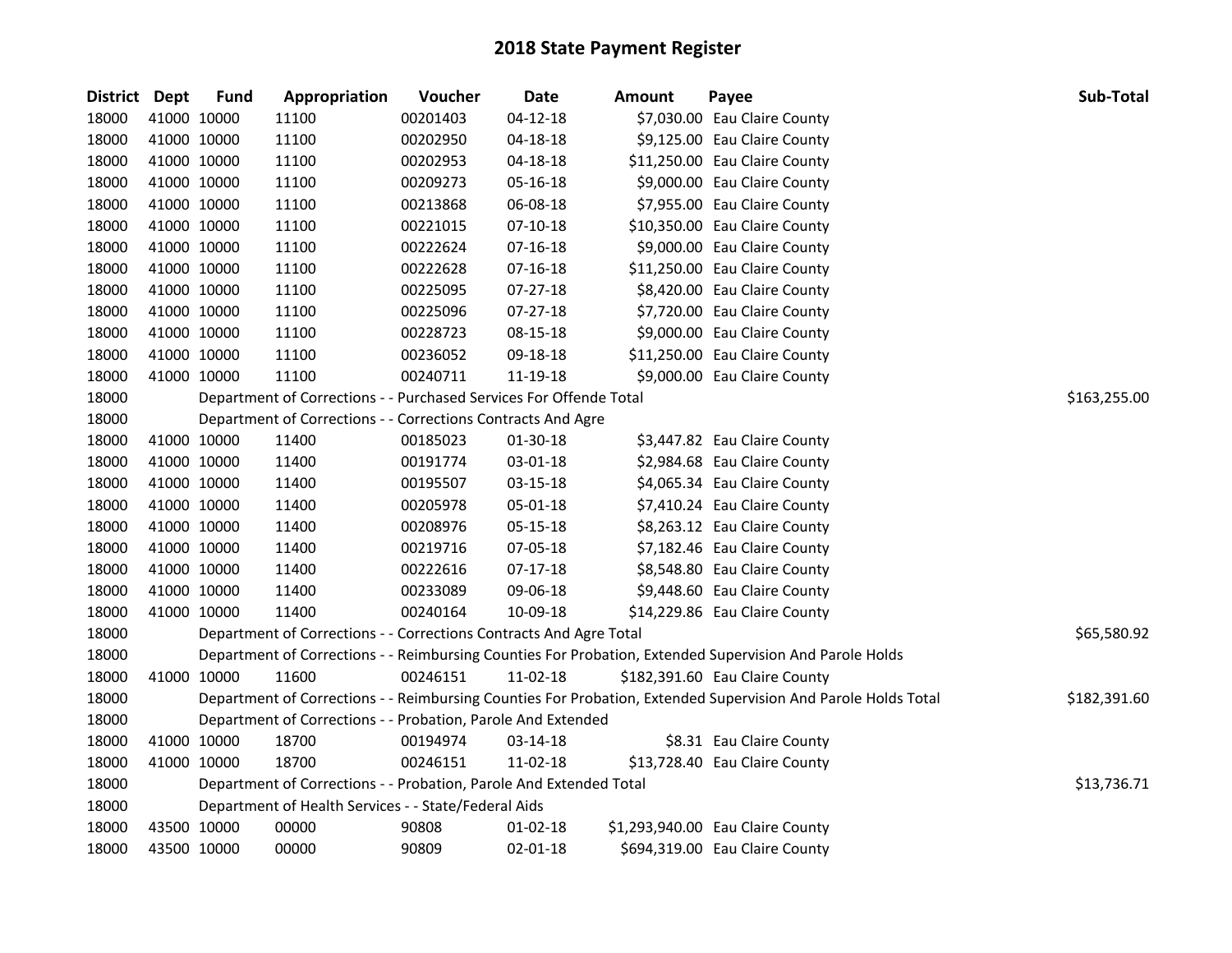| District Dept |             | <b>Fund</b> | Appropriation                                                       | Voucher  | <b>Date</b>    | Amount | Payee                            | Sub-Total       |
|---------------|-------------|-------------|---------------------------------------------------------------------|----------|----------------|--------|----------------------------------|-----------------|
| 18000         | 43500 10000 |             | 00000                                                               | 90810    | 03-01-18       |        | \$597,076.00 Eau Claire County   |                 |
| 18000         | 43500 10000 |             | 00000                                                               | 90812    | 04-02-18       |        | \$1,682,923.00 Eau Claire County |                 |
| 18000         | 43500 10000 |             | 00000                                                               | 90813    | 05-01-18       |        | \$1,554,715.00 Eau Claire County |                 |
| 18000         | 43500 10000 |             | 00000                                                               | 90814    | 06-01-18       |        | \$984,490.00 Eau Claire County   |                 |
| 18000         | 43500 10000 |             | 00000                                                               | 90900    | 07-02-18       |        | \$2,947,212.00 Eau Claire County |                 |
| 18000         | 43500 10000 |             | 00000                                                               | 90901    | 08-01-18       |        | \$1,495,692.00 Eau Claire County |                 |
| 18000         | 43500 10000 |             | 00000                                                               | 90902    | 09-04-18       |        | \$1,074,948.00 Eau Claire County |                 |
| 18000         | 43500 10000 |             | 00000                                                               | 90903    | 10-01-18       |        | \$881,699.00 Eau Claire County   |                 |
| 18000         | 43500 10000 |             | 00000                                                               | 90904    | 11-01-18       |        | \$821,291.00 Eau Claire County   |                 |
| 18000         | 43500 10000 |             | 00000                                                               | 90905    | 12-03-18       |        | \$691,833.00 Eau Claire County   |                 |
| 18000         |             |             | Department of Health Services - - State/Federal Aids Total          |          |                |        |                                  | \$14,720,138.00 |
| 18000         |             |             | Department of Health Services - - Federal Projects Operations       |          |                |        |                                  |                 |
| 18000         | 43500 10000 |             | 14900                                                               | 00197083 | $04 - 13 - 18$ |        | \$457.15 Eau Claire County       |                 |
| 18000         | 43500 10000 |             | 14900                                                               | 00216412 | 07-13-18       |        | \$2,304.81 Eau Claire County     |                 |
| 18000         |             |             | Department of Health Services - - Federal Projects Operations Total |          |                |        |                                  | \$2,761.96      |
| 18000         |             |             | Department of Health Services - - General Program Operations        |          |                |        |                                  |                 |
| 18000         | 43500 10000 |             | 40100                                                               | 00182070 | 01-24-18       |        | \$1.50 Eau Claire County         |                 |
| 18000         | 43500 10000 |             | 40100                                                               | 00186506 | 02-14-18       |        | \$1.50 Eau Claire County         |                 |
| 18000         | 43500 10000 |             | 40100                                                               | 00187967 | 02-21-18       |        | \$1.50 Eau Claire County         |                 |
| 18000         | 43500 10000 |             | 40100                                                               | 00194018 | 03-22-18       |        | \$1.50 Eau Claire County         |                 |
| 18000         | 43500 10000 |             | 40100                                                               | 00195472 | 03-28-18       |        | \$1.50 Eau Claire County         |                 |
| 18000         | 43500 10000 |             | 40100                                                               | 00207767 | 05-23-18       |        | \$1.50 Eau Claire County         |                 |
| 18000         | 43500 10000 |             | 40100                                                               | 00216646 | 07-05-18       |        | \$1.50 Eau Claire County         |                 |
| 18000         | 43500 10000 |             | 40100                                                               | 00236514 | 10-03-18       |        | \$1.50 Eau Claire County         |                 |
| 18000         | 43500 10000 |             | 40100                                                               | 00239476 | $10-17-18$     |        | \$1.50 Eau Claire County         |                 |
| 18000         | 43500 10000 |             | 40100                                                               | 00239481 | 10-17-18       |        | \$1.50 Eau Claire County         |                 |
| 18000         | 43500 10000 |             | 40100                                                               | 00242531 | 10-31-18       |        | \$1.00 Eau Claire County         |                 |
| 18000         | 43500 10000 |             | 40100                                                               | 00242532 | 10-31-18       |        | \$15.00 Eau Claire County        |                 |
| 18000         | 43500 10000 |             | 40100                                                               | 00245420 | $11 - 14 - 18$ |        | \$1.50 Eau Claire County         |                 |
| 18000         |             |             | Department of Health Services - - General Program Operations Total  |          |                |        |                                  | \$32.50         |
| 18000         |             |             | Department of Health Services - - Medical Assistance State Admin    |          |                |        |                                  |                 |
| 18000         | 43500 10000 |             | 44000                                                               | 00182070 | 01-24-18       |        | \$1.50 Eau Claire County         |                 |
| 18000         | 43500 10000 |             | 44000                                                               | 00186506 | 02-14-18       |        | \$1.50 Eau Claire County         |                 |
| 18000         | 43500 10000 |             | 44000                                                               | 00187967 | 02-21-18       |        | \$1.50 Eau Claire County         |                 |
| 18000         | 43500 10000 |             | 44000                                                               | 00194018 | 03-22-18       |        | \$1.50 Eau Claire County         |                 |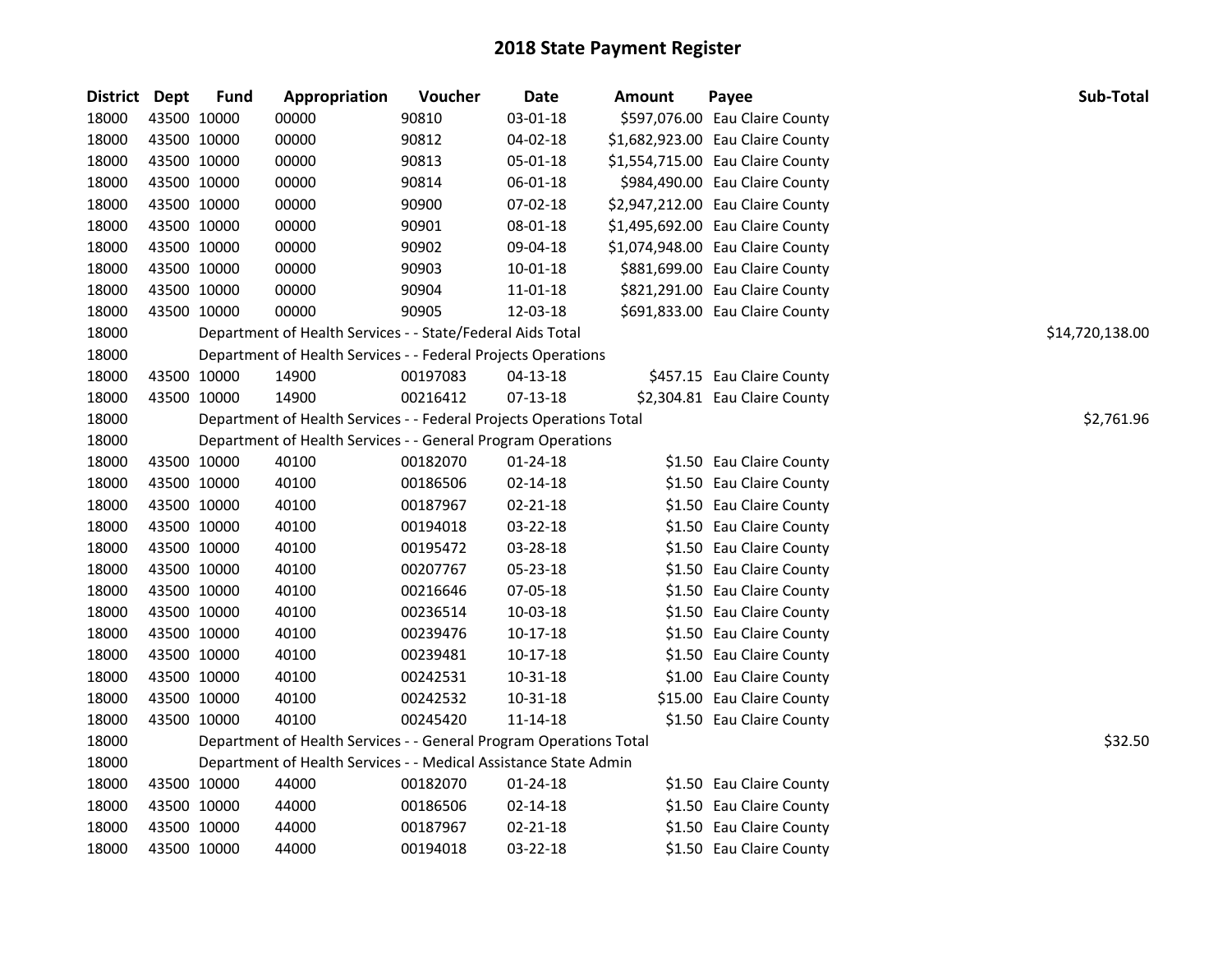| District Dept |             | <b>Fund</b> | Appropriation                                                          | Voucher  | <b>Date</b>    | <b>Amount</b> | Payee                            | Sub-Total      |
|---------------|-------------|-------------|------------------------------------------------------------------------|----------|----------------|---------------|----------------------------------|----------------|
| 18000         | 43500 10000 |             | 44000                                                                  | 00195472 | 03-28-18       |               | \$1.50 Eau Claire County         |                |
| 18000         | 43500 10000 |             | 44000                                                                  | 00207767 | 05-23-18       |               | \$1.50 Eau Claire County         |                |
| 18000         | 43500 10000 |             | 44000                                                                  | 00216646 | 07-05-18       |               | \$1.50 Eau Claire County         |                |
| 18000         | 43500 10000 |             | 44000                                                                  | 00236514 | 10-03-18       |               | \$1.50 Eau Claire County         |                |
| 18000         | 43500 10000 |             | 44000                                                                  | 00239476 | 10-17-18       |               | \$1.50 Eau Claire County         |                |
| 18000         | 43500 10000 |             | 44000                                                                  | 00239481 | 10-17-18       |               | \$1.50 Eau Claire County         |                |
| 18000         | 43500 10000 |             | 44000                                                                  | 00242531 | 10-31-18       |               | \$1.00 Eau Claire County         |                |
| 18000         | 43500 10000 |             | 44000                                                                  | 00242532 | $10 - 31 - 18$ |               | \$15.00 Eau Claire County        |                |
| 18000         | 43500 10000 |             | 44000                                                                  | 00245420 | 11-14-18       |               | \$1.50 Eau Claire County         |                |
| 18000         |             |             | Department of Health Services - - Medical Assistance State Admin Total |          |                |               |                                  | \$32.50        |
| 18000         |             |             | Department of Health Services - - Interagency And Intra-Agency A       |          |                |               |                                  |                |
| 18000         | 43500 10000 |             | 46800                                                                  | 00239632 | 10-18-18       |               | \$1,024,645.00 Eau Claire County |                |
| 18000         |             |             | Department of Health Services - - Interagency And Intra-Agency A Total |          |                |               |                                  | \$1,024,645.00 |
| 18000         |             |             | Dept of Children and Families - - Fees For Administrative Servic       |          |                |               |                                  |                |
| 18000         | 43700 10000 |             | 23100                                                                  | 00033784 | $01-19-18$     |               | \$165.00 Eau Claire County       |                |
| 18000         | 43700 10000 |             | 23100                                                                  | 00038244 | 04-18-18       |               | \$160.00 Eau Claire County       |                |
| 18000         | 43700 10000 |             | 23100                                                                  | 00042306 | $07-17-18$     |               | \$275.00 Eau Claire County       |                |
| 18000         | 43700 10000 |             | 23100                                                                  | 00045773 | 10-18-18       |               | \$140.00 Eau Claire County       |                |
| 18000         |             |             | Dept of Children and Families - - Fees For Administrative Servic Total |          |                |               |                                  | \$740.00       |
| 18000         |             |             | Dept of Children and Families - - General Aids                         |          |                |               |                                  |                |
| 18000         | 43700 10000 |             | 99000                                                                  | 00033190 | 01-05-18       |               | \$2,999.00 Eau Claire County     |                |
| 18000         | 43700 10000 |             | 99000                                                                  | 00033282 | 01-03-18       |               | \$167,013.00 Eau Claire County   |                |
| 18000         | 43700 10000 |             | 99000                                                                  | 00034098 | 01-30-18       |               | \$124,392.25 Eau Claire County   |                |
| 18000         | 43700 10000 |             | 99000                                                                  | 00034299 | 02-05-18       |               | \$52,188.00 Eau Claire County    |                |
| 18000         | 43700 10000 |             | 99000                                                                  | 00034359 | 02-05-18       |               | \$2,854.00 Eau Claire County     |                |
| 18000         | 43700 10000 |             | 99000                                                                  | 00034408 | 02-06-18       |               | \$60,860.93 Eau Claire County    |                |
| 18000         | 43700 10000 |             | 99000                                                                  | 00034841 | 02-20-18       |               | \$818.28 Eau Claire County       |                |
| 18000         | 43700 10000 |             | 99000                                                                  | 00034994 | $02 - 21 - 18$ |               | \$740.23 Eau Claire County       |                |
| 18000         | 43700 10000 |             | 99000                                                                  | 00035097 | 02-21-18       |               | \$2,463.67 Eau Claire County     |                |
| 18000         | 43700 10000 |             | 99000                                                                  | 00035227 | 02-22-18       |               | \$2,260.19 Eau Claire County     |                |
| 18000         | 43700 10000 |             | 99000                                                                  | 00035631 | 03-05-18       |               | \$632,545.00 Eau Claire County   |                |
| 18000         | 43700 10000 |             | 99000                                                                  | 00037557 | 04-05-18       |               | \$115,870.26 Eau Claire County   |                |
| 18000         | 43700 10000 |             | 99000                                                                  | 00038793 | 04-30-18       |               | \$358,531.91 Eau Claire County   |                |
| 18000         | 43700 10000 |             | 99000                                                                  | 00039102 | 05-03-18       |               | \$4,365.00 Eau Claire County     |                |
| 18000         | 43700 10000 |             | 99000                                                                  | 00039169 | 05-07-18       |               | \$182,647.76 Eau Claire County   |                |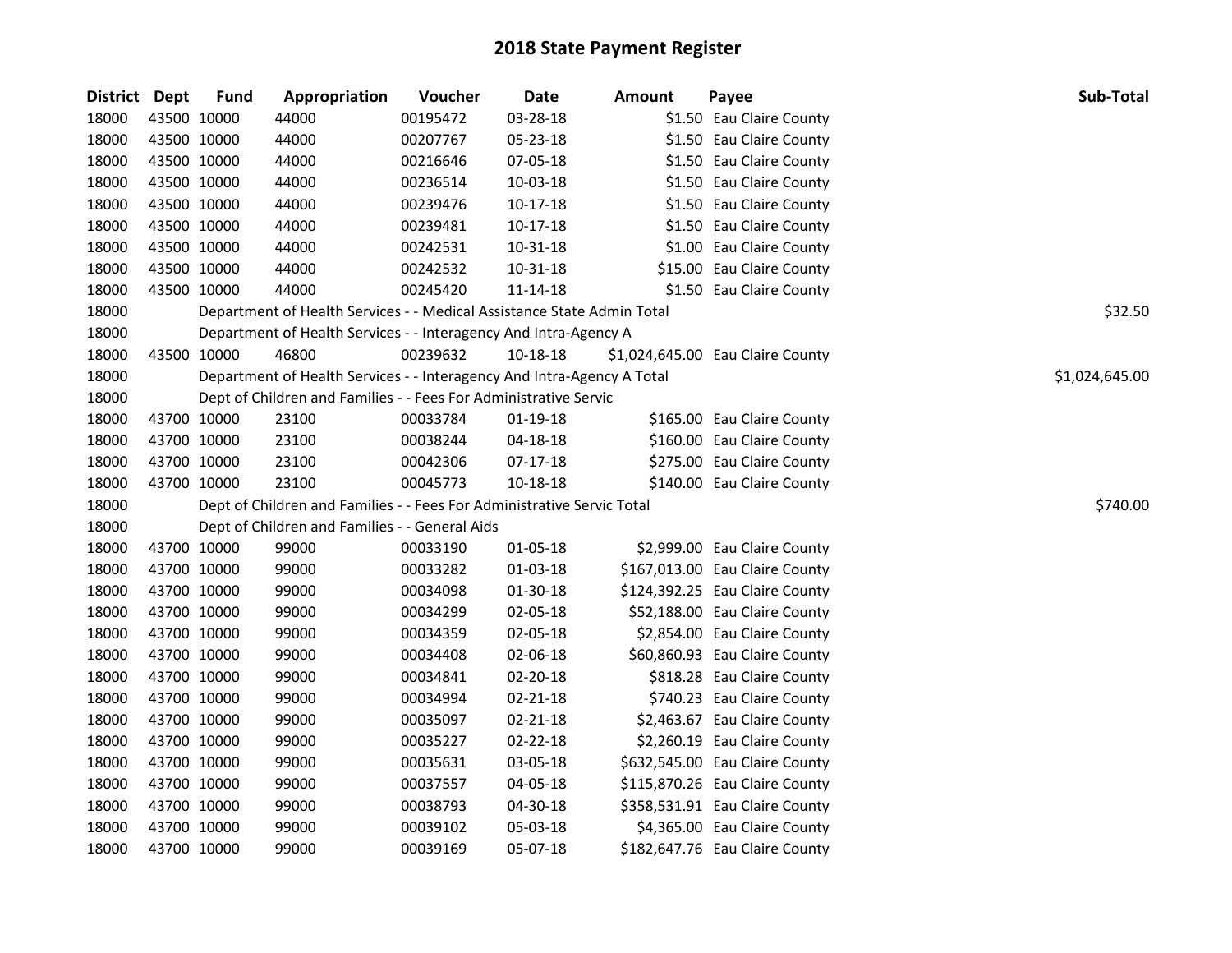| District | Dept        | <b>Fund</b> | Appropriation                                        | Voucher  | Date     | <b>Amount</b> | Payee                            | Sub-Total      |
|----------|-------------|-------------|------------------------------------------------------|----------|----------|---------------|----------------------------------|----------------|
| 18000    |             | 43700 10000 | 99000                                                | 00040060 | 05-25-18 |               | \$35,096.56 Eau Claire County    |                |
| 18000    |             | 43700 10000 | 99000                                                | 00040588 | 06-05-18 |               | \$412,706.10 Eau Claire County   |                |
| 18000    |             | 43700 10000 | 99000                                                | 00041551 | 06-27-18 |               | \$13.00 Eau Claire County        |                |
| 18000    |             | 43700 10000 | 99000                                                | 00041769 | 07-05-18 |               | \$55,982.49 Eau Claire County    |                |
| 18000    |             | 43700 10000 | 99000                                                | 00042783 | 07-30-18 |               | \$214,128.82 Eau Claire County   |                |
| 18000    |             | 43700 10000 | 99000                                                | 00042990 | 08-02-18 |               | \$5,771.00 Eau Claire County     |                |
| 18000    |             | 43700 10000 | 99000                                                | 00043079 | 08-06-18 |               | \$74,010.47 Eau Claire County    |                |
| 18000    |             | 43700 10000 | 99000                                                | 00043548 | 08-17-18 |               | \$3,830.00 Eau Claire County     |                |
| 18000    |             | 43700 10000 | 99000                                                | 00043957 | 08-29-18 |               | \$1,412,347.00 Eau Claire County |                |
| 18000    |             | 43700 10000 | 99000                                                | 00044042 | 08-30-18 |               | \$88,315.52 Eau Claire County    |                |
| 18000    | 43700 10000 |             | 99000                                                | 00044153 | 09-05-18 |               | \$56,676.51 Eau Claire County    |                |
| 18000    |             | 43700 10000 | 99000                                                | 00044425 | 09-11-18 |               | \$1,120.00 Eau Claire County     |                |
| 18000    |             | 43700 10000 | 99000                                                | 00045361 | 10-05-18 |               | \$184,047.84 Eau Claire County   |                |
| 18000    |             | 43700 10000 | 99000                                                | 00046180 | 10-30-18 |               | \$245,339.93 Eau Claire County   |                |
| 18000    |             | 43700 10000 | 99000                                                | 00046494 | 11-05-18 |               | \$162,165.79 Eau Claire County   |                |
| 18000    |             | 43700 10000 | 99000                                                | 00046563 | 11-05-18 |               | \$3,613.00 Eau Claire County     |                |
| 18000    | 43700 10000 |             | 99000                                                | 00047551 | 12-05-18 |               | \$154,145.11 Eau Claire County   |                |
| 18000    | 43700 10000 |             | 99000                                                | 00048156 | 12-27-18 |               | \$272.68 Eau Claire County       |                |
| 18000    |             |             | Dept of Children and Families - - General Aids Total |          |          |               |                                  | \$4,820,131.30 |
| 18000    |             |             | Dept of Workforce Development - - Ui Admin Fed       |          |          |               |                                  |                |
| 18000    |             | 44500 10000 | 15100                                                | 00142124 | 01-03-18 |               | \$60.00 Eau Claire County        |                |
| 18000    |             | 44500 10000 | 15100                                                | 00146802 | 02-02-18 |               | \$85.00 Eau Claire County        |                |
| 18000    |             | 44500 10000 | 15100                                                | 00152389 | 03-02-18 |               | \$85.00 Eau Claire County        |                |
| 18000    |             | 44500 10000 | 15100                                                | 00156252 | 03-26-18 |               | \$3.00 Eau Claire County         |                |
| 18000    |             | 44500 10000 | 15100                                                | 00157699 | 04-03-18 |               | \$150.00 Eau Claire County       |                |
| 18000    |             | 44500 10000 | 15100                                                | 00163018 | 05-02-18 |               | \$90.00 Eau Claire County        |                |
| 18000    |             | 44500 10000 | 15100                                                | 00168096 | 06-04-18 |               | \$105.00 Eau Claire County       |                |
| 18000    |             | 44500 10000 | 15100                                                | 00173097 | 07-03-18 |               | \$100.00 Eau Claire County       |                |
| 18000    |             | 44500 10000 | 15100                                                | 00178343 | 08-02-18 |               | \$100.00 Eau Claire County       |                |
| 18000    |             | 44500 10000 | 15100                                                | 00181701 | 08-22-18 |               | \$75.00 Eau Claire County        |                |
| 18000    |             | 44500 10000 | 15100                                                | 00183401 | 09-05-18 |               | \$85.00 Eau Claire County        |                |
| 18000    |             | 44500 10000 | 15100                                                | 00188546 | 10-02-18 |               | \$100.00 Eau Claire County       |                |
| 18000    | 44500 10000 |             | 15100                                                | 00194610 | 11-02-18 |               | \$100.00 Eau Claire County       |                |
| 18000    | 44500 10000 |             | 15100                                                | 00199591 | 12-04-18 |               | \$95.00 Eau Claire County        |                |
| 18000    |             |             | Dept of Workforce Development - - Ui Admin Fed Total |          |          |               |                                  | \$1,233.00     |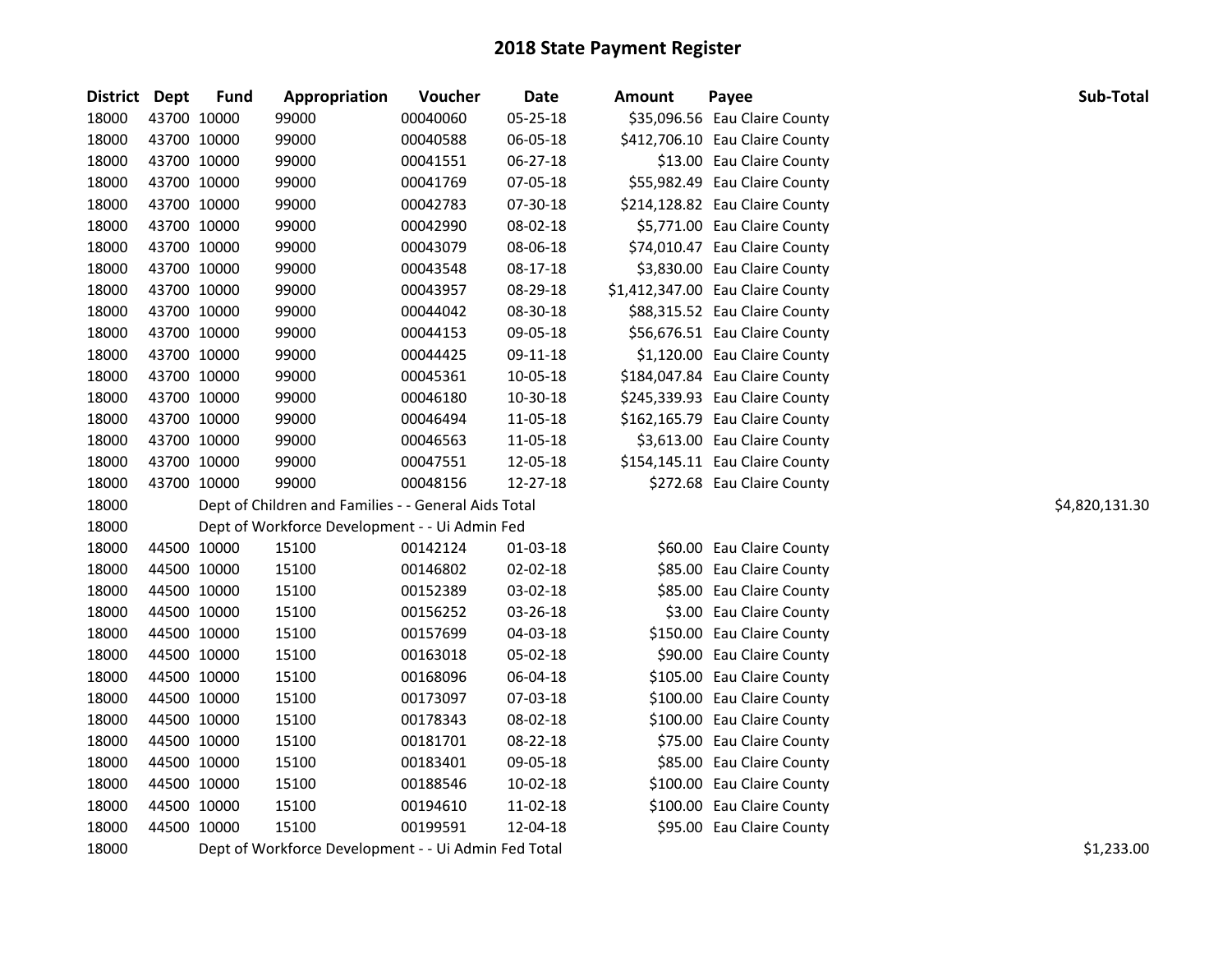| <b>District</b> | Dept        | <b>Fund</b> | Appropriation                                                         | Voucher  | <b>Date</b>    | <b>Amount</b> | Payee                         | Sub-Total   |
|-----------------|-------------|-------------|-----------------------------------------------------------------------|----------|----------------|---------------|-------------------------------|-------------|
| 18000           |             |             | Dept of Workforce Development - - Wc Ops Uninsured Emplyr Admin       |          |                |               |                               |             |
| 18000           |             | 44500 22700 | 17700                                                                 | 00148640 | $02 - 12 - 18$ |               | \$50.00 Eau Claire County     |             |
| 18000           | 44500 22700 |             | 17700                                                                 | 00148641 | 02-13-18       |               | \$15.00 Eau Claire County     |             |
| 18000           | 44500 22700 |             | 17700                                                                 | 00151557 | 02-26-18       |               | \$30.00 Eau Claire County     |             |
| 18000           | 44500 22700 |             | 17700                                                                 | 00196746 | 11-15-18       |               | \$10.00 Eau Claire County     |             |
| 18000           | 44500 22700 |             | 17700                                                                 | 00196749 | 11-15-18       |               | \$35.00 Eau Claire County     |             |
| 18000           | 44500 22700 |             | 17700                                                                 | 00196754 | 11-15-18       |               | \$35.00 Eau Claire County     |             |
| 18000           |             |             | Dept of Workforce Development - - Wc Ops Uninsured Emplyr Admin Total |          |                |               |                               | \$175.00    |
| 18000           |             |             | Department of Justice - - Legal Expenses                              |          |                |               |                               |             |
| 18000           | 45500 10000 |             | 10400                                                                 | 00047099 | 06-08-18       |               | \$5.00 Eau Claire County      |             |
| 18000           | 45500 10000 |             | 10400                                                                 | 00047651 | 06-22-18       |               | \$10.00 Eau Claire County     |             |
| 18000           |             |             | Department of Justice - - Legal Expenses Total                        |          |                |               |                               | \$15.00     |
| 18000           |             |             | Department of Justice - - Inter And Intra-Agency Assist               |          |                |               |                               |             |
| 18000           | 45500 10000 |             | 13300                                                                 | 00043351 | 04-06-18       |               | \$150.00 Eau Claire County    |             |
| 18000           |             |             | Department of Justice - - Inter And Intra-Agency Assist Total         |          |                |               |                               | \$150.00    |
| 18000           |             |             | Department of Justice - - Crime Laboratories, Dna                     |          |                |               |                               |             |
| 18000           |             | 45500 10000 | 22100                                                                 | 00048970 | 07-19-18       |               | \$5,160.00 Eau Claire County  |             |
| 18000           |             |             | Department of Justice - - Crime Laboratories, Dna Total               |          |                |               |                               | \$5,160.00  |
| 18000           |             |             | Department of Justice - - Law Enforcement Train, Local                |          |                |               |                               |             |
| 18000           | 45500 10000 |             | 23100                                                                 | 00052729 | 10-04-18       |               | \$14,880.00 Eau Claire County |             |
| 18000           |             | 45500 10000 | 23100                                                                 | 00053531 | $10 - 18 - 18$ |               | \$960.00 Eau Claire County    |             |
| 18000           |             |             | Department of Justice - - Law Enforcement Train, Local Total          |          |                |               |                               | \$15,840.00 |
| 18000           |             |             | Department of Justice - - Federal Aid, State Operations               |          |                |               |                               |             |
| 18000           | 45500 10000 |             | 24100                                                                 | 00048931 | 07-19-18       |               | \$67.50 Eau Claire County     |             |
| 18000           | 45500 10000 |             | 24100                                                                 | 00051441 | 09-10-18       |               | \$290.78 Eau Claire County    |             |
| 18000           | 45500 10000 |             | 24100                                                                 | 00052436 | 09-27-18       |               | \$1,076.58 Eau Claire County  |             |
| 18000           |             |             | Department of Justice - - Federal Aid, State Operations Total         |          |                |               |                               | \$1,434.86  |
| 18000           |             |             | Department of Justice - - Federal Aid, Local Assistance               |          |                |               |                               |             |
| 18000           | 45500 10000 |             | 25100                                                                 | 00040316 | 01-09-18       |               | \$765.81 Eau Claire County    |             |
| 18000           | 45500 10000 |             | 25100                                                                 | 00040522 | $01 - 18 - 18$ |               | \$3,504.06 Eau Claire County  |             |
| 18000           | 45500 10000 |             | 25100                                                                 | 00041314 | 02-01-18       |               | \$1,139.93 Eau Claire County  |             |
| 18000           | 45500 10000 |             | 25100                                                                 | 00041911 | $02 - 12 - 18$ |               | \$10,441.00 Eau Claire County |             |
| 18000           | 45500 10000 |             | 25100                                                                 | 00042802 | 03-01-18       |               | \$1,177.65 Eau Claire County  |             |
| 18000           | 45500 10000 |             | 25100                                                                 | 00042978 | 03-08-18       |               | \$2,340.41 Eau Claire County  |             |
| 18000           | 45500 10000 |             | 25100                                                                 | 00044287 | 04-06-18       |               | \$11,009.85 Eau Claire County |             |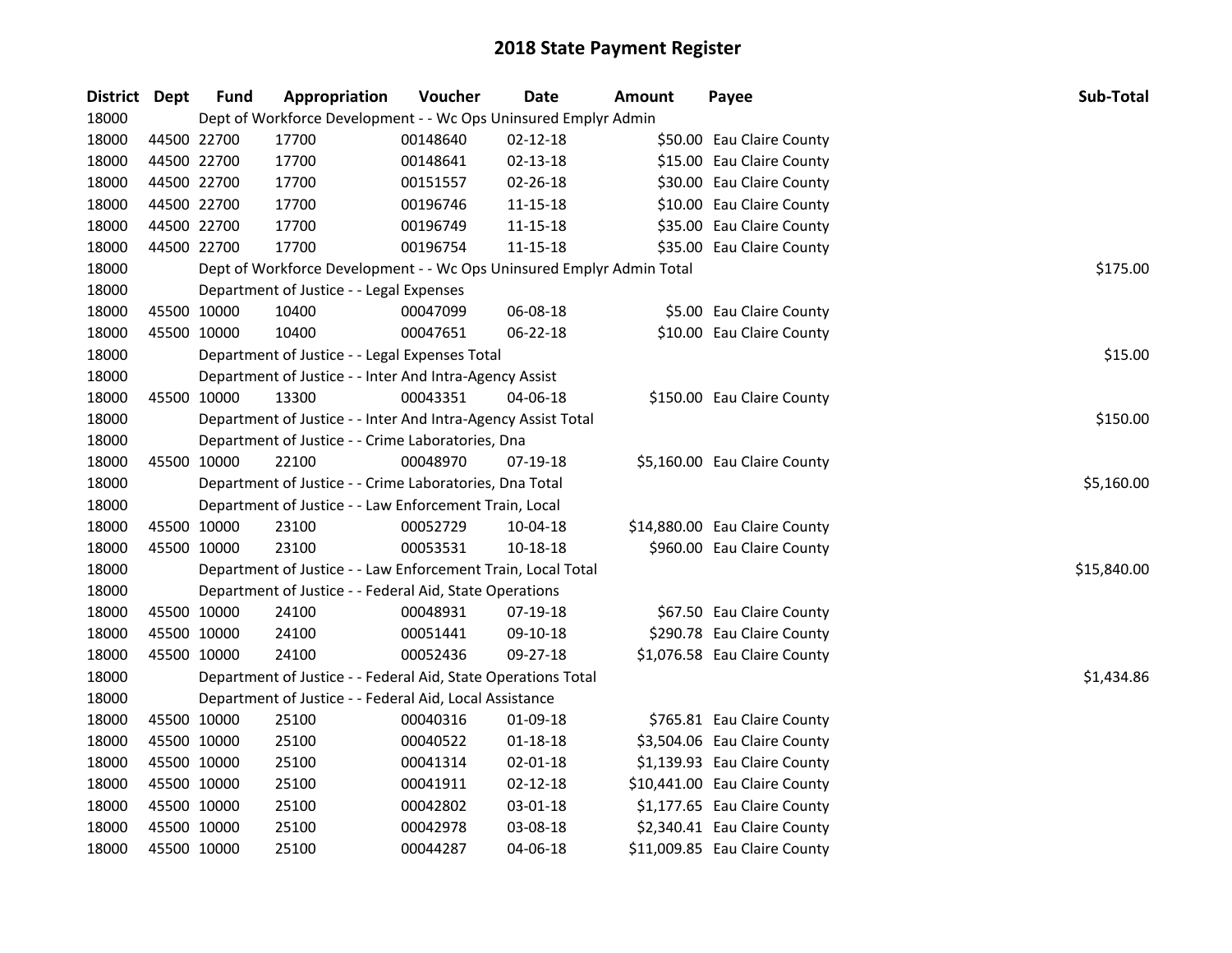| <b>District Dept</b> |             | <b>Fund</b> | Appropriation                                                  | Voucher  | <b>Date</b>    | <b>Amount</b> | Payee                         | Sub-Total   |  |  |  |  |
|----------------------|-------------|-------------|----------------------------------------------------------------|----------|----------------|---------------|-------------------------------|-------------|--|--|--|--|
| 18000                | 45500 10000 |             | 25100                                                          | 00047531 | 06-25-18       |               | \$5,996.92 Eau Claire County  |             |  |  |  |  |
| 18000                | 45500 10000 |             | 25100                                                          | 00048431 | 07-09-18       |               | \$7,039.79 Eau Claire County  |             |  |  |  |  |
| 18000                | 45500 10000 |             | 25100                                                          | 00049720 | 08-02-18       |               | \$1,724.47 Eau Claire County  |             |  |  |  |  |
| 18000                | 45500 10000 |             | 25100                                                          | 00051987 | 09-25-18       |               | \$486.87 Eau Claire County    |             |  |  |  |  |
| 18000                |             | 45500 10000 | 25100                                                          | 00052165 | 09-25-18       |               | \$3,989.34 Eau Claire County  |             |  |  |  |  |
| 18000                |             | 45500 10000 | 25100                                                          | 00053735 | 10-26-18       |               | \$31,320.00 Eau Claire County |             |  |  |  |  |
| 18000                | 45500 10000 |             | 25100                                                          | 00055465 | 11-21-18       |               | \$1,353.00 Eau Claire County  |             |  |  |  |  |
| 18000                | 45500 10000 |             | 25100                                                          | 00055782 | 11-26-18       |               | \$45.00 Eau Claire County     |             |  |  |  |  |
| 18000                | 45500 10000 |             | 25100                                                          | 00056070 | 11-30-18       |               | \$3,066.25 Eau Claire County  |             |  |  |  |  |
| 18000                | 45500 10000 |             | 25100                                                          | 00057577 | 12-27-18       |               | \$2,666.42 Eau Claire County  |             |  |  |  |  |
| 18000                |             |             | Department of Justice - - Federal Aid, Local Assistance Total  |          |                |               |                               | \$88,066.77 |  |  |  |  |
| 18000                |             |             | Department of Justice - - Alt Prosecution Alcohol Drugs        |          |                |               |                               |             |  |  |  |  |
| 18000                |             | 45500 10000 | 27100                                                          | 00042662 | 03-01-18       |               | \$51,707.21 Eau Claire County |             |  |  |  |  |
| 18000                |             | 45500 10000 | 27100                                                          | 00050345 | 08-14-18       |               | \$33,234.53 Eau Claire County |             |  |  |  |  |
| 18000                | 45500 10000 |             | 27100                                                          | 00055620 | 11-26-18       |               | \$54,288.75 Eau Claire County |             |  |  |  |  |
| 18000                |             |             | Department of Justice - - Alt Prosecution Alcohol Drugs Total  |          |                |               |                               |             |  |  |  |  |
| 18000                |             |             | Department of Justice - - Internet Crimes Against Childr       |          |                |               |                               |             |  |  |  |  |
| 18000                |             | 45500 10000 | 28400                                                          | 00039465 | $01 - 02 - 18$ |               | \$646.00 Eau Claire County    |             |  |  |  |  |
| 18000                | 45500 10000 |             | 28400                                                          | 00040889 | $01 - 25 - 18$ |               | \$357.43 Eau Claire County    |             |  |  |  |  |
| 18000                | 45500 10000 |             | 28400                                                          | 00040890 | $01 - 25 - 18$ |               | \$420.51 Eau Claire County    |             |  |  |  |  |
| 18000                | 45500 10000 |             | 28400                                                          | 00040891 | $01 - 25 - 18$ |               | \$96.83 Eau Claire County     |             |  |  |  |  |
| 18000                | 45500 10000 |             | 28400                                                          | 00040892 | $01 - 25 - 18$ |               | \$198.54 Eau Claire County    |             |  |  |  |  |
| 18000                | 45500 10000 |             | 28400                                                          | 00040893 | $01 - 25 - 18$ |               | \$271.26 Eau Claire County    |             |  |  |  |  |
| 18000                |             | 45500 10000 | 28400                                                          | 00040894 | $01 - 25 - 18$ |               | \$132.36 Eau Claire County    |             |  |  |  |  |
| 18000                | 45500 10000 |             | 28400                                                          | 00040895 | $01 - 25 - 18$ |               | \$44.12 Eau Claire County     |             |  |  |  |  |
| 18000                | 45500 10000 |             | 28400                                                          | 00040896 | $01 - 25 - 18$ |               | \$176.48 Eau Claire County    |             |  |  |  |  |
| 18000                |             | 45500 10000 | 28400                                                          | 00040897 | 01-25-18       |               | \$246.60 Eau Claire County    |             |  |  |  |  |
| 18000                |             | 45500 10000 | 28400                                                          | 00040898 | $01 - 25 - 18$ |               | \$154.42 Eau Claire County    |             |  |  |  |  |
| 18000                |             | 45500 10000 | 28400                                                          | 00040899 | $01 - 25 - 18$ |               | \$110.30 Eau Claire County    |             |  |  |  |  |
| 18000                |             | 45500 10000 | 28400                                                          | 00040900 | $01 - 25 - 18$ |               | \$66.18 Eau Claire County     |             |  |  |  |  |
| 18000                | 45500 10000 |             | 28400                                                          | 00043421 | 03-15-18       |               | \$573.61 Eau Claire County    |             |  |  |  |  |
| 18000                | 45500 10000 |             | 28400                                                          | 00049258 | 07-20-18       |               | \$189.42 Eau Claire County    |             |  |  |  |  |
| 18000                | 45500 10000 |             | 28400                                                          | 00051432 | 09-10-18       |               | \$252.30 Eau Claire County    |             |  |  |  |  |
| 18000                |             |             | Department of Justice - - Internet Crimes Against Childr Total |          |                |               |                               | \$3,936.36  |  |  |  |  |
| 18000                |             |             | Department of Justice - - Crime Victim Witness Assist          |          |                |               |                               |             |  |  |  |  |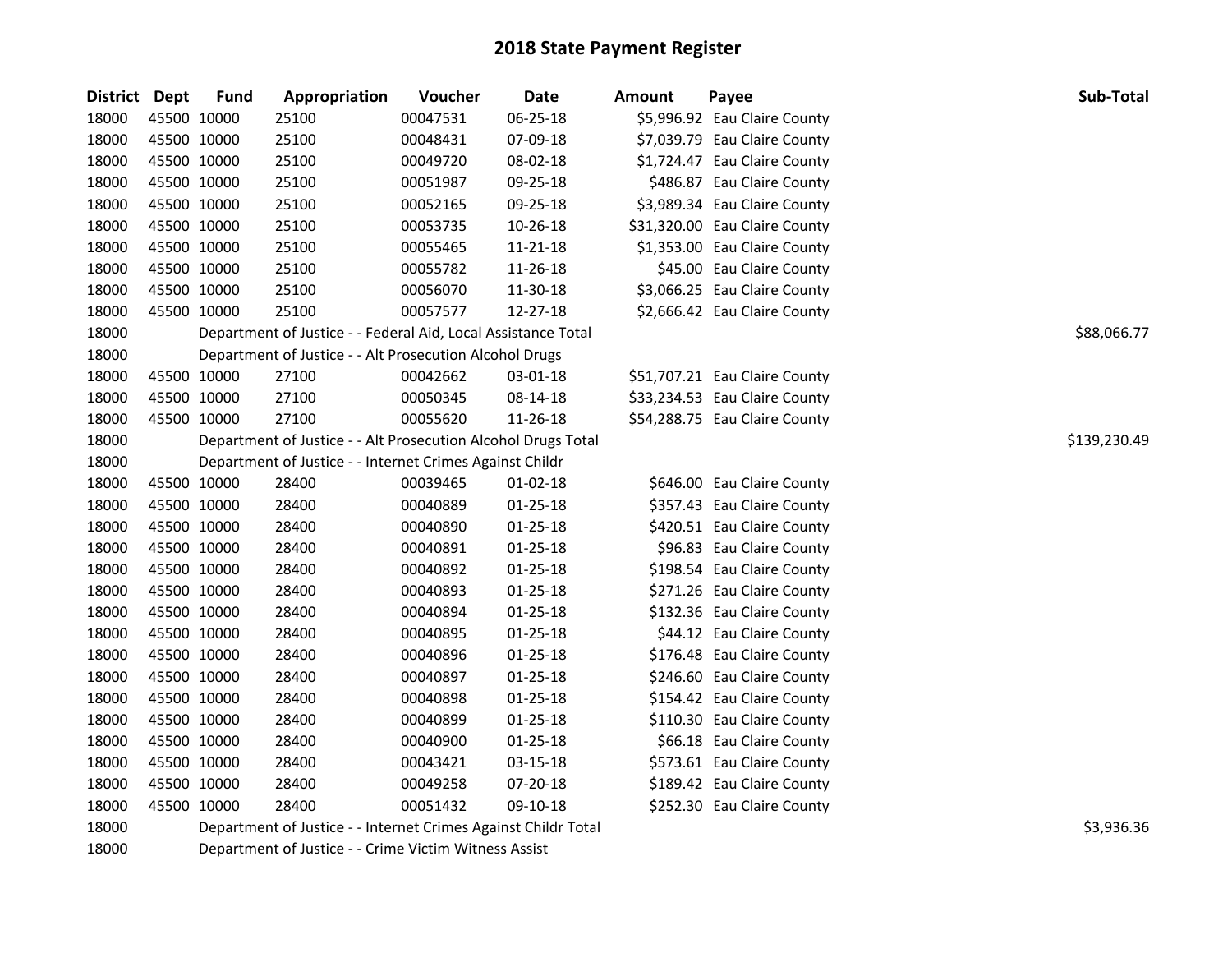| District Dept |             | <b>Fund</b> | Appropriation                                                          | Voucher  | Date           | Amount | Payee                         | Sub-Total    |
|---------------|-------------|-------------|------------------------------------------------------------------------|----------|----------------|--------|-------------------------------|--------------|
| 18000         | 45500 10000 |             | 53200                                                                  | 00043039 | 03-06-18       |        | \$50,906.82 Eau Claire County |              |
| 18000         | 45500 10000 |             | 53200                                                                  | 00049098 | 07-19-18       |        | \$41,892.35 Eau Claire County |              |
| 18000         |             |             | Department of Justice - - Crime Victim Witness Assist Total            |          |                |        |                               | \$92,799.17  |
| 18000         |             |             | Department of Justice - - Federal Aid, Victim Assistance               |          |                |        |                               |              |
| 18000         | 45500 10000 |             | 54200                                                                  | 00041238 | $02 - 01 - 18$ |        | \$19,898.00 Eau Claire County |              |
| 18000         | 45500 10000 |             | 54200                                                                  | 00042766 | 02-28-18       |        | \$25,741.00 Eau Claire County |              |
| 18000         | 45500 10000 |             | 54200                                                                  | 00043848 | 03-30-18       |        | \$38,989.00 Eau Claire County |              |
| 18000         | 45500 10000 |             | 54200                                                                  | 00045961 | 05-23-18       |        | \$26,041.00 Eau Claire County |              |
| 18000         | 45500 10000 |             | 54200                                                                  | 00046010 | 05-18-18       |        | \$25,455.56 Eau Claire County |              |
| 18000         | 45500 10000 |             | 54200                                                                  | 00050424 | 08-23-18       |        | \$14,963.00 Eau Claire County |              |
| 18000         | 45500 10000 |             | 54200                                                                  | 00051343 | 09-10-18       |        | \$19,642.00 Eau Claire County |              |
| 18000         | 45500 10000 |             | 54200                                                                  | 00052839 | 10-05-18       |        | \$410.00 Eau Claire County    |              |
| 18000         | 45500 10000 |             | 54200                                                                  | 00054908 | 11-07-18       |        | \$22,586.57 Eau Claire County |              |
| 18000         | 45500 10000 |             | 54200                                                                  | 00055986 | 11-28-18       |        | \$23,438.00 Eau Claire County |              |
| 18000         |             |             | Department of Justice - - Federal Aid, Victim Assistance Total         |          |                |        |                               | \$217,164.13 |
| 18000         |             |             | Department of Military Affairs - - Disaster Recovery Aid               |          |                |        |                               |              |
| 18000         | 46500 10000 |             | 30500                                                                  | 00047216 | 08-02-18       |        | \$14,643.89 Eau Claire County |              |
| 18000         |             |             | Department of Military Affairs - - Disaster Recovery Aid Total         |          |                |        |                               | \$14,643.89  |
| 18000         |             |             | Department of Military Affairs - - Emergency Response Equipment        |          |                |        |                               |              |
| 18000         | 46500 10000 |             | 30800                                                                  | 00037283 | $01 - 18 - 18$ |        | \$8,193.78 Eau Claire County  |              |
| 18000         | 46500 10000 |             | 30800                                                                  | 00039015 | $02 - 13 - 18$ |        | \$1,153.74 Eau Claire County  |              |
| 18000         |             |             | Department of Military Affairs - - Emergency Response Equipment Total  |          |                |        |                               | \$9,347.52   |
| 18000         |             |             | Department of Military Affairs - - Local Emer Planning Grants          |          |                |        |                               |              |
| 18000         | 46500 10000 |             | 33700                                                                  | 00045704 | 07-02-18       |        | \$8,835.97 Eau Claire County  |              |
| 18000         |             |             | Department of Military Affairs - - Local Emer Planning Grants Total    |          |                |        |                               | \$8,835.97   |
| 18000         |             |             | Department of Military Affairs - - Federal Aid, Local Assistance       |          |                |        |                               |              |
| 18000         | 46500 10000 |             | 34200                                                                  | 00038068 | 01-30-18       |        | \$27,371.61 Eau Claire County |              |
| 18000         | 46500 10000 |             | 34200                                                                  | 00047216 | 08-02-18       |        | \$87,863.36 Eau Claire County |              |
| 18000         | 46500 10000 |             | 34200                                                                  | 00048179 | 08-29-18       |        | \$26,529.56 Eau Claire County |              |
| 18000         |             |             | Department of Military Affairs - - Federal Aid, Local Assistance Total |          |                |        |                               | \$141,764.53 |
| 18000         |             |             | Department of Military Affairs - - Federal Aid, Homeland Security      |          |                |        |                               |              |
| 18000         | 46500 10000 |             | 35000                                                                  | 00039833 | 02-28-18       |        | \$1,647.81 Eau Claire County  |              |
| 18000         | 46500 10000 |             | 35000                                                                  | 00043094 | 05-15-18       |        | \$4,000.00 Eau Claire County  |              |
| 18000         | 46500 10000 |             | 35000                                                                  | 00043823 | 06-04-18       |        | \$3,343.50 Eau Claire County  |              |
| 18000         | 46500 10000 |             | 35000                                                                  | 00045146 | 06-21-18       |        | \$13,000.00 Eau Claire County |              |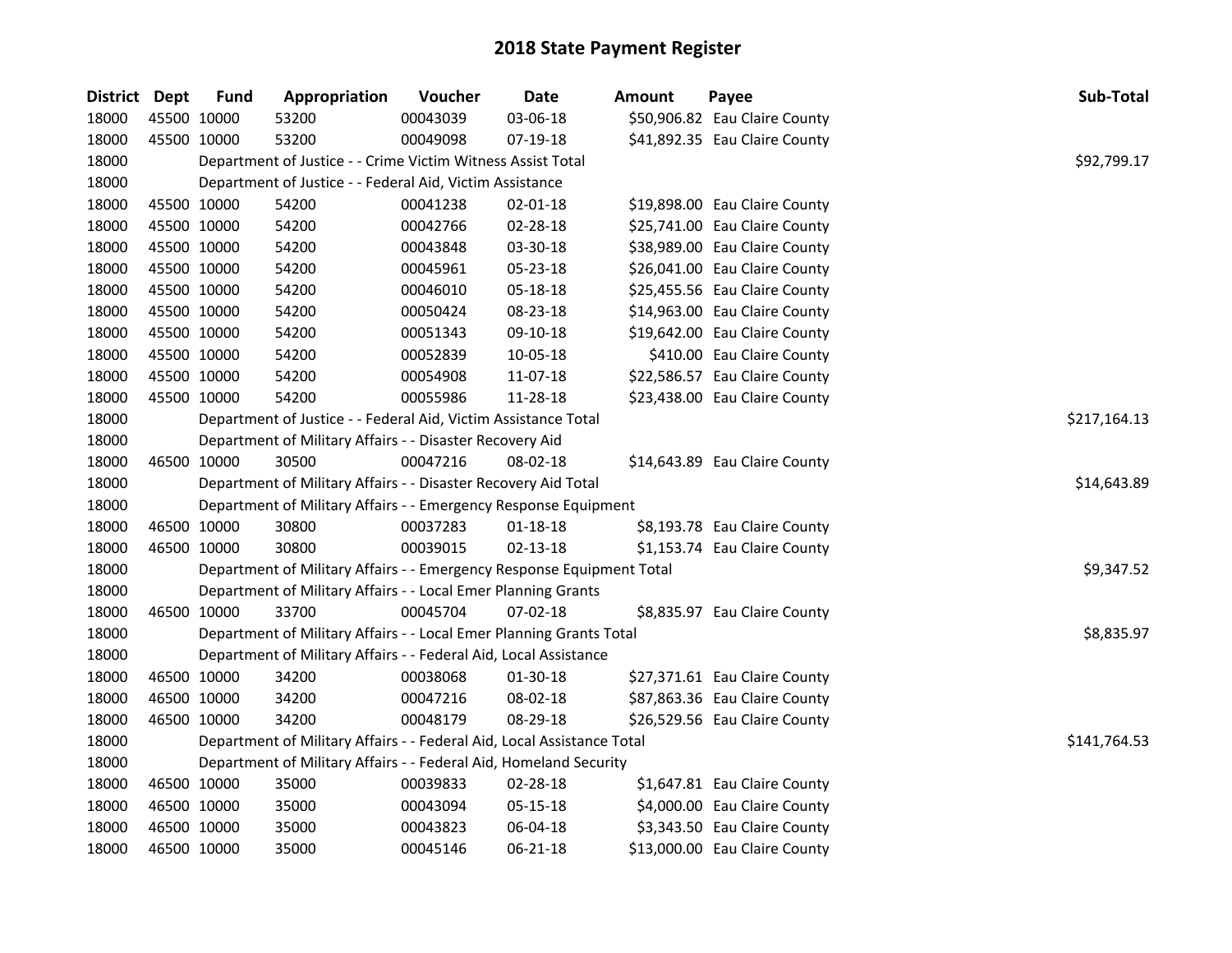| <b>District</b> | Dept        | <b>Fund</b> | Appropriation                                                           | Voucher    | Date           | Amount | Payee                         | Sub-Total    |
|-----------------|-------------|-------------|-------------------------------------------------------------------------|------------|----------------|--------|-------------------------------|--------------|
| 18000           |             |             | Department of Military Affairs - - Federal Aid, Homeland Security Total |            |                |        |                               | \$21,991.31  |
| 18000           |             |             | Department of Military Affairs - - St Emerg Response Bd Grant Pif       |            |                |        |                               |              |
| 18000           | 46500 27200 |             | 36400                                                                   | 00038417   | 01-30-18       |        | \$8,937.28 Eau Claire County  |              |
| 18000           |             |             | Department of Military Affairs - - St Emerg Response Bd Grant Pif Total |            |                |        |                               | \$8,937.28   |
| 18000           |             |             | Department of Veterans Affairs - - Grants To Counties                   |            |                |        |                               |              |
| 18000           | 48500 15200 |             | 12700                                                                   | 00043026   | $02 - 16 - 18$ |        | \$1,300.00 Eau Claire County  |              |
| 18000           |             |             | Department of Veterans Affairs - - Grants To Counties Total             |            |                |        |                               | \$1,300.00   |
| 18000           |             |             | Department of Veterans Affairs - - County Grants                        |            |                |        |                               |              |
| 18000           | 48500 58200 |             | 26700                                                                   | 00043026   | $02 - 16 - 18$ |        | \$5,850.00 Eau Claire County  |              |
| 18000           |             |             | Department of Veterans Affairs - - County Grants Total                  |            |                |        |                               | \$5,850.00   |
| 18000           |             |             | Department of Veterans Affairs - - County Grants                        |            |                |        |                               |              |
| 18000           | 48500 58300 |             | 37000                                                                   | 00043026   | $02 - 16 - 18$ |        | \$5,850.00 Eau Claire County  |              |
| 18000           |             |             | Department of Veterans Affairs - - County Grants Total                  |            |                |        |                               | \$5,850.00   |
| 18000           |             |             | Department of Administration - - Gifts, Grants And Bequests             |            |                |        |                               |              |
| 18000           | 50500 10000 |             | 13100                                                                   | 00084956   | 07-12-18       |        | \$164.00 Eau Claire County    |              |
| 18000           | 50500 10000 |             | 13100                                                                   | 00084961   | $07 - 12 - 18$ |        | \$1,987.50 Eau Claire County  |              |
| 18000           |             |             | Department of Administration - - Gifts, Grants And Bequests Total       | \$2,151.50 |                |        |                               |              |
| 18000           |             |             | Department of Administration - - Federal Aid, Local Assistance          |            |                |        |                               |              |
| 18000           | 50500 10000 |             | 15500                                                                   | 00070024   | $01 - 16 - 18$ |        | \$6,448.14 Eau Claire County  |              |
| 18000           | 50500 10000 |             | 15500                                                                   | 00071347   | 01-29-18       |        | \$9,115.23 Eau Claire County  |              |
| 18000           | 50500 10000 |             | 15500                                                                   | 00072697   | $02 - 14 - 18$ |        | \$8,398.14 Eau Claire County  |              |
| 18000           | 50500 10000 |             | 15500                                                                   | 00075144   | 03-14-18       |        | \$9,212.17 Eau Claire County  |              |
| 18000           | 50500 10000 |             | 15500                                                                   | 00077686   | 04-16-18       |        | \$11,009.81 Eau Claire County |              |
| 18000           | 50500 10000 |             | 15500                                                                   | 00081315   | 05-29-18       |        | \$9,571.16 Eau Claire County  |              |
| 18000           | 50500 10000 |             | 15500                                                                   | 00083956   | 06-28-18       |        | \$7,244.26 Eau Claire County  |              |
| 18000           | 50500 10000 |             | 15500                                                                   | 00085073   | 07-16-18       |        | \$10,636.95 Eau Claire County |              |
| 18000           | 50500 10000 |             | 15500                                                                   | 00086704   | 08-14-18       |        | \$8,127.03 Eau Claire County  |              |
| 18000           | 50500 10000 |             | 15500                                                                   | 00088315   | 09-14-18       |        | \$3,156.97 Eau Claire County  |              |
| 18000           | 50500 10000 |             | 15500                                                                   | 00091244   | 10-30-18       |        | \$8,624.74 Eau Claire County  |              |
| 18000           | 50500 10000 |             | 15500                                                                   | 00092068   | 11-15-18       |        | \$12,256.57 Eau Claire County |              |
| 18000           | 50500 10000 |             | 15500                                                                   | 00092872   | 11-29-18       |        | \$3,713.04 Eau Claire County  |              |
| 18000           | 50500 10000 |             | 15500                                                                   | 00093776   | 12-17-18       |        | \$2,501.82 Eau Claire County  |              |
| 18000           |             |             | Department of Administration - - Federal Aid, Local Assistance Total    |            |                |        |                               | \$110,016.03 |
| 18000           |             |             | Department of Administration - - Low-Income Assistance Grants           |            |                |        |                               |              |
| 18000           | 50500 23500 |             | 37100                                                                   | 00070024   | $01 - 16 - 18$ |        | \$6,945.48 Eau Claire County  |              |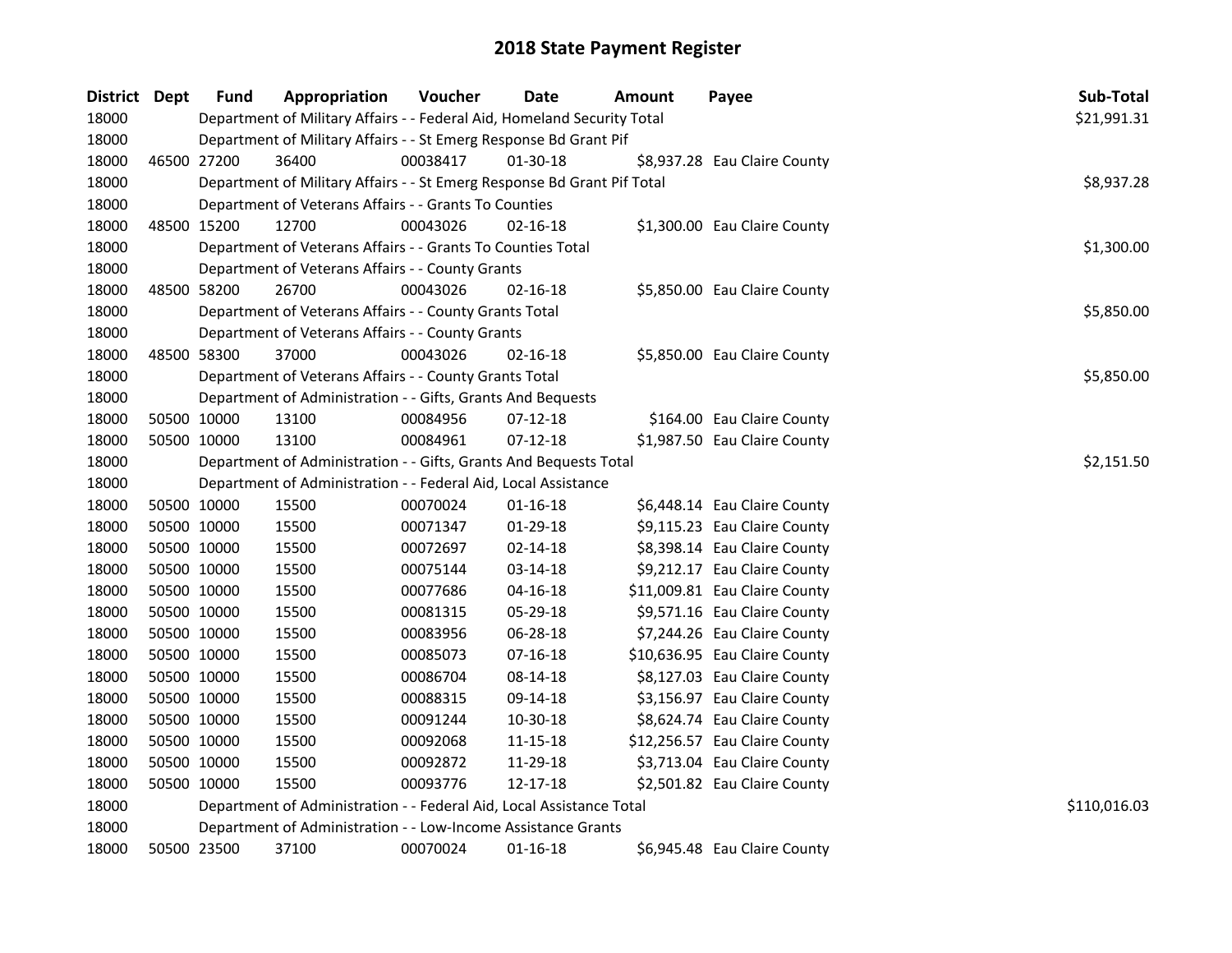| <b>District</b> | Dept        | <b>Fund</b> | Appropriation                                                         | Voucher  | <b>Date</b>    | Amount | Payee                         | <b>Sub-Total</b> |
|-----------------|-------------|-------------|-----------------------------------------------------------------------|----------|----------------|--------|-------------------------------|------------------|
| 18000           | 50500 23500 |             | 37100                                                                 | 00071347 | 01-29-18       |        | \$7,514.57 Eau Claire County  |                  |
| 18000           | 50500 23500 |             | 37100                                                                 | 00072697 | 02-14-18       |        | \$7,879.94 Eau Claire County  |                  |
| 18000           | 50500 23500 |             | 37100                                                                 | 00075144 | 03-14-18       |        | \$6,139.89 Eau Claire County  |                  |
| 18000           | 50500 23500 |             | 37100                                                                 | 00077686 | 04-16-18       |        | \$3,493.93 Eau Claire County  |                  |
| 18000           | 50500 23500 |             | 37100                                                                 | 00081315 | 05-29-18       |        | \$5,868.71 Eau Claire County  |                  |
| 18000           | 50500 23500 |             | 37100                                                                 | 00083956 | 06-28-18       |        | \$5,819.29 Eau Claire County  |                  |
| 18000           | 50500 23500 |             | 37100                                                                 | 00085073 | $07 - 16 - 18$ |        | \$5,884.00 Eau Claire County  |                  |
| 18000           | 50500 23500 |             | 37100                                                                 | 00086704 | 08-14-18       |        | \$1,939.85 Eau Claire County  |                  |
| 18000           | 50500 23500 |             | 37100                                                                 | 00088315 | 09-14-18       |        | \$8,323.06 Eau Claire County  |                  |
| 18000           | 50500 23500 |             | 37100                                                                 | 00091244 | 10-30-18       |        | \$7,192.73 Eau Claire County  |                  |
| 18000           | 50500 23500 |             | 37100                                                                 | 00092872 | 11-29-18       |        | \$2,414.46 Eau Claire County  |                  |
| 18000           | 50500 23500 |             | 37100                                                                 | 00093776 | 12-17-18       |        | \$1,283.38 Eau Claire County  |                  |
| 18000           |             |             | Department of Administration - - Low-Income Assistance Grants Total   |          |                |        |                               | \$70,699.29      |
| 18000           |             |             | Department of Administration - - Land                                 |          |                |        |                               |                  |
| 18000           | 50500 26900 |             | 16600                                                                 | 00092278 | 11-20-18       |        | \$25,000.00 Eau Claire County |                  |
| 18000           |             |             | Department of Administration - - Land Total                           |          |                |        |                               | \$25,000.00      |
| 18000           |             |             | Department of Administration - - Land Information Program; Loca       |          |                |        |                               |                  |
| 18000           | 50500 26900 |             | 17300                                                                 | 00072908 | 02-22-18       |        | \$1,000.00 Eau Claire County  |                  |
| 18000           | 50500 26900 |             | 17300                                                                 | 00076880 | 04-06-18       |        | \$25,000.00 Eau Claire County |                  |
| 18000           |             |             | Department of Administration - - Land Information Program; Loca Total |          |                |        |                               | \$26,000.00      |
| 18000           |             |             | Public Defender Board - - Trial Representation                        |          |                |        |                               |                  |
| 18000           | 55000 10000 |             | 10300                                                                 | 00131642 | 03-22-18       |        | \$7.15 Eau Claire County      |                  |
| 18000           | 55000 10000 |             | 10300                                                                 | 00135349 | 04-04-18       |        | \$60.12 Eau Claire County     |                  |
| 18000           | 55000 10000 |             | 10300                                                                 | 00153971 | $07 - 27 - 18$ |        | \$21.63 Eau Claire County     |                  |
| 18000           |             |             | Public Defender Board - - Trial Representation Total                  |          |                |        |                               | \$88.90          |
| 18000           |             |             | Public Defender Board - - Transcript, Discovery And Int               |          |                |        |                               |                  |
| 18000           | 55000 10000 |             | 10600                                                                 | 00123429 | 01-09-18       |        | \$5.70 Eau Claire County      |                  |
| 18000           | 55000 10000 |             | 10600                                                                 | 00127074 | 02-05-18       |        | \$12,263.20 Eau Claire County |                  |
| 18000           | 55000 10000 |             | 10600                                                                 | 00135355 | 04-04-18       |        | \$88.00 Eau Claire County     |                  |
| 18000           | 55000 10000 |             | 10600                                                                 | 00135543 | 04-04-18       |        | \$21.20 Eau Claire County     |                  |
| 18000           | 55000 10000 |             | 10600                                                                 | 00138161 | 04-23-18       |        | \$121.85 Eau Claire County    |                  |
| 18000           | 55000 10000 |             | 10600                                                                 | 00142404 | 05-18-18       |        | \$13.69 Eau Claire County     |                  |
| 18000           | 55000 10000 |             | 10600                                                                 | 00142405 | 05-18-18       |        | \$10,836.89 Eau Claire County |                  |
| 18000           | 55000 10000 |             | 10600                                                                 | 00148010 | 06-22-18       |        | \$31.75 Eau Claire County     |                  |
| 18000           | 55000 10000 |             | 10600                                                                 | 00152551 | 07-19-18       |        | \$12,585.86 Eau Claire County |                  |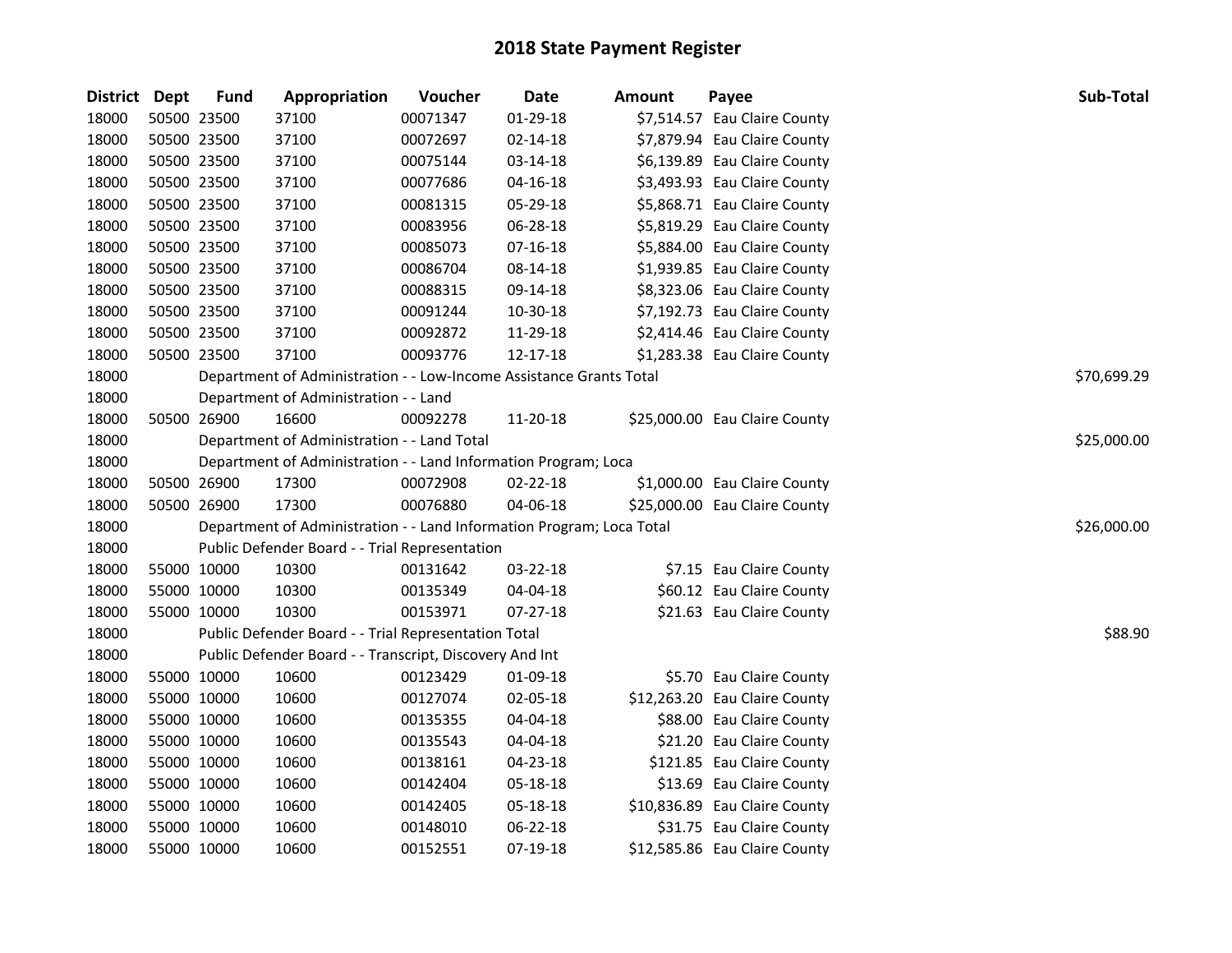| District Dept | <b>Fund</b> | Appropriation                                                    | Voucher  | <b>Date</b>    | <b>Amount</b> | Payee                            | Sub-Total      |  |  |  |
|---------------|-------------|------------------------------------------------------------------|----------|----------------|---------------|----------------------------------|----------------|--|--|--|
| 18000         | 55000 10000 | 10600                                                            | 00154419 | 07-31-18       |               | \$13.49 Eau Claire County        |                |  |  |  |
| 18000         | 55000 10000 | 10600                                                            | 00159540 | 09-04-18       |               | \$11.20 Eau Claire County        |                |  |  |  |
| 18000         | 55000 10000 | 10600                                                            | 00167444 | 11-07-18       |               | \$14,257.65 Eau Claire County    |                |  |  |  |
| 18000         | 55000 10000 | 10600                                                            | 00168506 | 11-16-18       |               | \$0.60 Eau Claire County         |                |  |  |  |
| 18000         |             | Public Defender Board - - Transcript, Discovery And Int Total    |          |                |               |                                  | \$50,251.08    |  |  |  |
| 18000         |             | Department of Revenue - - General Program Operations             |          |                |               |                                  |                |  |  |  |
| 18000         | 56600 10000 | 10100                                                            | 00083233 | $02 - 02 - 18$ |               | \$1,200.00 Eau Claire County     |                |  |  |  |
| 18000         | 56600 10000 | 10100                                                            | 00086607 | 03-09-18       |               | \$210.50 Eau Claire County       |                |  |  |  |
| 18000         | 56600 10000 | 10100                                                            | 00086608 | 03-09-18       |               | \$210.50 Eau Claire County       |                |  |  |  |
| 18000         | 56600 10000 | 10100                                                            | 00107271 | 08-22-18       |               | \$1,430.00 Eau Claire County     |                |  |  |  |
| 18000         | 56600 10000 | 10100                                                            | 00107281 | 08-24-18       |               | \$210.50 Eau Claire County       |                |  |  |  |
| 18000         | 56600 10000 | 10100                                                            | 00113885 | 11-16-18       |               | \$210.50 Eau Claire County       |                |  |  |  |
| 18000         |             | Department of Revenue - - General Program Operations Total       |          |                |               |                                  | \$3,472.00     |  |  |  |
| 18000         |             | Circuit Courts - - Circuit Court Costs                           |          |                |               |                                  |                |  |  |  |
| 18000         | 62500 10000 | 10500                                                            | 00000483 | 01-09-18       |               | \$181,521.00 Eau Claire County   |                |  |  |  |
| 18000         | 62500 10000 | 10500                                                            | 00000601 | 02-08-18       |               | \$2,920.52 Eau Claire County     |                |  |  |  |
| 18000         | 62500 10000 | 10500                                                            | 00000803 | 06-07-18       |               | \$1,676.42 Eau Claire County     |                |  |  |  |
| 18000         | 62500 10000 | 10500                                                            | 00000957 | 08-24-18       |               | \$287,059.73 Eau Claire County   |                |  |  |  |
| 18000         |             | Circuit Courts - - Circuit Court Costs Total                     |          |                |               |                                  | \$473,177.67   |  |  |  |
| 18000         |             | Circuit Courts - - Court Interpreters                            |          |                |               |                                  |                |  |  |  |
| 18000         | 62500 10000 | 12100                                                            | 00001120 | 10-23-18       |               | \$4,179.81 Eau Claire County     |                |  |  |  |
| 18000         |             | Circuit Courts - - Court Interpreters Total                      |          |                |               |                                  | \$4,179.81     |  |  |  |
| 18000         |             | Supreme Court - - Office Of Lawyer Regulation                    |          |                |               |                                  |                |  |  |  |
| 18000         | 68000 10000 | 33300                                                            | 00000990 | 02-06-18       |               | \$10.00 Eau Claire County        |                |  |  |  |
| 18000         | 68000 10000 | 33300                                                            | 00003035 | 08-09-18       |               | \$10.00 Eau Claire County        |                |  |  |  |
| 18000         |             | Supreme Court - - Office Of Lawyer Regulation Total              |          |                |               |                                  | \$20.00        |  |  |  |
| 18000         |             | Shared Revenue and Tax Relief - - County And Municipal Aid       |          |                |               |                                  |                |  |  |  |
| 18000         | 83500 10000 | 10500                                                            | 00033131 | 07-23-18       |               | \$329,927.22 Eau Claire County   |                |  |  |  |
| 18000         | 83500 10000 | 10500                                                            | 00036017 | 11-19-18       |               | \$1,869,587.60 Eau Claire County |                |  |  |  |
| 18000         |             | Shared Revenue and Tax Relief - - County And Municipal Aid Total |          |                |               |                                  | \$2,199,514.82 |  |  |  |
| 18000         |             | Shared Revenue and Tax Relief - - Exempt Computer Aid            |          |                |               |                                  |                |  |  |  |
| 18000         | 83500 10000 | 10900                                                            | 00029887 | 07-23-18       |               | \$177,645.56 Eau Claire County   |                |  |  |  |
| 18000         |             | Shared Revenue and Tax Relief - - Exempt Computer Aid Total      |          |                |               |                                  | \$177,645.56   |  |  |  |
| 18000         |             | Shared Revenue and Tax Relief - - Utility Aid                    |          |                |               |                                  |                |  |  |  |
| 18000         | 83500 10000 | 11000                                                            | 00033131 | 07-23-18       |               | \$59,287.38 Eau Claire County    |                |  |  |  |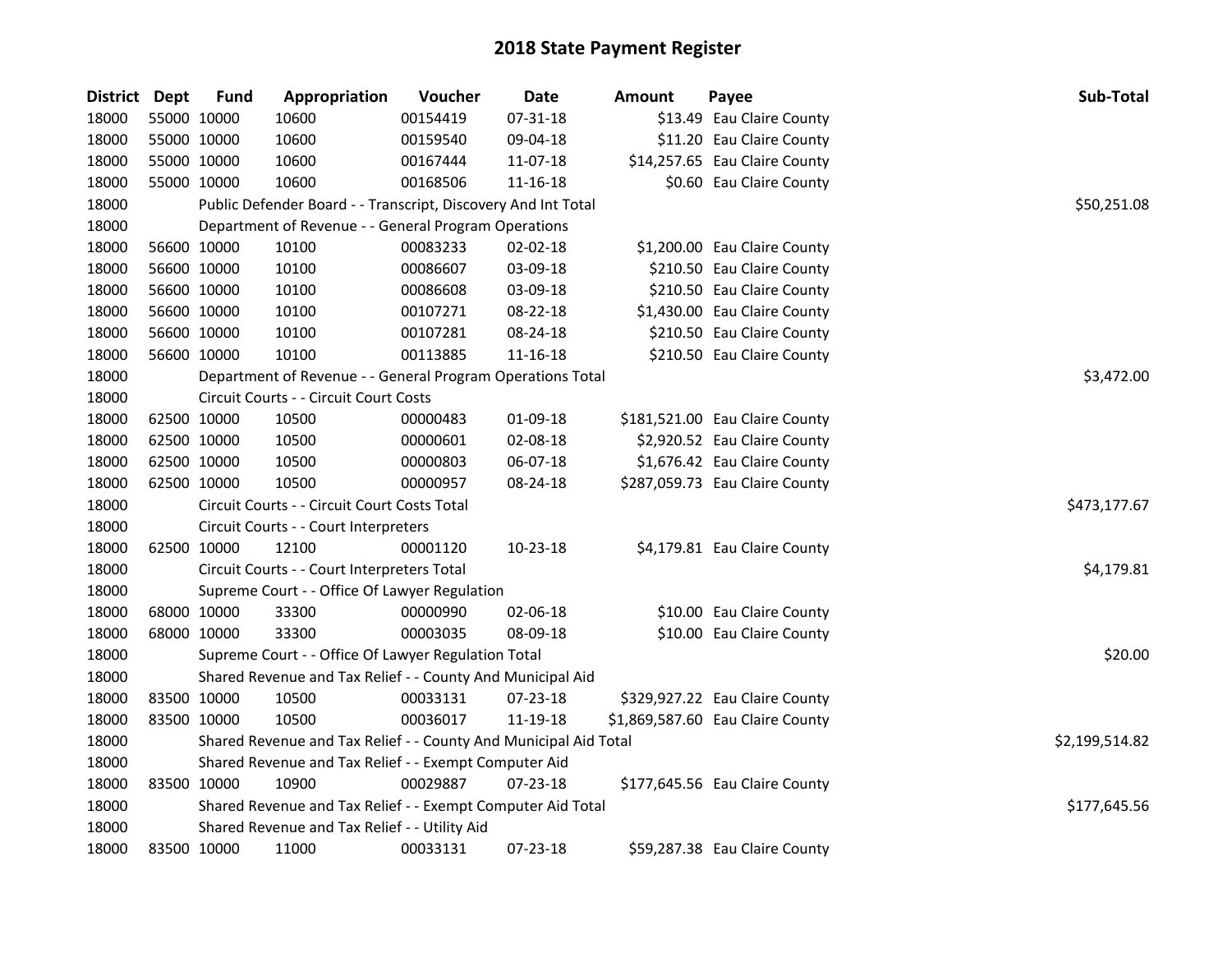| <b>District</b>    | Dept | <b>Fund</b> | Appropriation                                                         | Voucher  | Date           | <b>Amount</b> | Payee                            | Sub-Total       |
|--------------------|------|-------------|-----------------------------------------------------------------------|----------|----------------|---------------|----------------------------------|-----------------|
| 18000              |      | 83500 10000 | 11000                                                                 | 00036017 | 11-19-18       |               | \$364,278.45 Eau Claire County   |                 |
| 18000              |      |             | Shared Revenue and Tax Relief - - Utility Aid Total                   |          |                |               |                                  | \$423,565.83    |
| 18000              |      |             | Shared Revenue and Tax Relief - - School Lvy Tx/First Dollar Cr       |          |                |               |                                  |                 |
| 18000              |      | 83500 10000 | 30200                                                                 | 00029601 | $07 - 23 - 18$ |               | \$1,008,030.74 Eau Claire County |                 |
| 18000              |      | 83500 10000 | 30200                                                                 | 00029749 | $07 - 23 - 18$ |               | \$5,849,286.96 Eau Claire County |                 |
| 18000              |      |             | Shared Revenue and Tax Relief - - School Lvy Tx/First Dollar Cr Total |          |                |               |                                  | \$6,857,317.70  |
| 18000              |      |             | Shared Revenue and Tax Relief - - Lottery & Gaming Credit             |          |                |               |                                  |                 |
| 18000              |      | 83500 52100 | 36300                                                                 | 00027116 | 03-26-18       |               | \$1,179,363.68 Eau Claire County |                 |
| 18000              |      |             | Shared Revenue and Tax Relief - - Lottery & Gaming Credit Total       |          |                |               |                                  | \$1,179,363.68  |
| <b>18000 Total</b> |      |             |                                                                       |          |                |               |                                  | \$41,001,769.60 |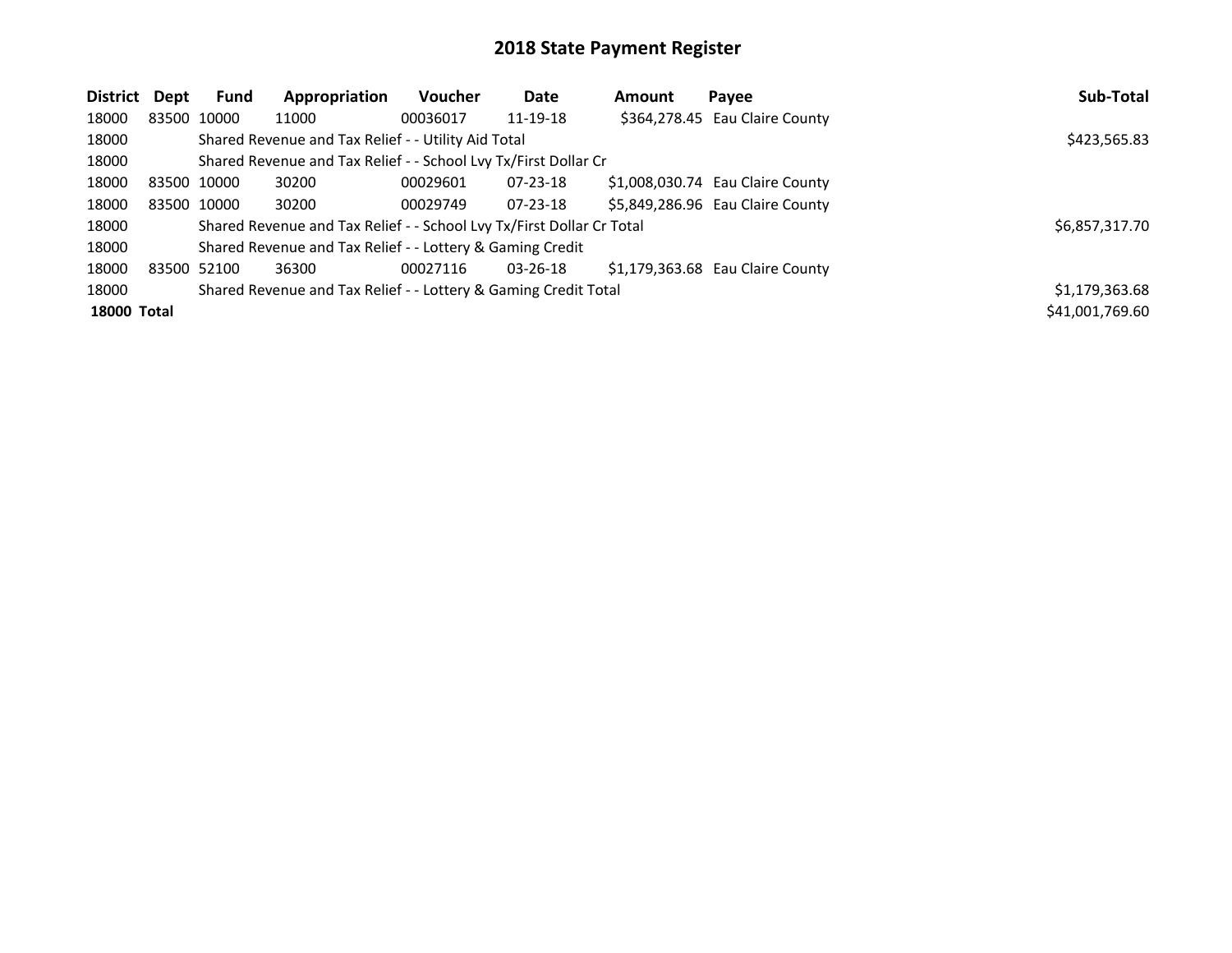| <b>District</b>    | Dept | <b>Fund</b>                                   | Appropriation                                                      | Voucher    | <b>Date</b>    | <b>Amount</b> | Payee                            | Sub-Total    |
|--------------------|------|-----------------------------------------------|--------------------------------------------------------------------|------------|----------------|---------------|----------------------------------|--------------|
| 18002              |      |                                               | Dept of Safety & Prof Services - - Fire Dues Distribution          |            |                |               |                                  |              |
| 18002              |      | 16500 10000                                   | 22500                                                              | 00024039   | 07-25-18       |               | \$5,093.24 Town Of Bridge Creek  |              |
| 18002              |      |                                               | Dept of Safety & Prof Services - - Fire Dues Distribution Total    |            |                |               |                                  | \$5,093.24   |
| 18002              |      |                                               | Dept of Natural Resources - - Aids In Lieu Of Taxes - Gener        |            |                |               |                                  |              |
| 18002              |      | 37000 10000                                   | 50300                                                              | 00228908   | $04 - 20 - 18$ |               | \$173.96 Town Of Bridge Creek    |              |
| 18002              |      |                                               | Dept of Natural Resources - - Aids In Lieu Of Taxes - Gener Total  | \$173.96   |                |               |                                  |              |
| 18002              |      |                                               | Dept of Natural Resources - - Resaids - Cnty Forst, CI & Mfl       |            |                |               |                                  |              |
| 18002              |      | 37000 21200                                   | 57100                                                              | 00247422   | $06 - 28 - 18$ |               | \$8,567.54 Town Of Bridge Creek  |              |
| 18002              |      |                                               | Dept of Natural Resources - - Resaids - Cnty Forst, Cl & Mfl Total |            |                |               |                                  | \$8,567.54   |
| 18002              |      |                                               | Dept of Natural Resources - - Aids In Lieu Of Taxes - Sum S        |            |                |               |                                  |              |
| 18002              |      | 37000 21200                                   | 57900                                                              | 00228907   | 04-20-18       |               | \$1,742.40 Town Of Bridge Creek  |              |
| 18002              |      |                                               | Dept of Natural Resources - - Aids In Lieu Of Taxes - Sum S Total  |            |                |               |                                  | \$1,742.40   |
| 18002              |      |                                               | WI Dept of Transportation - - Trns Aids To Mnc.-Sf                 |            |                |               |                                  |              |
| 18002              |      | 39500 21100                                   | 19100                                                              | 00204172   | $01 - 02 - 18$ |               | \$40,845.92 Town Of Bridge Creek |              |
| 18002              |      | 39500 21100                                   | 19100                                                              | 00234681   | 04-02-18       |               | \$40,845.92 Town Of Bridge Creek |              |
| 18002              |      | 39500 21100                                   | 19100                                                              | 00268380   | 07-02-18       |               | \$40,845.92 Town Of Bridge Creek |              |
| 18002              |      | 39500 21100                                   | 19100                                                              | 00302432   | $10 - 01 - 18$ |               | \$40,845.95 Town Of Bridge Creek |              |
| 18002              |      |                                               | WI Dept of Transportation - - Trns Aids To Mnc.-Sf Total           |            |                |               |                                  | \$163,383.71 |
| 18002              |      |                                               | Shared Revenue and Tax Relief - - County And Municipal Aid         |            |                |               |                                  |              |
| 18002              |      | 83500 10000                                   | 10500                                                              | 00033113   | $07 - 23 - 18$ |               | \$10,639.93 Town Of Bridge Creek |              |
| 18002              |      | 83500 10000                                   | 10500                                                              | 00035999   | 11-19-18       |               | \$62,971.99 Town Of Bridge Creek |              |
| 18002              |      |                                               | Shared Revenue and Tax Relief - - County And Municipal Aid Total   |            |                |               |                                  | \$73,611.92  |
| 18002              |      |                                               | Shared Revenue and Tax Relief - - Exempt Computer Aid              |            |                |               |                                  |              |
| 18002              |      | 83500 10000                                   | 10900                                                              | 00030408   | $07 - 23 - 18$ |               | \$105.53 Town Of Bridge Creek    |              |
| 18002              |      |                                               | Shared Revenue and Tax Relief - - Exempt Computer Aid Total        |            |                |               |                                  | \$105.53     |
| 18002              |      | Shared Revenue and Tax Relief - - Utility Aid |                                                                    |            |                |               |                                  |              |
| 18002              |      | 83500 10000                                   | 11000                                                              | 00035999   | 11-19-18       |               | \$4,166.42 Town Of Bridge Creek  |              |
| 18002              |      |                                               | Shared Revenue and Tax Relief - - Utility Aid Total                | \$4,166.42 |                |               |                                  |              |
| <b>18002 Total</b> |      |                                               |                                                                    |            |                |               |                                  | \$256,844.72 |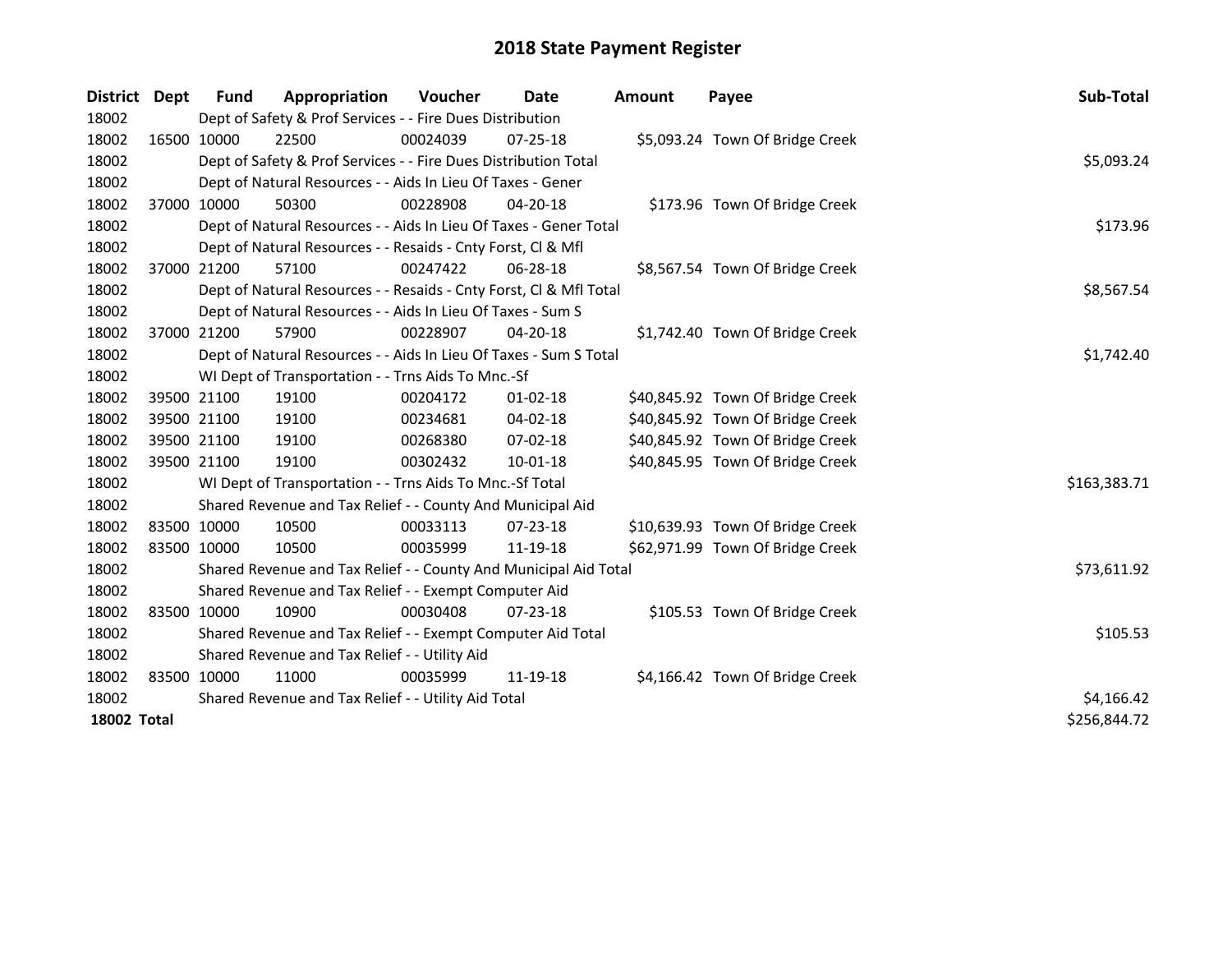| <b>District Dept</b> | <b>Fund</b> | Appropriation                                                      | Voucher      | Date           | Amount | Payee                         | Sub-Total   |
|----------------------|-------------|--------------------------------------------------------------------|--------------|----------------|--------|-------------------------------|-------------|
| 18004                |             | Dept of Safety & Prof Services - - Fire Dues Distribution          |              |                |        |                               |             |
| 18004                | 16500 10000 | 22500                                                              | 00018818     | $07 - 02 - 18$ |        | \$6,745.88 Town Of Brunswick  |             |
| 18004                |             | Dept of Safety & Prof Services - - Fire Dues Distribution Total    |              |                |        |                               | \$6,745.88  |
| 18004                |             | Dept of Natural Resources - - Aids In Lieu Of Taxes - Gener        |              |                |        |                               |             |
| 18004                | 37000 10000 | 50300                                                              | 00211712     | $02 - 01 - 18$ |        | \$14,349.40 Town Of Brunswick |             |
| 18004                | 37000 10000 | 50300                                                              | 00229760     | 04-20-18       |        | \$124.29 Town Of Brunswick    |             |
| 18004                |             | Dept of Natural Resources - - Aids In Lieu Of Taxes - Gener Total  | \$14,473.69  |                |        |                               |             |
| 18004                |             | Dept of Natural Resources - - Resaids - Cnty Forst, Cl & Mfl       |              |                |        |                               |             |
| 18004                | 37000 21200 | 57100                                                              | 00247423     | $06 - 28 - 18$ |        | \$246.46 Town Of Brunswick    |             |
| 18004                |             | Dept of Natural Resources - - Resaids - Cnty Forst, Cl & Mfl Total |              |                |        |                               | \$246.46    |
| 18004                |             | WI Dept of Transportation - - Trns Aids To Mnc.-Sf                 |              |                |        |                               |             |
| 18004                | 39500 21100 | 19100                                                              | 00204173     | $01 - 02 - 18$ |        | \$28,339.51 Town Of Brunswick |             |
| 18004                | 39500 21100 | 19100                                                              | 00234682     | 04-02-18       |        | \$28,339.51 Town Of Brunswick |             |
| 18004                | 39500 21100 | 19100                                                              | 00268381     | 07-02-18       |        | \$28,339.51 Town Of Brunswick |             |
| 18004                | 39500 21100 | 19100                                                              | 00302433     | 10-01-18       |        | \$28,339.52 Town Of Brunswick |             |
| 18004                |             | WI Dept of Transportation - - Trns Aids To Mnc.-Sf Total           | \$113,358.05 |                |        |                               |             |
| 18004                |             | WI Dept of Transportation - - Loc Rd Imp Prg St Fd                 |              |                |        |                               |             |
| 18004                | 39500 21100 | 27800                                                              | 00325275     | 11-20-18       |        | \$33,222.42 Town Of Brunswick |             |
| 18004                |             | WI Dept of Transportation - - Loc Rd Imp Prg St Fd Total           |              |                |        |                               | \$33,222.42 |
| 18004                |             | WI Dept of Transportation - - Hwy Mgmt & Opers Sf                  |              |                |        |                               |             |
| 18004                | 39500 21100 | 36500                                                              | 00323800     | 11-16-18       |        | \$500.00 Town Of Brunswick    |             |
| 18004                | 39500 21100 | 36500                                                              | 00323801     | 11-16-18       |        | \$500.00 Town Of Brunswick    |             |
| 18004                |             | WI Dept of Transportation - - Hwy Mgmt & Opers Sf Total            |              |                |        |                               | \$1,000.00  |
| 18004                |             | Shared Revenue and Tax Relief - - County And Municipal Aid         |              |                |        |                               |             |
| 18004                | 83500 10000 | 10500                                                              | 00033114     | 07-23-18       |        | \$7,943.16 Town Of Brunswick  |             |
| 18004                | 83500 10000 | 10500                                                              | 00036000     | 11-19-18       |        | \$45,011.21 Town Of Brunswick |             |
| 18004                |             | Shared Revenue and Tax Relief - - County And Municipal Aid Total   |              |                |        |                               | \$52,954.37 |
| 18004                |             | Shared Revenue and Tax Relief - - Exempt Computer Aid              |              |                |        |                               |             |
| 18004                | 83500 10000 | 10900                                                              | 00030409     | $07 - 23 - 18$ |        | \$43.63 Town Of Brunswick     |             |
| 18004                |             | Shared Revenue and Tax Relief - - Exempt Computer Aid Total        | \$43.63      |                |        |                               |             |
| 18004                |             | Shared Revenue and Tax Relief - - Utility Aid                      |              |                |        |                               |             |
| 18004                | 83500 10000 | 11000                                                              | 00033114     | $07 - 23 - 18$ |        | \$271.29 Town Of Brunswick    |             |
| 18004                | 83500 10000 | 11000                                                              | 00036000     | 11-19-18       |        | \$1,627.97 Town Of Brunswick  |             |
| 18004                |             | Shared Revenue and Tax Relief - - Utility Aid Total                |              |                |        |                               | \$1,899.26  |
| 18004                |             | Shared Revenue and Tax Relief - - Lottery & Gaming Credit          |              |                |        |                               |             |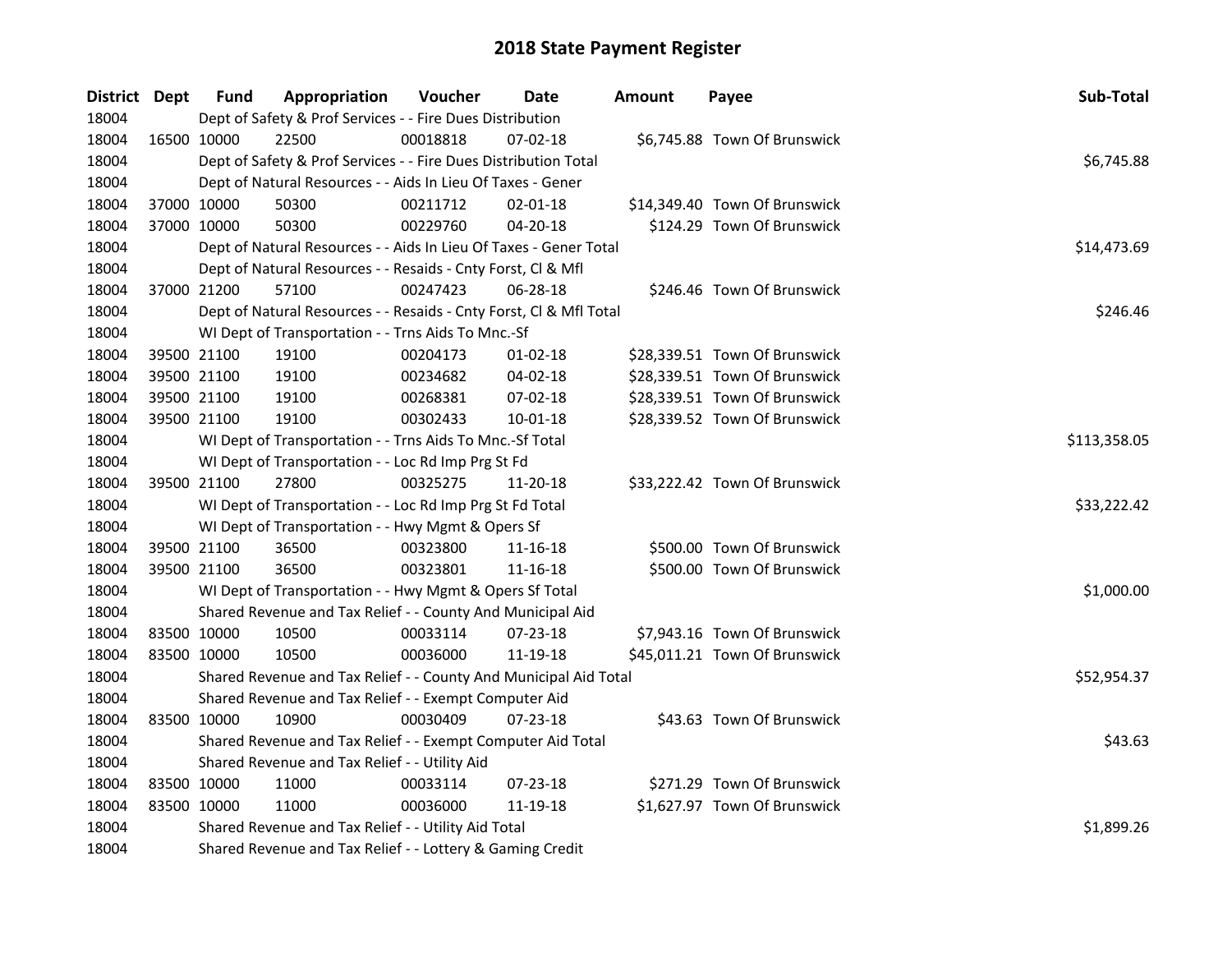| District Dept      |             | Fund | Appropriation                                                   | <b>Voucher</b> | Date           | Amount | <b>Pavee</b>                 | Sub-Total    |
|--------------------|-------------|------|-----------------------------------------------------------------|----------------|----------------|--------|------------------------------|--------------|
| 18004              | 83500 52100 |      | 36300                                                           | 00027361       | $03 - 26 - 18$ |        | \$7.098.72 Town Of Brunswick |              |
| 18004              |             |      | Shared Revenue and Tax Relief - - Lottery & Gaming Credit Total |                |                |        |                              | \$7.098.72   |
| <b>18004 Total</b> |             |      |                                                                 |                |                |        |                              | \$231,042.48 |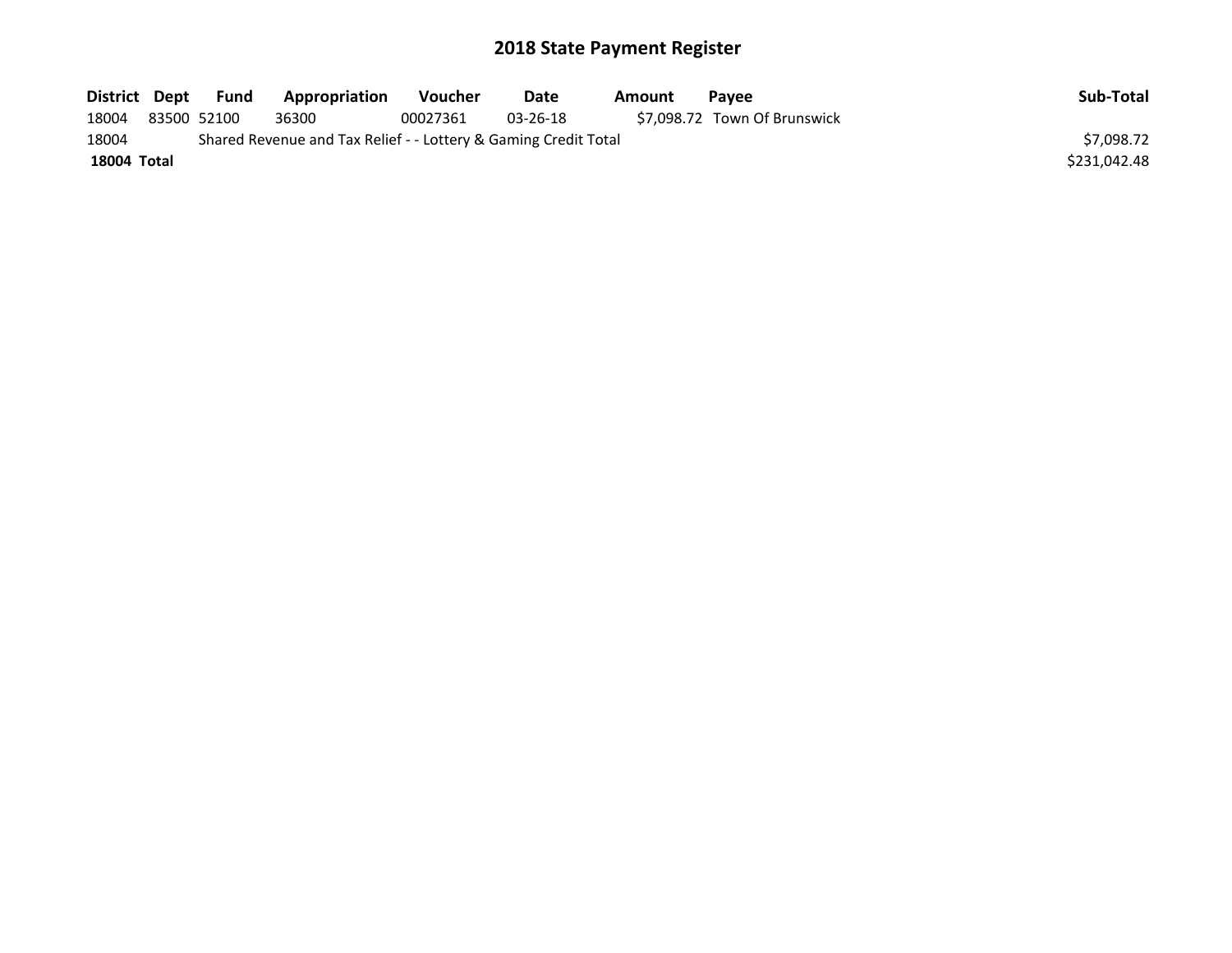| <b>District</b>    | Dept        | Fund        | Appropriation                                                      | Voucher  | Date           | Amount | Payee                           | Sub-Total    |
|--------------------|-------------|-------------|--------------------------------------------------------------------|----------|----------------|--------|---------------------------------|--------------|
| 18006              |             |             | Dept of Safety & Prof Services - - Fire Dues Distribution          |          |                |        |                                 |              |
| 18006              | 16500 10000 |             | 22500                                                              | 00024040 | $07 - 25 - 18$ |        | \$2,531.89 Town Of Clear Creek  |              |
| 18006              |             |             | Dept of Safety & Prof Services - - Fire Dues Distribution Total    |          |                |        |                                 | \$2,531.89   |
| 18006              |             |             | Dept of Natural Resources - - Resaids - Cnty Forst, CI & Mfl       |          |                |        |                                 |              |
| 18006              |             | 37000 21200 | 57100                                                              | 00247424 | 06-28-18       |        | \$141.20 Town Of Clear Creek    |              |
| 18006              |             |             | Dept of Natural Resources - - Resaids - Cnty Forst, Cl & Mfl Total |          |                |        |                                 | \$141.20     |
| 18006              |             |             | WI Dept of Transportation - - Trns Aids To Mnc.-Sf                 |          |                |        |                                 |              |
| 18006              |             | 39500 21100 | 19100                                                              | 00204174 | $01 - 02 - 18$ |        | \$19,147.83 Town Of Clear Creek |              |
| 18006              |             | 39500 21100 | 19100                                                              | 00234683 | 04-02-18       |        | \$19,147.83 Town Of Clear Creek |              |
| 18006              |             | 39500 21100 | 19100                                                              | 00268382 | 07-02-18       |        | \$19,147.83 Town Of Clear Creek |              |
| 18006              | 39500 21100 |             | 19100                                                              | 00302434 | $10 - 01 - 18$ |        | \$19,147.85 Town Of Clear Creek |              |
| 18006              |             |             | WI Dept of Transportation - - Trns Aids To Mnc.-Sf Total           |          |                |        |                                 | \$76,591.34  |
| 18006              |             |             | Shared Revenue and Tax Relief - - County And Municipal Aid         |          |                |        |                                 |              |
| 18006              | 83500 10000 |             | 10500                                                              | 00033115 | $07 - 23 - 18$ |        | \$5,255.51 Town Of Clear Creek  |              |
| 18006              | 83500 10000 |             | 10500                                                              | 00036001 | 11-19-18       |        | \$29,781.25 Town Of Clear Creek |              |
| 18006              |             |             | Shared Revenue and Tax Relief - - County And Municipal Aid Total   |          |                |        |                                 | \$35,036.76  |
| 18006              |             |             | Shared Revenue and Tax Relief - - Exempt Computer Aid              |          |                |        |                                 |              |
| 18006              |             | 83500 10000 | 10900                                                              | 00030410 | 07-23-18       |        | \$9.13 Town Of Clear Creek      |              |
| 18006              |             |             | Shared Revenue and Tax Relief - - Exempt Computer Aid Total        | \$9.13   |                |        |                                 |              |
| <b>18006 Total</b> |             |             |                                                                    |          |                |        |                                 | \$114,310.32 |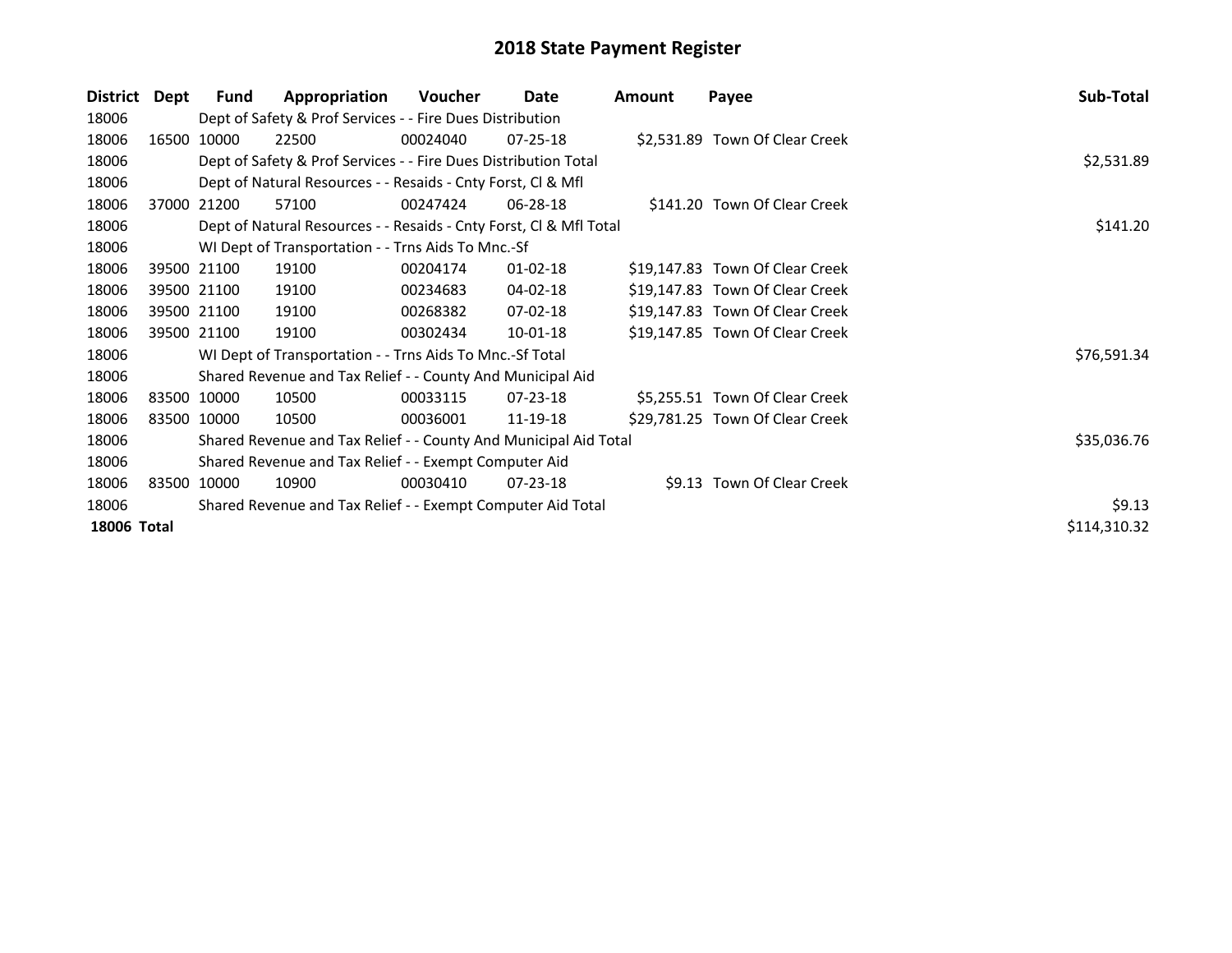| District Dept      | <b>Fund</b> | Appropriation                                                      | Voucher    | Date           | <b>Amount</b> | Payee                       | Sub-Total    |
|--------------------|-------------|--------------------------------------------------------------------|------------|----------------|---------------|-----------------------------|--------------|
| 18008              |             | Dept of Safety & Prof Services - - Fire Dues Distribution          |            |                |               |                             |              |
| 18008              | 16500 10000 | 22500                                                              | 00024041   | 07-26-18       |               | \$2,609.52 Town Of Drammen  |              |
| 18008              |             | Dept of Safety & Prof Services - - Fire Dues Distribution Total    |            |                |               |                             | \$2,609.52   |
| 18008              |             | Dept of Natural Resources - - Gen Program Ops-State Funds-Fr       |            |                |               |                             |              |
| 18008              | 37000 21200 | 16600                                                              | 00157320   | $02 - 27 - 18$ |               | \$825.40 Town Of Drammen    |              |
| 18008              |             | Dept of Natural Resources - - Gen Program Ops-State Funds-Fr Total | \$825.40   |                |               |                             |              |
| 18008              |             | Dept of Natural Resources - - Resaids - Cnty Forst, Cl & Mfl       |            |                |               |                             |              |
| 18008              | 37000 21200 | 57100                                                              | 00157320   | $02 - 27 - 18$ |               | \$396.37 Town Of Drammen    |              |
| 18008              | 37000 21200 | 57100                                                              | 00247425   | 06-28-18       |               | \$413.57 Town Of Drammen    |              |
| 18008              |             | Dept of Natural Resources - - Resaids - Cnty Forst, Cl & Mfl Total |            |                |               |                             | \$809.94     |
| 18008              |             | Dept of Natural Resources - - Resource Aids - Distribution O       |            |                |               |                             |              |
| 18008              | 37000 21200 | 58900                                                              | 00157320   | $02 - 27 - 18$ |               | \$3,796.83 Town Of Drammen  |              |
| 18008              |             | Dept of Natural Resources - - Resource Aids - Distribution O Total |            |                |               |                             | \$3,796.83   |
| 18008              |             | WI Dept of Transportation - - Trns Aids To Mnc.-Sf                 |            |                |               |                             |              |
| 18008              | 39500 21100 | 19100                                                              | 00204175   | $01-02-18$     |               | \$18,025.00 Town Of Drammen |              |
| 18008              | 39500 21100 | 19100                                                              | 00234684   | 04-02-18       |               | \$18,025.00 Town Of Drammen |              |
| 18008              | 39500 21100 | 19100                                                              | 00268383   | 07-02-18       |               | \$18,025.00 Town Of Drammen |              |
| 18008              | 39500 21100 | 19100                                                              | 00302435   | 10-01-18       |               | \$18,025.02 Town Of Drammen |              |
| 18008              |             | WI Dept of Transportation - - Trns Aids To Mnc.-Sf Total           |            |                |               |                             | \$72,100.02  |
| 18008              |             | Shared Revenue and Tax Relief - - County And Municipal Aid         |            |                |               |                             |              |
| 18008              | 83500 10000 | 10500                                                              | 00033116   | 07-23-18       |               | \$3,533.91 Town Of Drammen  |              |
| 18008              | 83500 10000 | 10500                                                              | 00036002   | 11-19-18       |               | \$20,025.49 Town Of Drammen |              |
| 18008              |             | Shared Revenue and Tax Relief - - County And Municipal Aid Total   |            |                |               |                             | \$23,559.40  |
| 18008              |             | Shared Revenue and Tax Relief - - Exempt Computer Aid              |            |                |               |                             |              |
| 18008              | 83500 10000 | 10900                                                              | 00030411   | $07 - 23 - 18$ |               | \$2.03 Town Of Drammen      |              |
| 18008              |             | Shared Revenue and Tax Relief - - Exempt Computer Aid Total        |            |                |               |                             | \$2.03       |
| 18008              |             | Shared Revenue and Tax Relief - - Utility Aid                      |            |                |               |                             |              |
| 18008              | 83500 10000 | 11000                                                              | 00033116   | $07 - 23 - 18$ |               | \$34.83 Town Of Drammen     |              |
| 18008              | 83500 10000 | 11000                                                              | 00036002   | 11-19-18       |               | \$206.90 Town Of Drammen    |              |
| 18008              |             | Shared Revenue and Tax Relief - - Utility Aid Total                | \$241.73   |                |               |                             |              |
| 18008              |             | Shared Revenue and Tax Relief - - Lottery & Gaming Credit          |            |                |               |                             |              |
| 18008              | 83500 52100 | 36300                                                              | 00027362   | 03-26-18       |               | \$1,184.64 Town Of Drammen  |              |
| 18008              |             | Shared Revenue and Tax Relief - - Lottery & Gaming Credit Total    | \$1,184.64 |                |               |                             |              |
| <b>18008 Total</b> |             |                                                                    |            |                |               |                             | \$105,129.51 |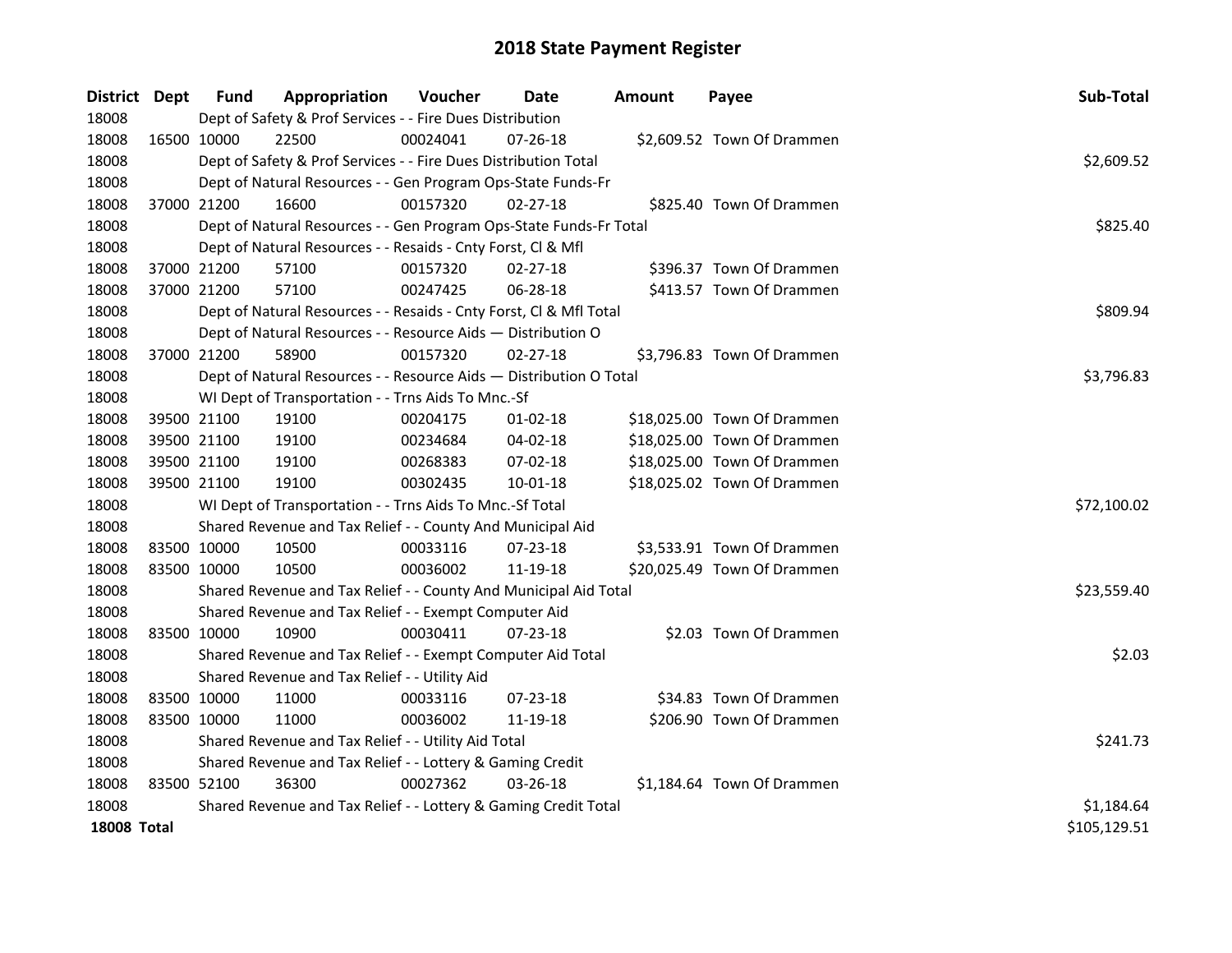| District           | <b>Dept</b> | <b>Fund</b> | Appropriation                                                      | <b>Voucher</b> | Date           | <b>Amount</b> | Payee                         | Sub-Total    |
|--------------------|-------------|-------------|--------------------------------------------------------------------|----------------|----------------|---------------|-------------------------------|--------------|
| 18010              |             |             | Dept of Safety & Prof Services - - Fire Dues Distribution          |                |                |               |                               |              |
| 18010              |             | 16500 10000 | 22500                                                              | 00024042       | $07 - 24 - 18$ |               | \$786.91 Town Of Fairchild    |              |
| 18010              |             |             | Dept of Safety & Prof Services - - Fire Dues Distribution Total    |                |                |               |                               | \$786.91     |
| 18010              |             |             | Dept of Natural Resources - - Aids In Lieu Of Taxes - Gener        |                |                |               |                               |              |
| 18010              |             | 37000 10000 | 50300                                                              | 00229064       | $04 - 20 - 18$ |               | \$3.74 Town Of Fairchild      |              |
| 18010              |             |             | Dept of Natural Resources - - Aids In Lieu Of Taxes - Gener Total  | \$3.74         |                |               |                               |              |
| 18010              |             |             | Dept of Natural Resources - - Resaids - Cnty Forst, CI & Mfl       |                |                |               |                               |              |
| 18010              |             | 37000 21200 | 57100                                                              | 00247426       | 06-28-18       |               | \$2,861.00 Town Of Fairchild  |              |
| 18010              |             |             | Dept of Natural Resources - - Resaids - Cnty Forst, CI & Mfl Total |                |                |               |                               | \$2,861.00   |
| 18010              |             |             | WI Dept of Transportation - - Trns Aids To Mnc.-Sf                 |                |                |               |                               |              |
| 18010              |             | 39500 21100 | 19100                                                              | 00204176       | $01 - 02 - 18$ |               | \$16,955.92 Town Of Fairchild |              |
| 18010              |             | 39500 21100 | 19100                                                              | 00234685       | 04-02-18       |               | \$16,955.92 Town Of Fairchild |              |
| 18010              |             | 39500 21100 | 19100                                                              | 00268384       | $07 - 02 - 18$ |               | \$16,955.92 Town Of Fairchild |              |
| 18010              |             | 39500 21100 | 19100                                                              | 00302436       | 10-01-18       |               | \$16,955.95 Town Of Fairchild |              |
| 18010              |             |             | WI Dept of Transportation - - Trns Aids To Mnc.-Sf Total           |                |                |               |                               | \$67,823.71  |
| 18010              |             |             | Shared Revenue and Tax Relief - - County And Municipal Aid         |                |                |               |                               |              |
| 18010              |             | 83500 10000 | 10500                                                              | 00033117       | $07 - 23 - 18$ |               | \$4,403.87 Town Of Fairchild  |              |
| 18010              | 83500 10000 |             | 10500                                                              | 00036003       | 11-19-18       |               | \$24,955.23 Town Of Fairchild |              |
| 18010              |             |             | Shared Revenue and Tax Relief - - County And Municipal Aid Total   |                |                |               |                               | \$29,359.10  |
| 18010              |             |             | Shared Revenue and Tax Relief - - Exempt Computer Aid              |                |                |               |                               |              |
| 18010              |             | 83500 10000 | 10900                                                              | 00030412       | $07 - 23 - 18$ |               | \$389.64 Town Of Fairchild    |              |
| 18010              |             |             | Shared Revenue and Tax Relief - - Exempt Computer Aid Total        |                |                |               |                               | \$389.64     |
| 18010              |             |             | Shared Revenue and Tax Relief - - Utility Aid                      |                |                |               |                               |              |
| 18010              | 83500 10000 |             | 11000                                                              | 00033117       | $07 - 23 - 18$ |               | \$486.77 Town Of Fairchild    |              |
| 18010              | 83500 10000 |             | 11000                                                              | 00036003       | 11-19-18       |               | \$2,888.13 Town Of Fairchild  |              |
| 18010              |             |             | Shared Revenue and Tax Relief - - Utility Aid Total                | \$3,374.90     |                |               |                               |              |
| <b>18010 Total</b> |             |             |                                                                    |                |                |               |                               | \$104,599.00 |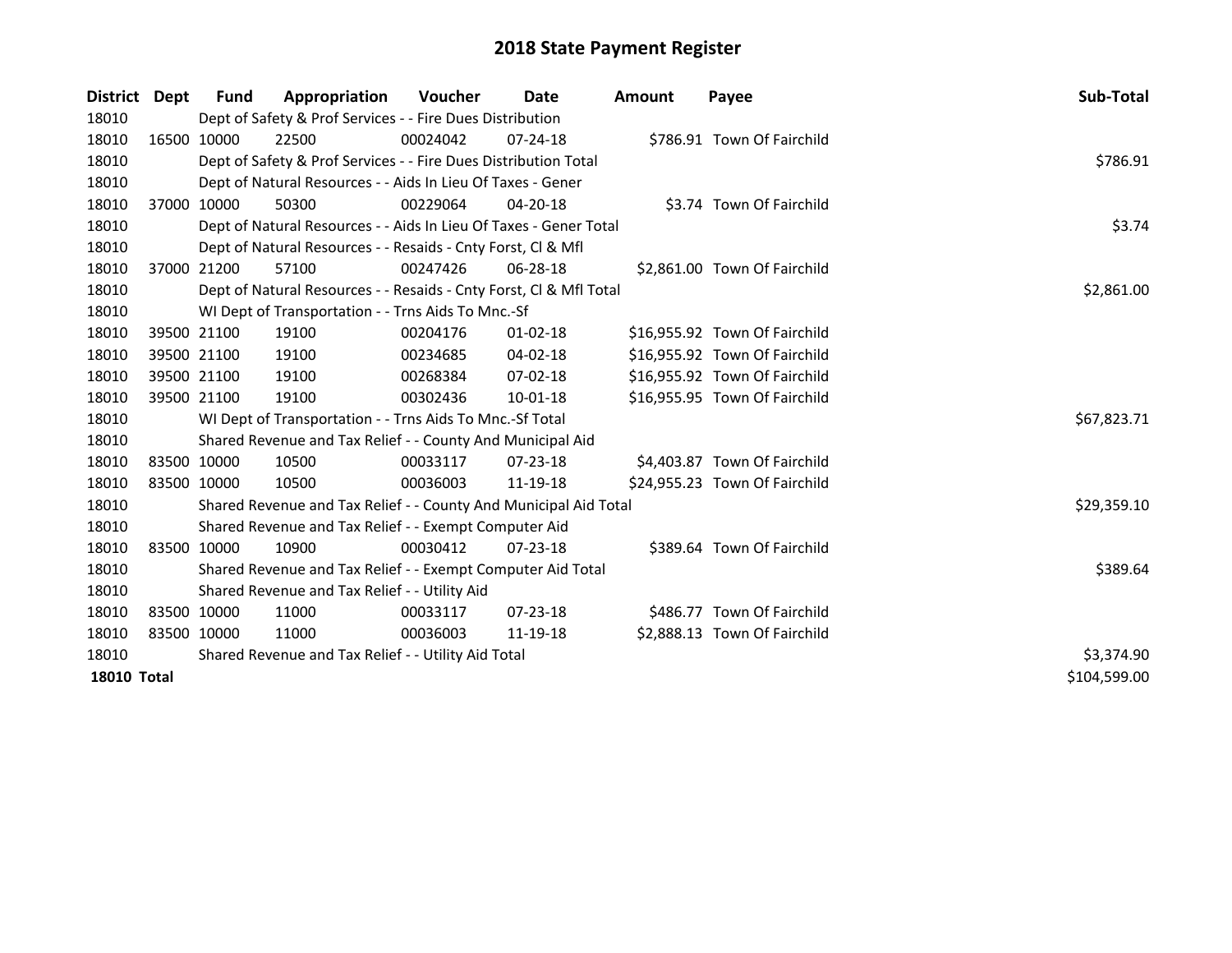| <b>District</b>    | Dept | <b>Fund</b>                                         | Appropriation                                                      | <b>Voucher</b> | Date           | <b>Amount</b> | Payee                       | Sub-Total    |
|--------------------|------|-----------------------------------------------------|--------------------------------------------------------------------|----------------|----------------|---------------|-----------------------------|--------------|
| 18012              |      |                                                     | Dept of Safety & Prof Services - - Fire Dues Distribution          |                |                |               |                             |              |
| 18012              |      | 16500 10000                                         | 22500                                                              | 00024043       | $07 - 24 - 18$ |               | \$4,046.15 Town Of Lincoln  |              |
| 18012              |      |                                                     | Dept of Safety & Prof Services - - Fire Dues Distribution Total    | \$4,046.15     |                |               |                             |              |
| 18012              |      |                                                     | Dept of Natural Resources - - Resaids - Cnty Forst, CI & Mfl       |                |                |               |                             |              |
| 18012              |      | 37000 21200                                         | 57100                                                              | 00247427       | $06 - 28 - 18$ |               | \$1,507.86 Town Of Lincoln  |              |
| 18012              |      |                                                     | Dept of Natural Resources - - Resaids - Cnty Forst, Cl & Mfl Total |                |                |               |                             | \$1,507.86   |
| 18012              |      |                                                     | WI Dept of Transportation - - Trns Aids To Mnc.-Sf                 |                |                |               |                             |              |
| 18012              |      | 39500 21100                                         | 19100                                                              | 00204177       | $01 - 02 - 18$ |               | \$28,650.08 Town Of Lincoln |              |
| 18012              |      | 39500 21100                                         | 19100                                                              | 00234686       | 04-02-18       |               | \$28,650.08 Town Of Lincoln |              |
| 18012              |      | 39500 21100                                         | 19100                                                              | 00268385       | 07-02-18       |               | \$28,650.08 Town Of Lincoln |              |
| 18012              |      | 39500 21100                                         | 19100                                                              | 00302437       | $10 - 01 - 18$ |               | \$28,650.09 Town Of Lincoln |              |
| 18012              |      |                                                     | WI Dept of Transportation - - Trns Aids To Mnc.-Sf Total           | \$114,600.33   |                |               |                             |              |
| 18012              |      |                                                     | Shared Revenue and Tax Relief - - County And Municipal Aid         |                |                |               |                             |              |
| 18012              |      | 83500 10000                                         | 10500                                                              | 00033118       | 07-23-18       |               | \$7,213.05 Town Of Lincoln  |              |
| 18012              |      | 83500 10000                                         | 10500                                                              | 00036004       | 11-19-18       |               | \$40,873.98 Town Of Lincoln |              |
| 18012              |      |                                                     | Shared Revenue and Tax Relief - - County And Municipal Aid Total   |                |                |               |                             | \$48,087.03  |
| 18012              |      |                                                     | Shared Revenue and Tax Relief - - Exempt Computer Aid              |                |                |               |                             |              |
| 18012              |      | 83500 10000                                         | 10900                                                              | 00030413       | $07 - 23 - 18$ |               | \$3.04 Town Of Lincoln      |              |
| 18012              |      |                                                     | Shared Revenue and Tax Relief - - Exempt Computer Aid Total        |                |                |               |                             | \$3.04       |
| 18012              |      |                                                     | Shared Revenue and Tax Relief - - Utility Aid                      |                |                |               |                             |              |
| 18012              |      | 83500 10000                                         | 11000                                                              | 00033118       | $07 - 23 - 18$ |               | \$248.88 Town Of Lincoln    |              |
| 18012              |      | 83500 10000                                         | 11000                                                              | 00036004       | 11-19-18       |               | \$1,561.74 Town Of Lincoln  |              |
| 18012              |      | Shared Revenue and Tax Relief - - Utility Aid Total | \$1,810.62                                                         |                |                |               |                             |              |
| <b>18012 Total</b> |      |                                                     |                                                                    |                |                |               |                             | \$170,055.03 |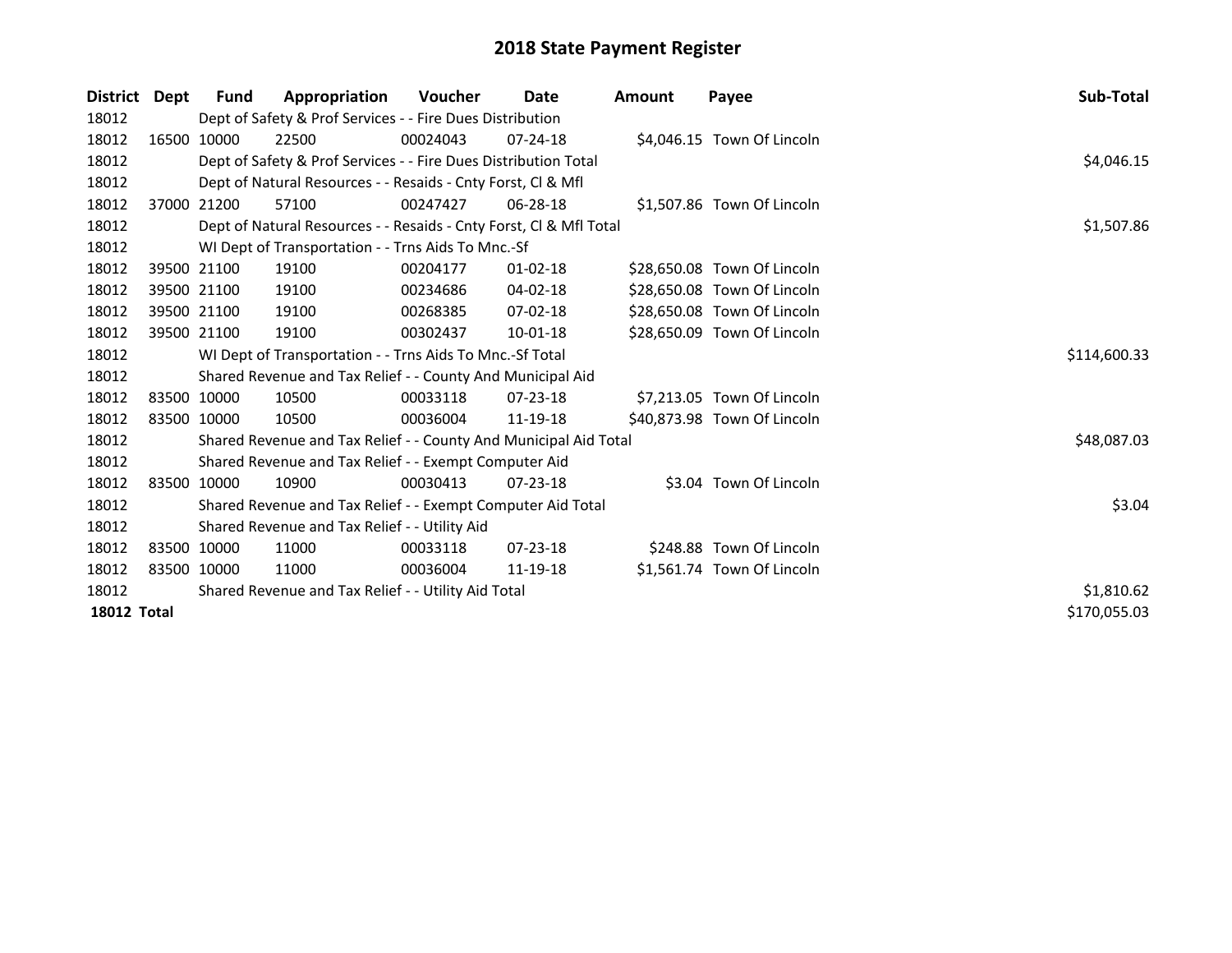| <b>District</b>    | Dept | <b>Fund</b> | Appropriation                                                      | <b>Voucher</b> | Date           | <b>Amount</b> | Payee                         | Sub-Total    |
|--------------------|------|-------------|--------------------------------------------------------------------|----------------|----------------|---------------|-------------------------------|--------------|
| 18014              |      |             | Dept of Safety & Prof Services - - Fire Dues Distribution          |                |                |               |                               |              |
| 18014              |      | 16500 10000 | 22500                                                              | 00024044       | $07 - 25 - 18$ |               | \$3,409.56 Town Of Ludington  |              |
| 18014              |      |             | Dept of Safety & Prof Services - - Fire Dues Distribution Total    |                |                |               |                               | \$3,409.56   |
| 18014              |      |             | Dept of Natural Resources - - Resaids - Cnty Forst, CI & Mfl       |                |                |               |                               |              |
| 18014              |      | 37000 21200 | 57100                                                              | 00247428       | $06 - 29 - 18$ |               | \$1,711.59 Town Of Ludington  |              |
| 18014              |      |             | Dept of Natural Resources - - Resaids - Cnty Forst, Cl & Mfl Total |                |                |               |                               | \$1,711.59   |
| 18014              |      |             | WI Dept of Transportation - - Trns Aids To Mnc.-Sf                 |                |                |               |                               |              |
| 18014              |      | 39500 21100 | 19100                                                              | 00204178       | $01 - 02 - 18$ |               | \$20,694.71 Town Of Ludington |              |
| 18014              |      | 39500 21100 | 19100                                                              | 00234687       | 04-02-18       |               | \$20,694.71 Town Of Ludington |              |
| 18014              |      | 39500 21100 | 19100                                                              | 00268386       | 07-02-18       |               | \$20,694.71 Town Of Ludington |              |
| 18014              |      | 39500 21100 | 19100                                                              | 00302438       | 10-01-18       |               | \$20,694.72 Town Of Ludington |              |
| 18014              |      |             | WI Dept of Transportation - - Trns Aids To Mnc.-Sf Total           |                |                |               |                               | \$82,778.85  |
| 18014              |      |             | Shared Revenue and Tax Relief - - County And Municipal Aid         |                |                |               |                               |              |
| 18014              |      | 83500 10000 | 10500                                                              | 00033119       | 07-23-18       |               | \$5,517.45 Town Of Ludington  |              |
| 18014              |      | 83500 10000 | 10500                                                              | 00036005       | 11-19-18       |               | \$31,265.58 Town Of Ludington |              |
| 18014              |      |             | Shared Revenue and Tax Relief - - County And Municipal Aid Total   |                |                |               |                               | \$36,783.03  |
| 18014              |      |             | Shared Revenue and Tax Relief - - Exempt Computer Aid              |                |                |               |                               |              |
| 18014              |      | 83500 10000 | 10900                                                              | 00030414       | $07 - 23 - 18$ |               | \$16.24 Town Of Ludington     |              |
| 18014              |      |             | Shared Revenue and Tax Relief - - Exempt Computer Aid Total        |                |                |               |                               | \$16.24      |
| 18014              |      |             | Shared Revenue and Tax Relief - - Utility Aid                      |                |                |               |                               |              |
| 18014              |      | 83500 10000 | 11000                                                              | 00033119       | 07-23-18       |               | \$214.73 Town Of Ludington    |              |
| 18014              |      | 83500 10000 | 11000                                                              | 00036005       | 11-19-18       |               | \$1,243.46 Town Of Ludington  |              |
| 18014              |      |             | Shared Revenue and Tax Relief - - Utility Aid Total                | \$1,458.19     |                |               |                               |              |
| <b>18014 Total</b> |      |             |                                                                    |                |                |               |                               | \$126,157.46 |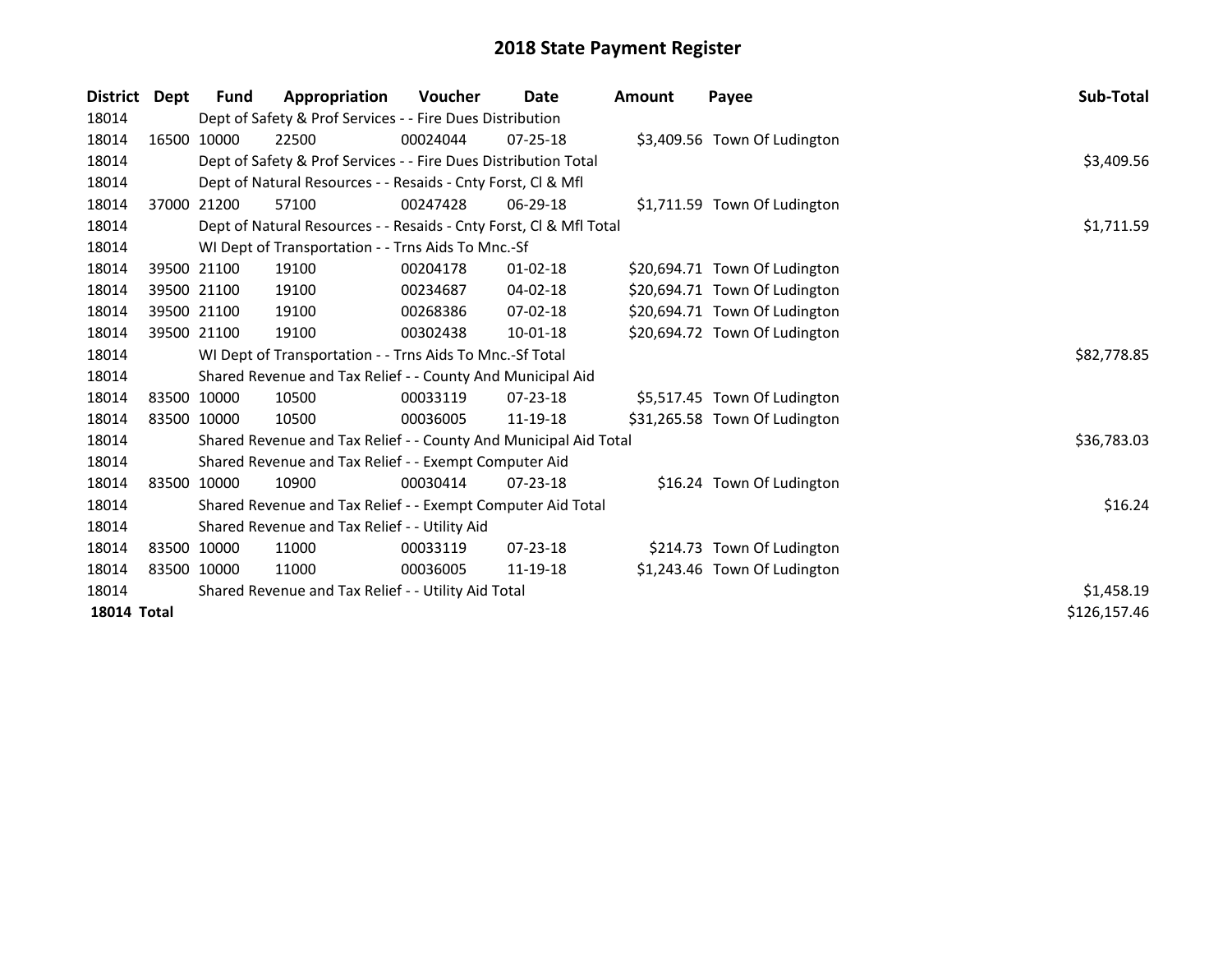| District Dept      |             | <b>Fund</b>                                         | Appropriation                                                      | <b>Voucher</b> | Date           | <b>Amount</b> | Payee                           | Sub-Total   |
|--------------------|-------------|-----------------------------------------------------|--------------------------------------------------------------------|----------------|----------------|---------------|---------------------------------|-------------|
| 18016              |             |                                                     | Dept of Safety & Prof Services - - Fire Dues Distribution          |                |                |               |                                 |             |
| 18016              |             | 16500 10000                                         | 22500                                                              | 00024045       | $07 - 25 - 18$ |               | \$1,205.47 Town Of Otter Creek  |             |
| 18016              |             |                                                     | Dept of Safety & Prof Services - - Fire Dues Distribution Total    |                |                |               |                                 | \$1,205.47  |
| 18016              |             |                                                     | Dept of Natural Resources - - Resaids - Cnty Forst, CI & Mfl       |                |                |               |                                 |             |
| 18016              |             | 37000 21200                                         | 57100                                                              | 00247429       | 06-28-18       |               | \$143.95 Town Of Otter Creek    |             |
| 18016              |             |                                                     | Dept of Natural Resources - - Resaids - Cnty Forst, Cl & Mfl Total |                |                |               |                                 | \$143.95    |
| 18016              |             |                                                     | WI Dept of Transportation - - Trns Aids To Mnc.-Sf                 |                |                |               |                                 |             |
| 18016              |             | 39500 21100                                         | 19100                                                              | 00204179       | $01 - 02 - 18$ |               | \$11,441.92 Town Of Otter Creek |             |
| 18016              |             | 39500 21100                                         | 19100                                                              | 00234688       | 04-02-18       |               | \$11,441.92 Town Of Otter Creek |             |
| 18016              |             | 39500 21100                                         | 19100                                                              | 00268387       | 07-02-18       |               | \$11,441.92 Town Of Otter Creek |             |
| 18016              |             | 39500 21100                                         | 19100                                                              | 00302439       | 10-01-18       |               | \$11,441.92 Town Of Otter Creek |             |
| 18016              |             |                                                     | WI Dept of Transportation - - Trns Aids To Mnc.-Sf Total           | \$45,767.68    |                |               |                                 |             |
| 18016              |             |                                                     | WI Dept of Transportation - - Hwy Mgmt & Opers Sf                  |                |                |               |                                 |             |
| 18016              |             | 39500 21100                                         | 36500                                                              | 00227494       | $03 - 05 - 18$ |               | \$500.00 Town Of Otter Creek    |             |
| 18016              |             | 39500 21100                                         | 36500                                                              | 00256836       | 05-24-18       |               | \$500.00 Town Of Otter Creek    |             |
| 18016              |             |                                                     | WI Dept of Transportation - - Hwy Mgmt & Opers Sf Total            |                |                |               |                                 | \$1,000.00  |
| 18016              |             |                                                     | Shared Revenue and Tax Relief - - County And Municipal Aid         |                |                |               |                                 |             |
| 18016              |             | 83500 10000                                         | 10500                                                              | 00033120       | $07 - 23 - 18$ |               | \$3,010.95 Town Of Otter Creek  |             |
| 18016              |             | 83500 10000                                         | 10500                                                              | 00036006       | 11-19-18       |               | \$17,062.08 Town Of Otter Creek |             |
| 18016              |             |                                                     | Shared Revenue and Tax Relief - - County And Municipal Aid Total   |                |                |               |                                 | \$20,073.03 |
| 18016              |             |                                                     | Shared Revenue and Tax Relief - - Exempt Computer Aid              |                |                |               |                                 |             |
| 18016              |             | 83500 10000                                         | 10900                                                              | 00030415       | 07-23-18       |               | \$1.01 Town Of Otter Creek      |             |
| 18016              |             |                                                     | Shared Revenue and Tax Relief - - Exempt Computer Aid Total        |                |                |               |                                 | \$1.01      |
| 18016              |             |                                                     | Shared Revenue and Tax Relief - - Utility Aid                      |                |                |               |                                 |             |
| 18016              | 83500 10000 |                                                     | 11000                                                              | 00033120       | $07 - 23 - 18$ |               | \$23.20 Town Of Otter Creek     |             |
| 18016              | 83500 10000 |                                                     | 11000                                                              | 00036006       | 11-19-18       |               | \$137.01 Town Of Otter Creek    |             |
| 18016              |             | Shared Revenue and Tax Relief - - Utility Aid Total | \$160.21                                                           |                |                |               |                                 |             |
| <b>18016 Total</b> |             | \$68,351.35                                         |                                                                    |                |                |               |                                 |             |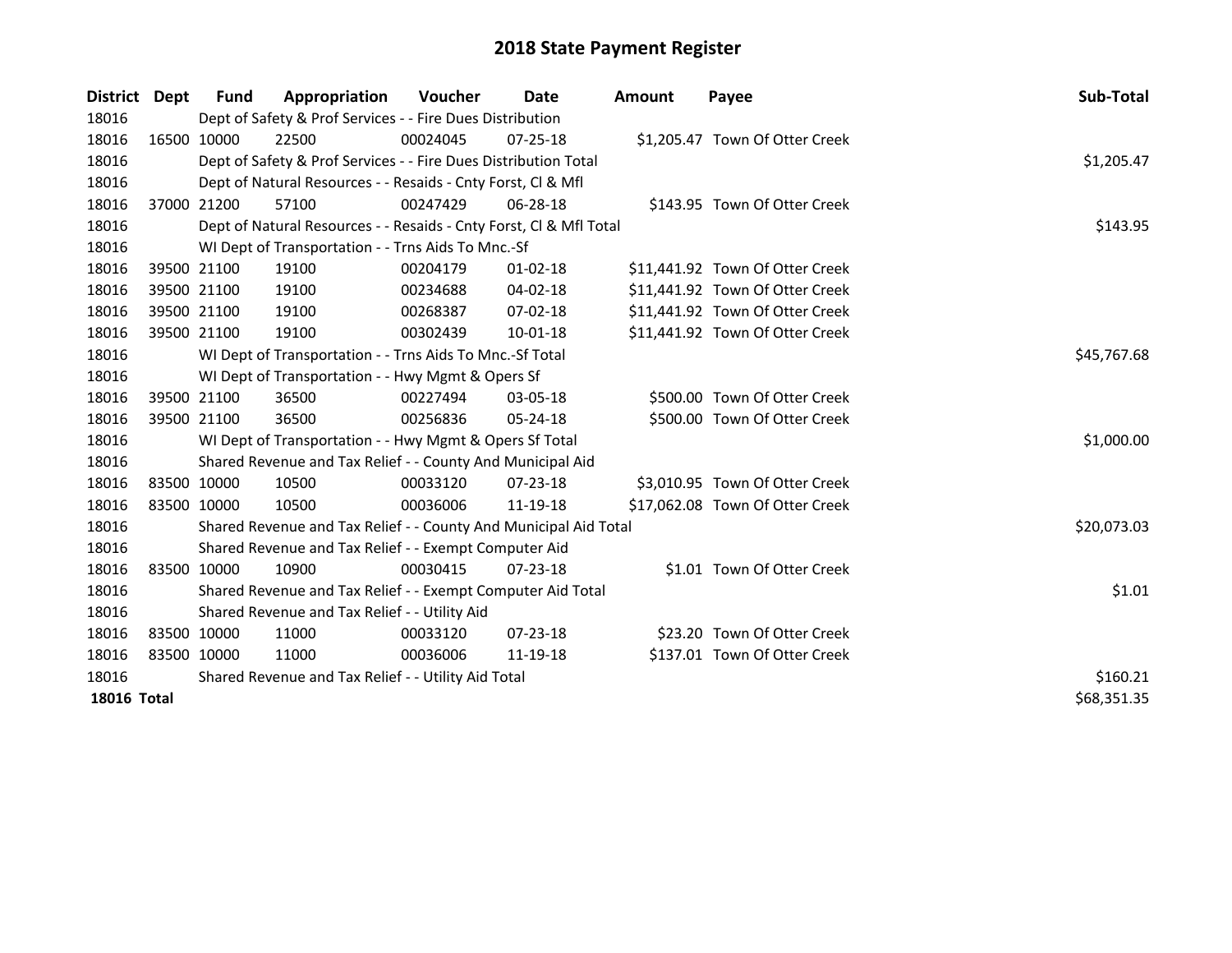| <b>District</b>    | <b>Dept</b> | <b>Fund</b> | Appropriation                                                      | Voucher  | <b>Date</b>    | <b>Amount</b> | Payee                               | Sub-Total    |
|--------------------|-------------|-------------|--------------------------------------------------------------------|----------|----------------|---------------|-------------------------------------|--------------|
| 18018              |             |             | Dept of Safety & Prof Services - - Fire Dues Distribution          |          |                |               |                                     |              |
| 18018              |             | 16500 10000 | 22500                                                              | 00024046 | $07 - 26 - 18$ |               | \$14,963.77 Town Of Pleasant Valley |              |
| 18018              |             |             | Dept of Safety & Prof Services - - Fire Dues Distribution Total    |          |                |               |                                     | \$14,963.77  |
| 18018              |             |             | Dept of Natural Resources - - Aids In Lieu Of Taxes - Gener        |          |                |               |                                     |              |
| 18018              |             | 37000 10000 | 50300                                                              | 00211828 | 02-02-18       |               | \$2,132.62 Town Of Pleasant Valley  |              |
| 18018              |             | 37000 10000 | 50300                                                              | 00230156 | 04-20-18       |               | \$164.34 Town Of Pleasant Valley    |              |
| 18018              |             |             | Dept of Natural Resources - - Aids In Lieu Of Taxes - Gener Total  |          |                |               |                                     | \$2,296.96   |
| 18018              |             |             | Dept of Natural Resources - - Resaids - Cnty Forst, Cl & Mfl       |          |                |               |                                     |              |
| 18018              |             | 37000 21200 | 57100                                                              | 00247430 | 06-28-18       |               | \$246.50 Town Of Pleasant Valley    |              |
| 18018              |             |             | Dept of Natural Resources - - Resaids - Cnty Forst, Cl & Mfl Total | \$246.50 |                |               |                                     |              |
| 18018              |             |             | WI Dept of Transportation - - Trns Aids To Mnc.-Sf                 |          |                |               |                                     |              |
| 18018              |             | 39500 21100 | 19100                                                              | 00204180 | $01 - 02 - 18$ |               | \$39,555.86 Town Of Pleasant Valley |              |
| 18018              |             | 39500 21100 | 19100                                                              | 00234689 | 04-02-18       |               | \$39,555.86 Town Of Pleasant Valley |              |
| 18018              |             | 39500 21100 | 19100                                                              | 00268388 | 07-02-18       |               | \$39,555.86 Town Of Pleasant Valley |              |
| 18018              |             | 39500 21100 | 19100                                                              | 00302440 | 10-01-18       |               | \$39,555.89 Town Of Pleasant Valley |              |
| 18018              |             |             | WI Dept of Transportation - - Trns Aids To Mnc.-Sf Total           |          |                |               |                                     | \$158,223.47 |
| 18018              |             |             | WI Dept of Transportation - - Hwy Mgmt & Opers Sf                  |          |                |               |                                     |              |
| 18018              |             | 39500 21100 | 36500                                                              | 00323802 | 11-16-18       |               | \$500.00 Town Of Pleasant Valley    |              |
| 18018              |             |             | WI Dept of Transportation - - Hwy Mgmt & Opers Sf Total            |          |                |               |                                     | \$500.00     |
| 18018              |             |             | Shared Revenue and Tax Relief - - County And Municipal Aid         |          |                |               |                                     |              |
| 18018              |             | 83500 10000 | 10500                                                              | 00033121 | $07 - 23 - 18$ |               | \$6,051.17 Town Of Pleasant Valley  |              |
| 18018              | 83500 10000 |             | 10500                                                              | 00036007 | 11-19-18       |               | \$34,289.98 Town Of Pleasant Valley |              |
| 18018              |             |             | Shared Revenue and Tax Relief - - County And Municipal Aid Total   |          |                |               |                                     | \$40,341.15  |
| 18018              |             |             | Shared Revenue and Tax Relief - - Exempt Computer Aid              |          |                |               |                                     |              |
| 18018              |             | 83500 10000 | 10900                                                              | 00030416 | $07 - 23 - 18$ |               | \$17.25 Town Of Pleasant Valley     |              |
| 18018              |             |             | Shared Revenue and Tax Relief - - Exempt Computer Aid Total        |          |                |               |                                     | \$17.25      |
| 18018              |             |             | Shared Revenue and Tax Relief - - Utility Aid                      |          |                |               |                                     |              |
| 18018              |             | 83500 10000 | 11000                                                              | 00033121 | $07 - 23 - 18$ |               | \$168.03 Town Of Pleasant Valley    |              |
| 18018              | 83500 10000 |             | 11000                                                              | 00036007 | 11-19-18       |               | \$992.30 Town Of Pleasant Valley    |              |
| 18018              |             |             | Shared Revenue and Tax Relief - - Utility Aid Total                |          |                |               |                                     | \$1,160.33   |
| <b>18018 Total</b> |             |             |                                                                    |          |                |               |                                     | \$217,749.43 |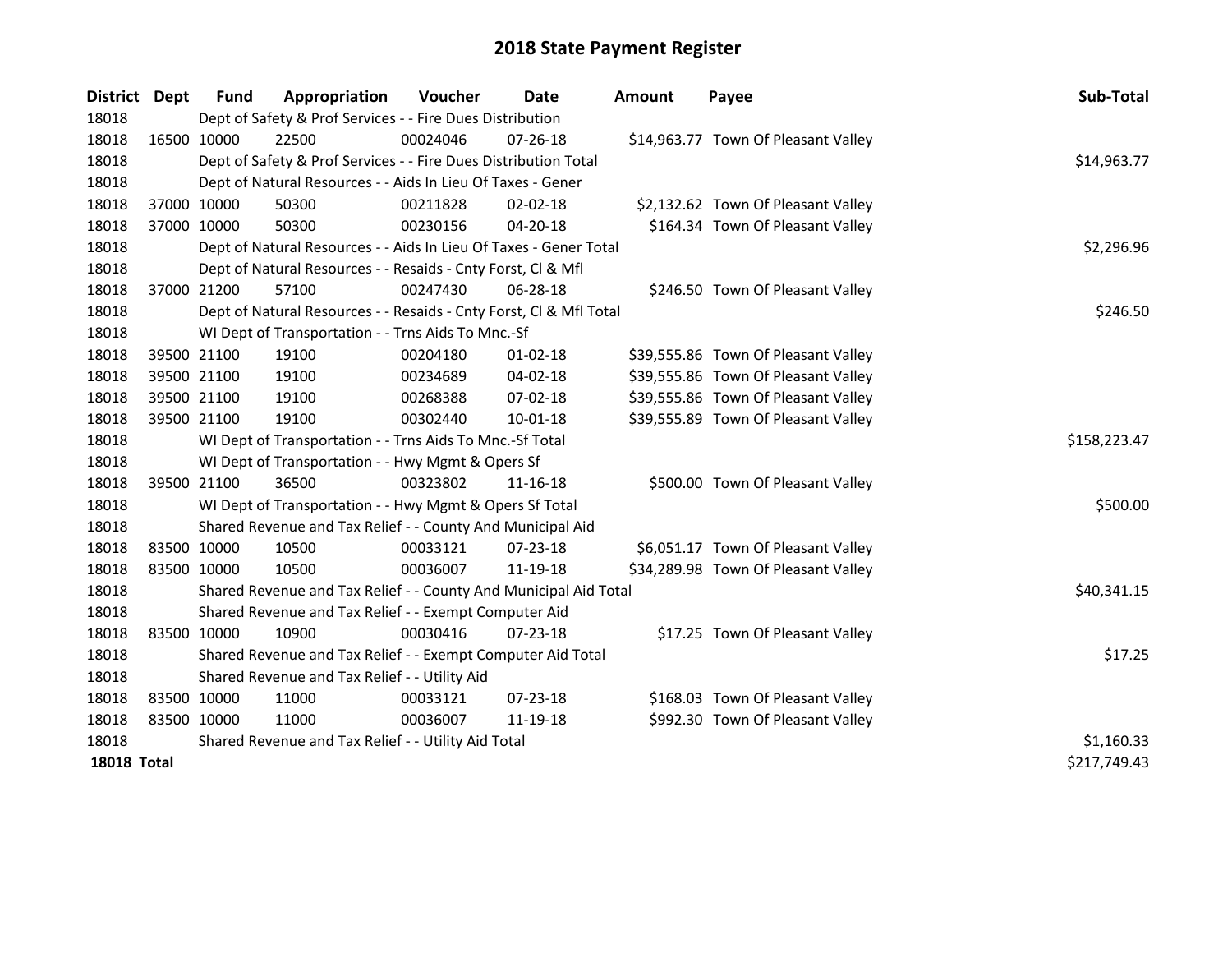| District Dept      |             | <b>Fund</b>                                         | Appropriation                                                      | Voucher      | <b>Date</b>    | <b>Amount</b> | Payee                       | Sub-Total    |
|--------------------|-------------|-----------------------------------------------------|--------------------------------------------------------------------|--------------|----------------|---------------|-----------------------------|--------------|
| 18020              |             |                                                     | Dept of Safety & Prof Services - - Fire Dues Distribution          |              |                |               |                             |              |
| 18020              | 16500 10000 |                                                     | 22500                                                              | 00024047     | 07-25-18       |               | \$12,014.31 Town Of Seymour |              |
| 18020              |             |                                                     | Dept of Safety & Prof Services - - Fire Dues Distribution Total    |              |                |               |                             | \$12,014.31  |
| 18020              |             |                                                     | Dept of Natural Resources - - Resaids - Cnty Forst, Cl & Mfl       |              |                |               |                             |              |
| 18020              |             | 37000 21200                                         | 57100                                                              | 00247431     | 06-28-18       |               | \$1,068.51 Town Of Seymour  |              |
| 18020              |             |                                                     | Dept of Natural Resources - - Resaids - Cnty Forst, Cl & Mfl Total |              |                |               |                             | \$1,068.51   |
| 18020              |             |                                                     | WI Dept of Transportation - - Trns Aids To Mnc.-Sf                 |              |                |               |                             |              |
| 18020              |             | 39500 21100                                         | 19100                                                              | 00204181     | $01-02-18$     |               | \$31,755.78 Town Of Seymour |              |
| 18020              |             | 39500 21100                                         | 19100                                                              | 00234690     | 04-02-18       |               | \$31,755.78 Town Of Seymour |              |
| 18020              |             | 39500 21100                                         | 19100                                                              | 00268389     | 07-02-18       |               | \$31,755.78 Town Of Seymour |              |
| 18020              |             | 39500 21100                                         | 19100                                                              | 00302441     | 10-01-18       |               | \$31,755.79 Town Of Seymour |              |
| 18020              |             |                                                     | WI Dept of Transportation - - Trns Aids To Mnc.-Sf Total           | \$127,023.13 |                |               |                             |              |
| 18020              |             |                                                     | WI Dept of Transportation - - Hwy Mgmt & Opers Sf                  |              |                |               |                             |              |
| 18020              |             | 39500 21100                                         | 36500                                                              | 00216303     | 01-30-18       |               | \$500.00 Town Of Seymour    |              |
| 18020              |             | 39500 21100                                         | 36500                                                              | 00216320     | 01-30-18       |               | \$500.00 Town Of Seymour    |              |
| 18020              |             | 39500 21100                                         | 36500                                                              | 00264612     | 06-20-18       |               | \$500.00 Town Of Seymour    |              |
| 18020              |             | 39500 21100                                         | 36500                                                              | 00314499     | 10-25-18       |               | \$500.00 Town Of Seymour    |              |
| 18020              |             |                                                     | WI Dept of Transportation - - Hwy Mgmt & Opers Sf Total            |              |                |               |                             | \$2,000.00   |
| 18020              |             |                                                     | Shared Revenue and Tax Relief - - County And Municipal Aid         |              |                |               |                             |              |
| 18020              | 83500 10000 |                                                     | 10500                                                              | 00033122     | 07-23-18       |               | \$10,951.41 Town Of Seymour |              |
| 18020              | 83500 10000 |                                                     | 10500                                                              | 00036008     | 11-19-18       |               | \$62,057.99 Town Of Seymour |              |
| 18020              |             |                                                     | Shared Revenue and Tax Relief - - County And Municipal Aid Total   |              |                |               |                             | \$73,009.40  |
| 18020              |             |                                                     | Shared Revenue and Tax Relief - - Exempt Computer Aid              |              |                |               |                             |              |
| 18020              | 83500 10000 |                                                     | 10900                                                              | 00030417     | 07-23-18       |               | \$6.09 Town Of Seymour      |              |
| 18020              |             |                                                     | Shared Revenue and Tax Relief - - Exempt Computer Aid Total        |              |                |               |                             | \$6.09       |
| 18020              |             |                                                     | Shared Revenue and Tax Relief - - Utility Aid                      |              |                |               |                             |              |
| 18020              | 83500 10000 |                                                     | 11000                                                              | 00033122     | 07-23-18       |               | \$149.44 Town Of Seymour    |              |
| 18020              | 83500 10000 |                                                     | 11000                                                              | 00036008     | 11-19-18       |               | \$882.50 Town Of Seymour    |              |
| 18020              |             | Shared Revenue and Tax Relief - - Utility Aid Total |                                                                    |              |                |               |                             | \$1,031.94   |
| 18020              |             |                                                     | Shared Revenue and Tax Relief - - Lottery & Gaming Credit          |              |                |               |                             |              |
| 18020              | 83500 52100 |                                                     | 36300                                                              | 00027363     | $03 - 26 - 18$ |               | \$2,565.12 Town Of Seymour  |              |
| 18020              |             |                                                     | Shared Revenue and Tax Relief - - Lottery & Gaming Credit Total    |              |                |               |                             | \$2,565.12   |
| <b>18020 Total</b> |             |                                                     |                                                                    |              |                |               |                             | \$218,718.50 |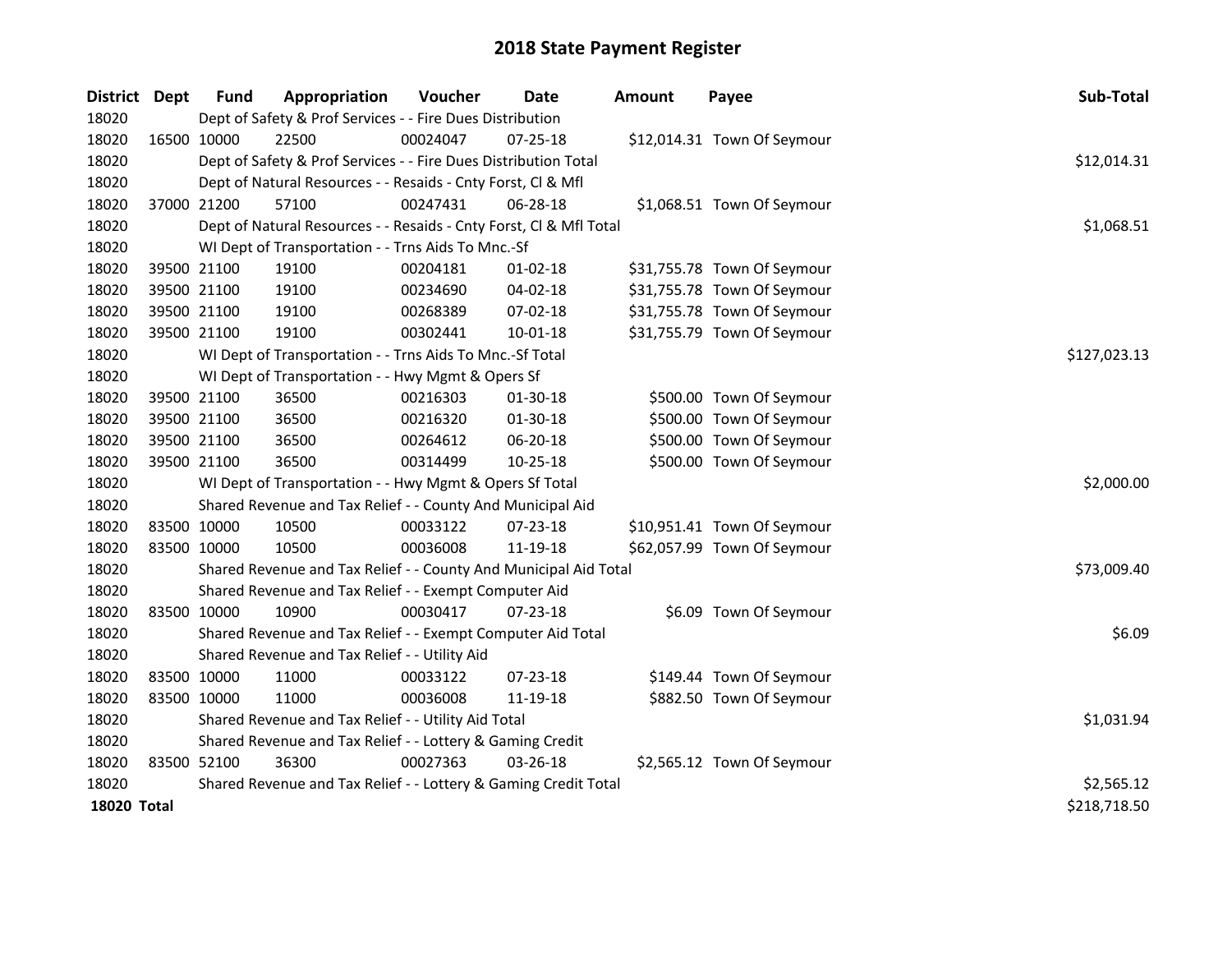| District Dept |             | <b>Fund</b> | Appropriation                                                      | Voucher      | Date           | <b>Amount</b> | Payee                     | Sub-Total   |
|---------------|-------------|-------------|--------------------------------------------------------------------|--------------|----------------|---------------|---------------------------|-------------|
| 18022         |             |             | Dept of Safety & Prof Services - - Fire Dues Distribution          |              |                |               |                           |             |
| 18022         | 16500 10000 |             | 22500                                                              | 00024048     | 07-26-18       |               | \$13,609.46 Town Of Union |             |
| 18022         |             |             | Dept of Safety & Prof Services - - Fire Dues Distribution Total    |              |                |               |                           | \$13,609.46 |
| 18022         |             |             | Dept of Natural Resources - - Aids In Lieu Of Taxes - Gener        |              |                |               |                           |             |
| 18022         |             | 37000 10000 | 50300                                                              | 00214033     | 02-13-18       |               | \$18,045.57 Town Of Union |             |
| 18022         |             | 37000 10000 | 50300                                                              | 00214034     | $02 - 13 - 18$ |               | \$705.52 Town Of Union    |             |
| 18022         |             |             | Dept of Natural Resources - - Aids In Lieu Of Taxes - Gener Total  |              |                |               |                           | \$18,751.09 |
| 18022         |             |             | Dept of Natural Resources - - Resaids - Cnty Forst, Cl & Mfl       |              |                |               |                           |             |
| 18022         |             | 37000 21200 | 57100                                                              | 00247432     | 06-28-18       |               | \$187.19 Town Of Union    |             |
| 18022         |             |             | Dept of Natural Resources - - Resaids - Cnty Forst, Cl & Mfl Total |              |                |               |                           | \$187.19    |
| 18022         |             |             | WI Dept of Transportation - - Trns Aids To Mnc.-Sf                 |              |                |               |                           |             |
| 18022         |             | 39500 21100 | 19100                                                              | 00204182     | 01-02-18       |               | \$27,431.69 Town Of Union |             |
| 18022         |             | 39500 21100 | 19100                                                              | 00234691     | 04-02-18       |               | \$27,431.69 Town Of Union |             |
| 18022         |             | 39500 21100 | 19100                                                              | 00268390     | 07-02-18       |               | \$27,431.69 Town Of Union |             |
| 18022         |             | 39500 21100 | 19100                                                              | 00302442     | 10-01-18       |               | \$27,431.70 Town Of Union |             |
| 18022         |             |             | WI Dept of Transportation - - Trns Aids To Mnc.-Sf Total           | \$109,726.77 |                |               |                           |             |
| 18022         |             |             | WI Dept of Transportation - - Hwy Mgmt & Opers Sf                  |              |                |               |                           |             |
| 18022         |             | 39500 21100 | 36500                                                              | 00216311     | 01-30-18       |               | \$500.00 Town Of Union    |             |
| 18022         |             | 39500 21100 | 36500                                                              | 00250933     | 05-07-18       |               | \$500.00 Town Of Union    |             |
| 18022         |             | 39500 21100 | 36500                                                              | 00250936     | 05-07-18       |               | \$500.00 Town Of Union    |             |
| 18022         |             | 39500 21100 | 36500                                                              | 00258723     | 06-20-18       |               | \$500.00 Town Of Union    |             |
| 18022         |             | 39500 21100 | 36500                                                              | 00314486     | $10 - 25 - 18$ |               | \$500.00 Town Of Union    |             |
| 18022         |             | 39500 21100 | 36500                                                              | 00314487     | 10-25-18       |               | \$75.25 Town Of Union     |             |
| 18022         |             | 39500 21100 | 36500                                                              | 00314490     | 10-25-18       |               | \$500.00 Town Of Union    |             |
| 18022         |             | 39500 21100 | 36500                                                              | 00314495     | 10-25-18       |               | \$86.00 Town Of Union     |             |
| 18022         |             | 39500 21100 | 36500                                                              | 00330257     | 12-07-18       |               | \$500.00 Town Of Union    |             |
| 18022         |             |             | WI Dept of Transportation - - Hwy Mgmt & Opers Sf Total            |              |                |               |                           | \$3,661.25  |
| 18022         |             |             | Shared Revenue and Tax Relief - - County And Municipal Aid         |              |                |               |                           |             |
| 18022         |             | 83500 10000 | 10500                                                              | 00033123     | 07-23-18       |               | \$5,481.52 Town Of Union  |             |
| 18022         |             | 83500 10000 | 10500                                                              | 00036009     | 11-19-18       |               | \$31,061.95 Town Of Union |             |
| 18022         |             |             | Shared Revenue and Tax Relief - - County And Municipal Aid Total   |              |                |               |                           | \$36,543.47 |
| 18022         |             |             | Shared Revenue and Tax Relief - - Exempt Computer Aid              |              |                |               |                           |             |
| 18022         | 83500 10000 |             | 10900                                                              | 00030418     | 07-23-18       |               | \$15,631.45 Town Of Union |             |
| 18022         |             |             | Shared Revenue and Tax Relief - - Exempt Computer Aid Total        |              |                |               |                           | \$15,631.45 |
| 18022         |             |             | Shared Revenue and Tax Relief - - Utility Aid                      |              |                |               |                           |             |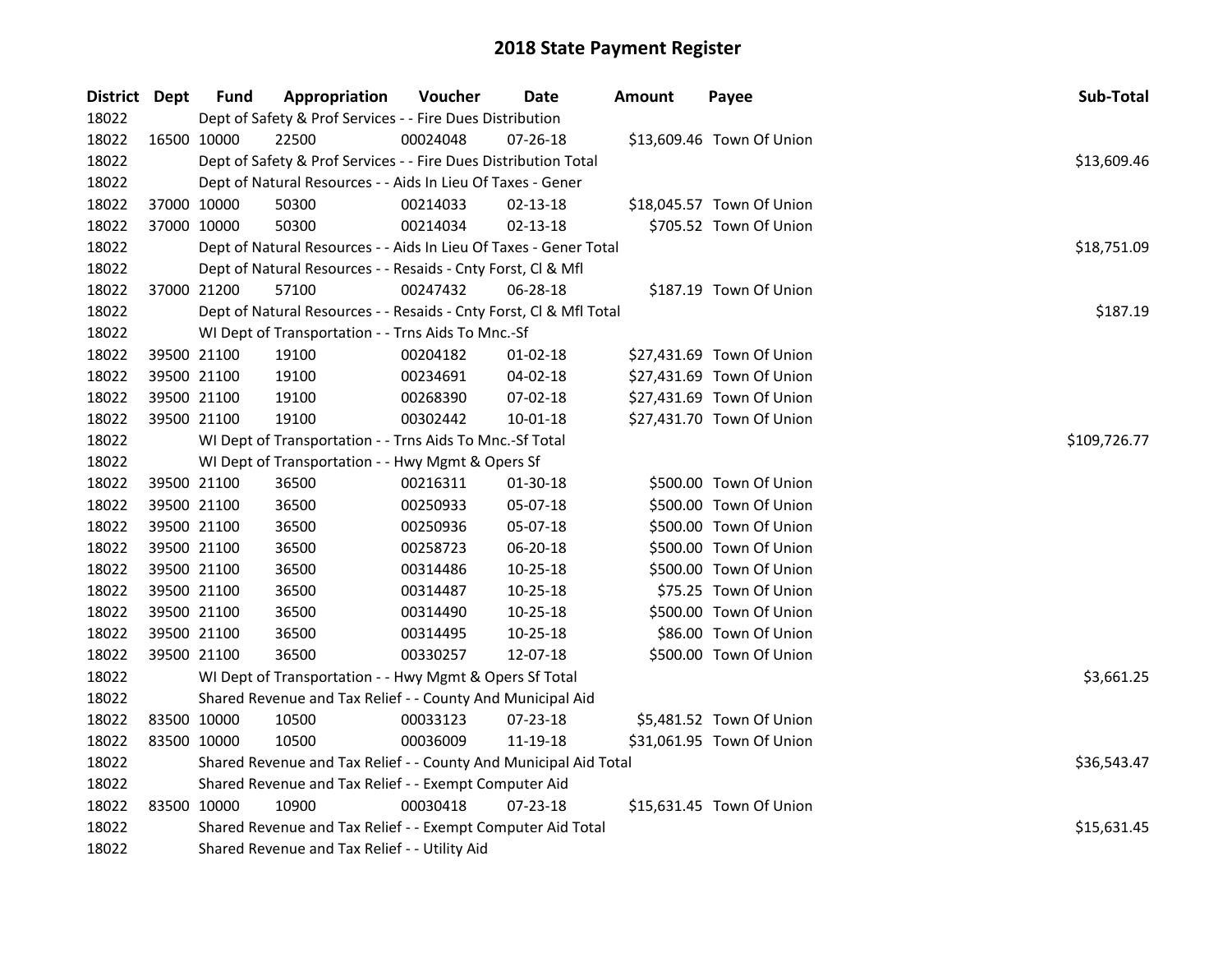| District Dept     | Fund        | Appropriation                                       | Voucher  | Date     | Amount | Pavee                    | Sub-Total    |
|-------------------|-------------|-----------------------------------------------------|----------|----------|--------|--------------------------|--------------|
| 18022 83500 10000 |             | 11000                                               | 00033123 | 07-23-18 |        | \$279.90 Town Of Union   |              |
| 18022             | 83500 10000 | 11000                                               | 00036009 | 11-19-18 |        | \$2.697.43 Town Of Union |              |
| 18022             |             | Shared Revenue and Tax Relief - - Utility Aid Total |          |          |        |                          | \$2,977.33   |
| 18022 Total       |             |                                                     |          |          |        |                          | \$201,088.01 |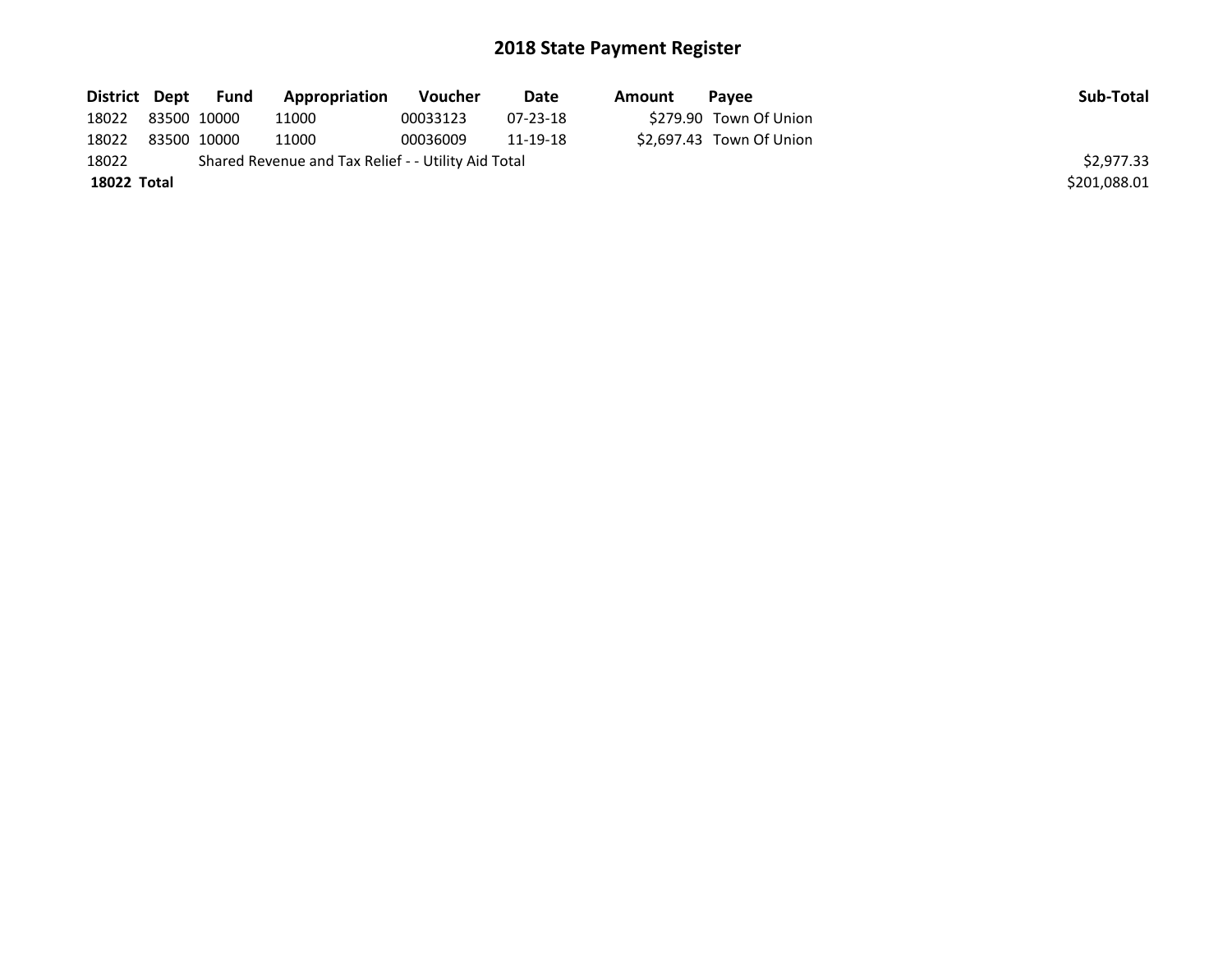| District Dept |             | <b>Fund</b> | Appropriation                                                      | Voucher      | Date           | Amount | Payee                          | Sub-Total   |
|---------------|-------------|-------------|--------------------------------------------------------------------|--------------|----------------|--------|--------------------------------|-------------|
| 18024         |             |             | Dept of Ag, Trade & Cons Protc - - Soil_Water Mgmt_Env Fund        |              |                |        |                                |             |
| 18024         |             | 11500 27400 | 76100                                                              | 00032135     | 02-23-18       |        | \$100.00 Town Of Washington    |             |
| 18024         |             | 11500 27400 | 76100                                                              | 00036919     | 08-06-18       |        | \$50.00 Town Of Washington     |             |
| 18024         |             |             | Dept of Ag, Trade & Cons Protc - - Soil_Water Mgmt_Env Fund Total  |              |                |        |                                | \$150.00    |
| 18024         |             |             | Dept of Safety & Prof Services - - Fire Dues Distribution          |              |                |        |                                |             |
| 18024         |             | 16500 10000 | 22500                                                              | 00024049     | $07 - 26 - 18$ |        | \$28,274.28 Town Of Washington |             |
| 18024         |             |             | Dept of Safety & Prof Services - - Fire Dues Distribution Total    |              |                |        |                                | \$28,274.28 |
| 18024         |             |             | Dept of Natural Resources - - Resaids - Cnty Forst, Cl & Mfl       |              |                |        |                                |             |
| 18024         |             | 37000 21200 | 57100                                                              | 00247433     | 06-28-18       |        | \$298.99 Town Of Washington    |             |
| 18024         |             |             | Dept of Natural Resources - - Resaids - Cnty Forst, Cl & Mfl Total |              |                |        |                                | \$298.99    |
| 18024         |             |             | WI Dept of Transportation - - Trns Aids To Mnc.-Sf                 |              |                |        |                                |             |
| 18024         |             | 39500 21100 | 19100                                                              | 00204183     | 01-02-18       |        | \$59,271.09 Town Of Washington |             |
| 18024         |             | 39500 21100 | 19100                                                              | 00234692     | 04-02-18       |        | \$59,271.09 Town Of Washington |             |
| 18024         |             | 39500 21100 | 19100                                                              | 00268391     | 07-02-18       |        | \$59,271.09 Town Of Washington |             |
| 18024         |             | 39500 21100 | 19100                                                              | 00302443     | 10-01-18       |        | \$59,271.09 Town Of Washington |             |
| 18024         |             |             | WI Dept of Transportation - - Trns Aids To Mnc.-Sf Total           | \$237,084.36 |                |        |                                |             |
| 18024         |             |             | WI Dept of Transportation - - Hwy Mgmt & Opers Sf                  |              |                |        |                                |             |
| 18024         |             | 39500 21100 | 36500                                                              | 00216298     | 01-30-18       |        | \$500.00 Town Of Washington    |             |
| 18024         |             | 39500 21100 | 36500                                                              | 00216308     | 01-30-18       |        | \$500.00 Town Of Washington    |             |
| 18024         |             | 39500 21100 | 36500                                                              | 00250931     | 05-07-18       |        | \$43.00 Town Of Washington     |             |
| 18024         |             | 39500 21100 | 36500                                                              | 00250937     | 05-07-18       |        | \$500.00 Town Of Washington    |             |
| 18024         |             | 39500 21100 | 36500                                                              | 00258722     | 06-06-18       |        | \$500.00 Town Of Washington    |             |
| 18024         |             | 39500 21100 | 36500                                                              | 00258757     | 06-06-18       |        | \$500.00 Town Of Washington    |             |
| 18024         |             | 39500 21100 | 36500                                                              | 00258759     | 06-08-18       |        | \$500.00 Town Of Washington    |             |
| 18024         | 39500 21100 |             | 36500                                                              | 00264610     | 06-20-18       |        | \$500.00 Town Of Washington    |             |
| 18024         |             |             | WI Dept of Transportation - - Hwy Mgmt & Opers Sf Total            |              |                |        |                                | \$3,543.00  |
| 18024         |             |             | Shared Revenue and Tax Relief - - County And Municipal Aid         |              |                |        |                                |             |
| 18024         |             | 83500 10000 | 10500                                                              | 00033124     | 07-23-18       |        | \$14,713.20 Town Of Washington |             |
| 18024         |             | 83500 10000 | 10500                                                              | 00036010     | 11-19-18       |        | \$83,374.78 Town Of Washington |             |
| 18024         |             |             | Shared Revenue and Tax Relief - - County And Municipal Aid Total   |              |                |        |                                | \$98,087.98 |
| 18024         |             |             | Shared Revenue and Tax Relief - - Exempt Computer Aid              |              |                |        |                                |             |
| 18024         |             | 83500 10000 | 10900                                                              | 00030419     | 07-23-18       |        | \$622.01 Town Of Washington    |             |
| 18024         |             |             | Shared Revenue and Tax Relief - - Exempt Computer Aid Total        |              |                |        |                                | \$622.01    |
| 18024         |             |             | Shared Revenue and Tax Relief - - Utility Aid                      |              |                |        |                                |             |
| 18024         |             | 83500 10000 | 11000                                                              | 00033124     | 07-23-18       |        | \$3,268.62 Town Of Washington  |             |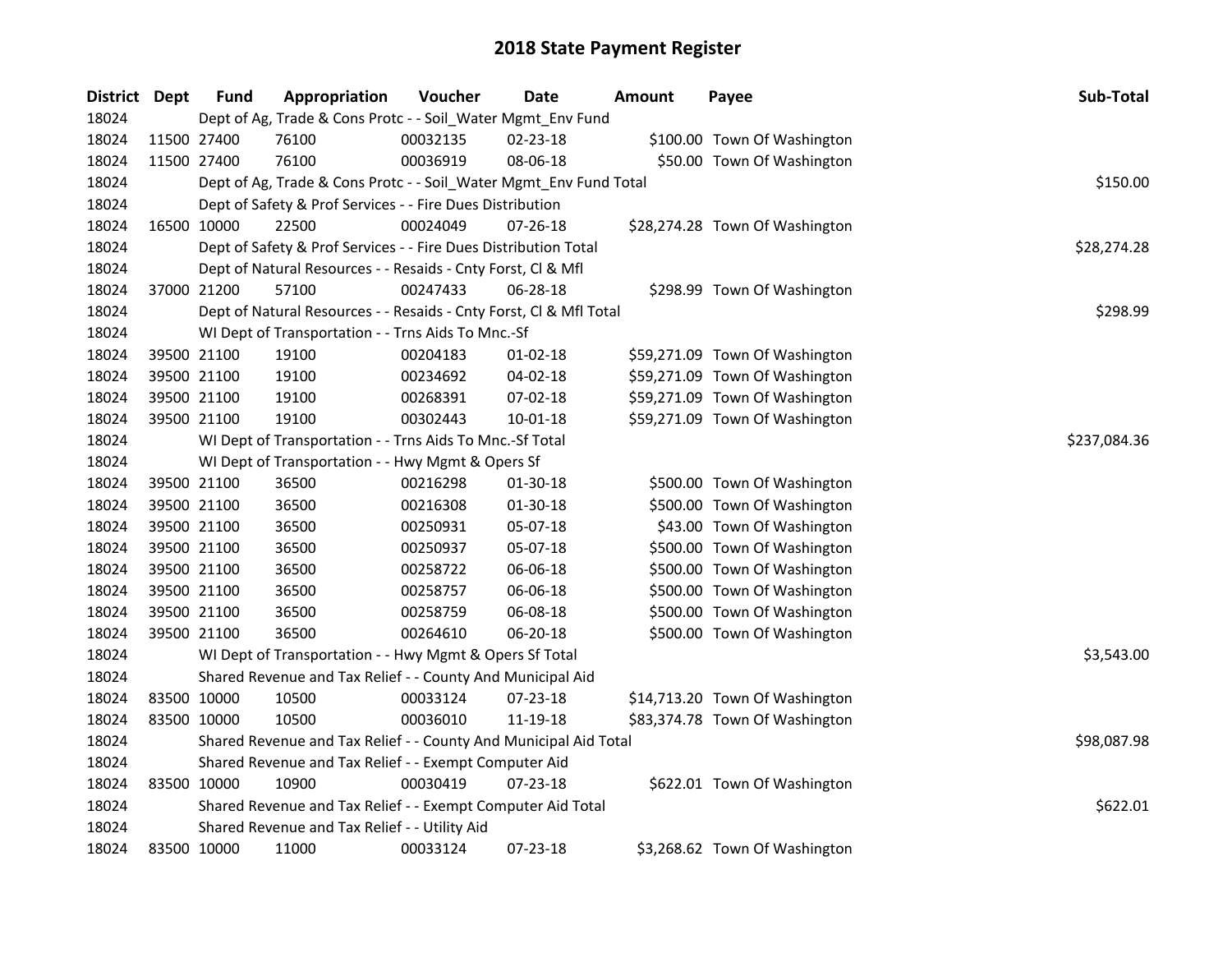| District Dept | <b>Fund</b> | Appropriation                                                   | Voucher  | Date           | Amount | Pavee                          | Sub-Total    |
|---------------|-------------|-----------------------------------------------------------------|----------|----------------|--------|--------------------------------|--------------|
| 18024         | 83500 10000 | 11000                                                           | 00036010 | 11-19-18       |        | \$17,966.77 Town Of Washington |              |
| 18024         |             | Shared Revenue and Tax Relief - - Utility Aid Total             |          |                |        |                                | \$21,235.39  |
| 18024         |             | Shared Revenue and Tax Relief - - Lottery & Gaming Credit       |          |                |        |                                |              |
| 18024         | 83500 52100 | 36300                                                           | 00027364 | $03 - 26 - 18$ |        | \$4,506.57 Town Of Washington  |              |
| 18024         |             | Shared Revenue and Tax Relief - - Lottery & Gaming Credit Total |          |                |        |                                | \$4,506.57   |
| 18024 Total   |             |                                                                 |          |                |        |                                | \$393,802.58 |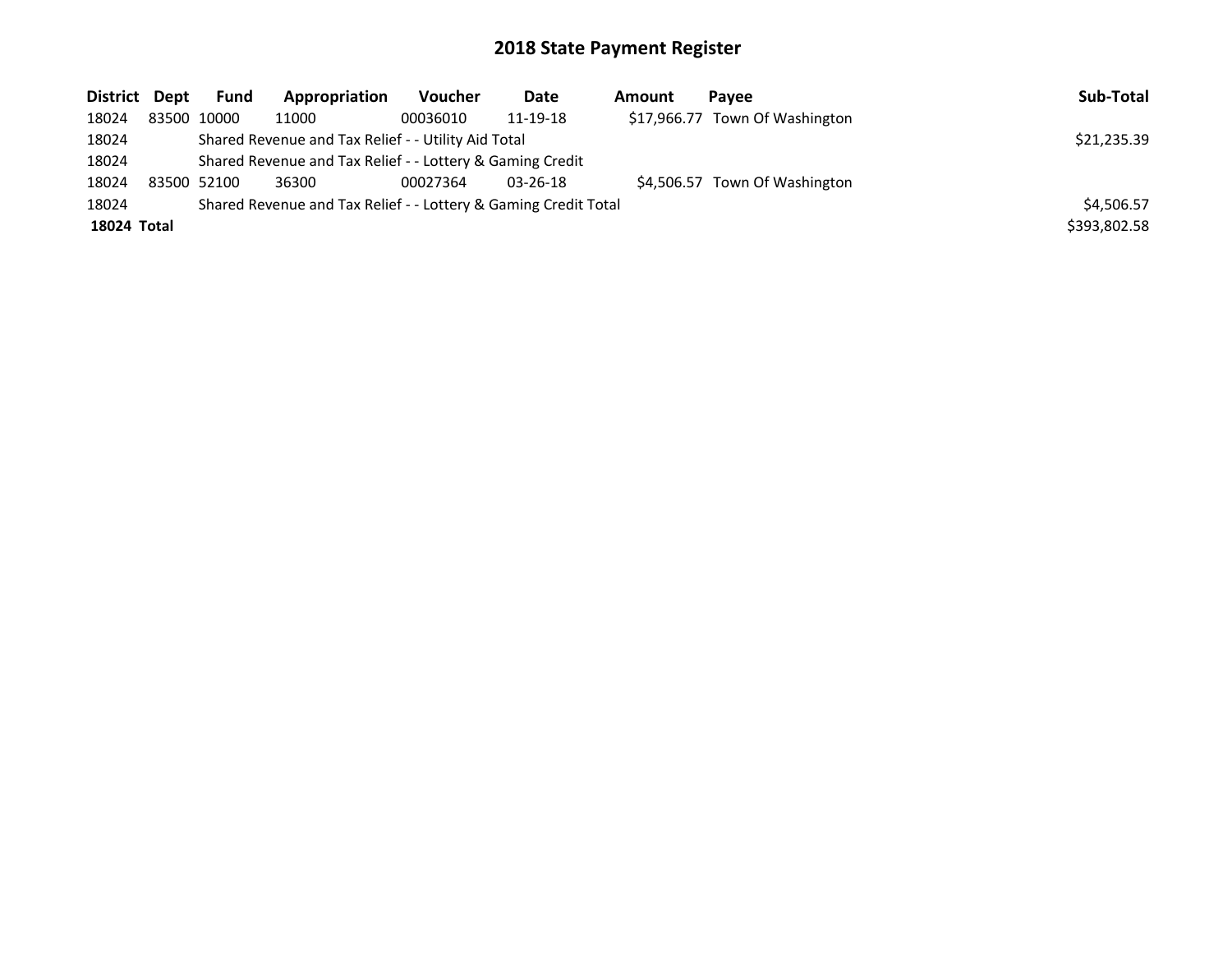| <b>District</b> | Dept | <b>Fund</b> | Appropriation                                                      | Voucher  | Date           | Amount                | Payee                | Sub-Total    |
|-----------------|------|-------------|--------------------------------------------------------------------|----------|----------------|-----------------------|----------------------|--------------|
| 18026           |      |             | Dept of Safety & Prof Services - - Fire Dues Distribution          |          |                |                       |                      |              |
| 18026           |      | 16500 10000 | 22500                                                              | 00024050 | $07 - 24 - 18$ |                       | \$953.13 Tn Wilson   |              |
| 18026           |      |             | Dept of Safety & Prof Services - - Fire Dues Distribution Total    |          |                |                       |                      | \$953.13     |
| 18026           |      |             | Dept of Natural Resources - - Resaids - Cnty Forst, CI & Mfl       |          |                |                       |                      |              |
| 18026           |      | 37000 21200 | 57100                                                              | 00247434 | 06-28-18       |                       | \$4,600.53 Tn Wilson |              |
| 18026           |      |             | Dept of Natural Resources - - Resaids - Cnty Forst, Cl & Mfl Total |          |                |                       |                      | \$4,600.53   |
| 18026           |      |             | WI Dept of Transportation - - Trns Aids To Mnc.-Sf                 |          |                |                       |                      |              |
| 18026           |      | 39500 21100 | 19100                                                              | 00204184 | $01 - 02 - 18$ | \$21,100.84 Tn Wilson |                      |              |
| 18026           |      | 39500 21100 | 19100                                                              | 00234693 | 04-02-18       | \$21,100.84 Tn Wilson |                      |              |
| 18026           |      | 39500 21100 | 19100                                                              | 00268392 | 07-02-18       | \$21,100.84 Tn Wilson |                      |              |
| 18026           |      | 39500 21100 | 19100                                                              | 00302444 | 10-01-18       | \$21,100.85 Tn Wilson |                      |              |
| 18026           |      |             | WI Dept of Transportation - - Trns Aids To Mnc.-Sf Total           |          |                |                       |                      | \$84,403.37  |
| 18026           |      |             | Shared Revenue and Tax Relief - - County And Municipal Aid         |          |                |                       |                      |              |
| 18026           |      | 83500 10000 | 10500                                                              | 00033125 | $07 - 23 - 18$ |                       | \$5,874.30 Tn Wilson |              |
| 18026           |      | 83500 10000 | 10500                                                              | 00036011 | 11-19-18       | \$33,287.72 Tn Wilson |                      |              |
| 18026           |      |             | Shared Revenue and Tax Relief - - County And Municipal Aid Total   |          |                |                       |                      | \$39,162.02  |
| 18026           |      |             | Shared Revenue and Tax Relief - - Utility Aid                      |          |                |                       |                      |              |
| 18026           |      | 83500 10000 | 11000                                                              | 00033125 | 07-23-18       |                       | \$756.51 Tn Wilson   |              |
| 18026           |      | 83500 10000 | 11000                                                              | 00036011 | 11-19-18       |                       | \$4,271.42 Tn Wilson |              |
| 18026           |      |             | Shared Revenue and Tax Relief - - Utility Aid Total                |          |                |                       |                      | \$5,027.93   |
| 18026 Total     |      |             |                                                                    |          |                |                       |                      | \$134,146.98 |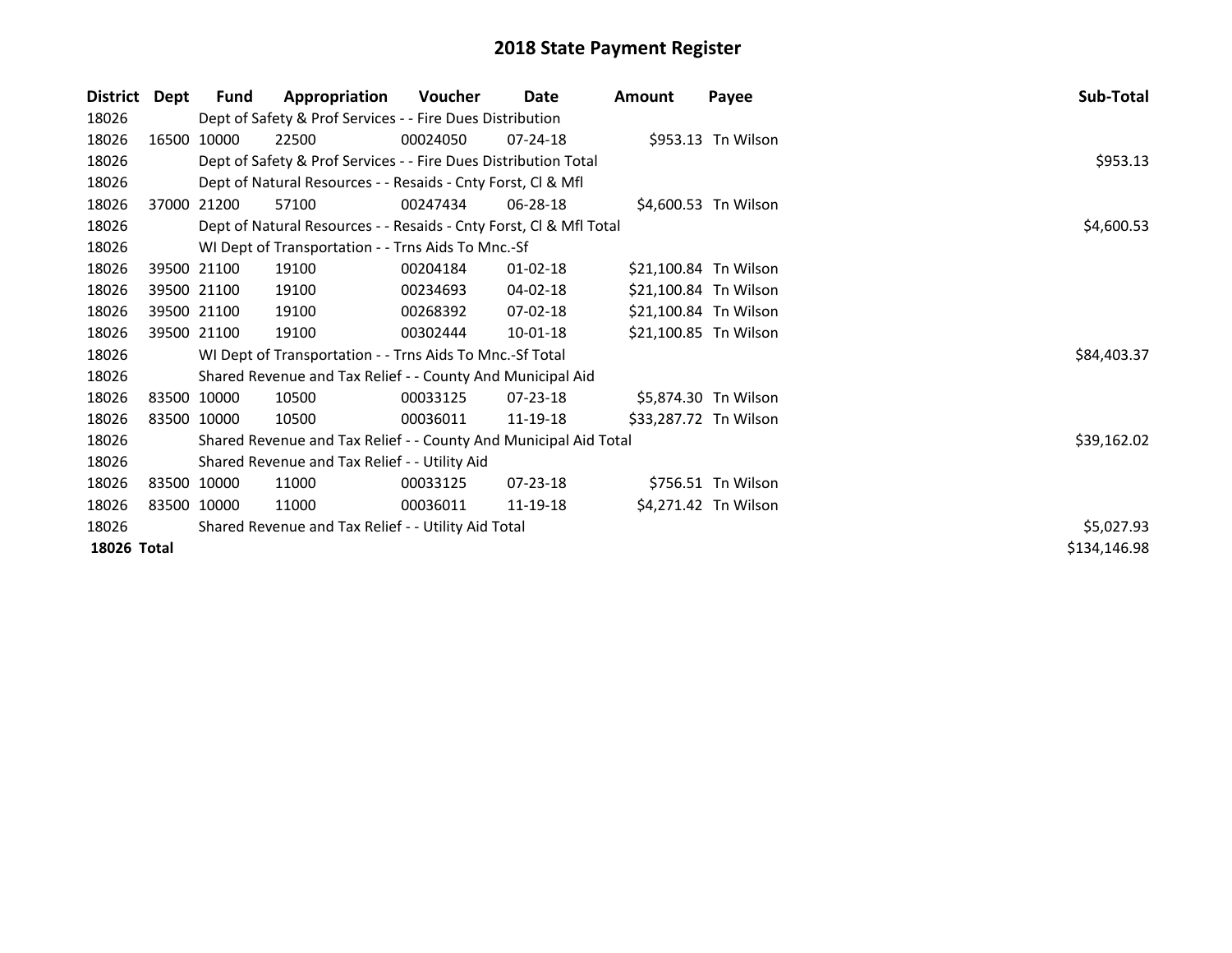| <b>District</b>    | Dept        | Fund                                                            | Appropriation                                                     | <b>Voucher</b> | Date           | Amount | Payee                             | Sub-Total    |
|--------------------|-------------|-----------------------------------------------------------------|-------------------------------------------------------------------|----------------|----------------|--------|-----------------------------------|--------------|
| 18126              |             |                                                                 | Dept of Safety & Prof Services - - Fire Dues Distribution         |                |                |        |                                   |              |
| 18126              |             | 16500 10000                                                     | 22500                                                             | 00024051       | $07 - 24 - 18$ |        | \$515.91 Village Of Fairchild     |              |
| 18126              |             |                                                                 | Dept of Safety & Prof Services - - Fire Dues Distribution Total   |                |                |        |                                   | \$515.91     |
| 18126              |             |                                                                 | Dept of Natural Resources - - Aids In Lieu Of Taxes - Gener       |                |                |        |                                   |              |
| 18126              | 37000 10000 |                                                                 | 50300                                                             | 00211581       | $02 - 02 - 18$ |        | \$14.39 Village Of Fairchild      |              |
| 18126              |             | 37000 10000                                                     | 50300                                                             | 00229074       | 04-20-18       |        | \$3.00 Village Of Fairchild       |              |
| 18126              |             |                                                                 | Dept of Natural Resources - - Aids In Lieu Of Taxes - Gener Total |                |                |        |                                   | \$17.39      |
| 18126              |             |                                                                 | WI Dept of Transportation - - Trns Aids To Mnc.-Sf                |                |                |        |                                   |              |
| 18126              |             | 39500 21100                                                     | 19100                                                             | 00204185       | $01-02-18$     |        | \$6,011.90 Village Of Fairchild   |              |
| 18126              |             | 39500 21100                                                     | 19100                                                             | 00234694       | 04-02-18       |        | \$6,011.90 Village Of Fairchild   |              |
| 18126              |             | 39500 21100                                                     | 19100                                                             | 00268393       | $07 - 02 - 18$ |        | \$6,011.90 Village Of Fairchild   |              |
| 18126              |             | 39500 21100                                                     | 19100                                                             | 00302445       | $10 - 01 - 18$ |        | \$6,011.93 Village Of Fairchild   |              |
| 18126              |             |                                                                 | WI Dept of Transportation - - Trns Aids To Mnc.-Sf Total          |                |                |        |                                   | \$24,047.63  |
| 18126              |             |                                                                 | Shared Revenue and Tax Relief - - County And Municipal Aid        |                |                |        |                                   |              |
| 18126              | 83500 10000 |                                                                 | 10500                                                             | 00033126       | 07-23-18       |        | \$34,268.45 Village Of Fairchild  |              |
| 18126              | 83500 10000 |                                                                 | 10500                                                             | 00036012       | 11-19-18       |        | \$194,245.98 Village Of Fairchild |              |
| 18126              |             |                                                                 | Shared Revenue and Tax Relief - - County And Municipal Aid Total  |                |                |        |                                   | \$228,514.43 |
| 18126              |             |                                                                 | Shared Revenue and Tax Relief - - Exempt Computer Aid             |                |                |        |                                   |              |
| 18126              |             | 83500 10000                                                     | 10900                                                             | 00030420       | $07 - 23 - 18$ |        | \$98.43 Village Of Fairchild      |              |
| 18126              |             |                                                                 | Shared Revenue and Tax Relief - - Exempt Computer Aid Total       |                |                |        |                                   | \$98.43      |
| 18126              |             |                                                                 | Shared Revenue and Tax Relief - - Lottery & Gaming Credit         |                |                |        |                                   |              |
| 18126              | 83500 52100 |                                                                 | 36300                                                             | 00027365       | $03 - 26 - 18$ |        | \$37.27 Village Of Fairchild      |              |
| 18126              |             | Shared Revenue and Tax Relief - - Lottery & Gaming Credit Total | \$37.27                                                           |                |                |        |                                   |              |
| <b>18126 Total</b> |             |                                                                 |                                                                   |                |                |        |                                   | \$253,231.06 |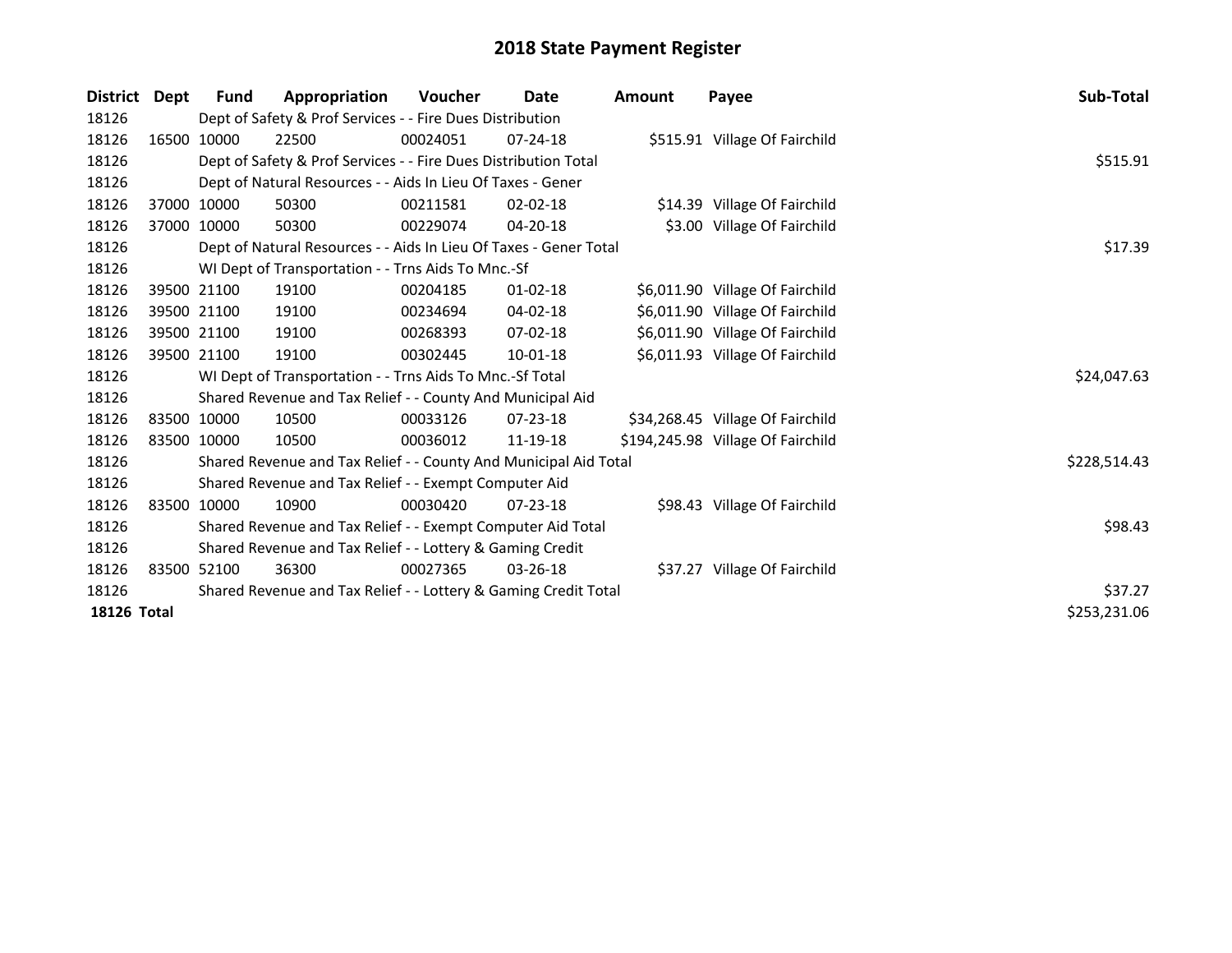| District Dept      |             | Fund        | Appropriation                                                         | Voucher     | Date           | <b>Amount</b> | Payee                              | Sub-Total    |
|--------------------|-------------|-------------|-----------------------------------------------------------------------|-------------|----------------|---------------|------------------------------------|--------------|
| 18127              |             |             | Dept of Safety & Prof Services - - Fire Dues Distribution             |             |                |               |                                    |              |
| 18127              |             | 16500 10000 | 22500                                                                 | 00024052    | $07 - 24 - 18$ |               | \$3,622.16 Village Of Fall Creek   |              |
| 18127              |             |             | Dept of Safety & Prof Services - - Fire Dues Distribution Total       |             |                |               |                                    | \$3,622.16   |
| 18127              |             |             | WI Dept of Transportation - - Trns Aids To Mnc.-Sf                    |             |                |               |                                    |              |
| 18127              |             | 39500 21100 | 19100                                                                 | 00204186    | $01-02-18$     |               | \$21,531.21 Village Of Fall Creek  |              |
| 18127              |             | 39500 21100 | 19100                                                                 | 00234695    | 04-02-18       |               | \$21,531.21 Village Of Fall Creek  |              |
| 18127              |             | 39500 21100 | 19100                                                                 | 00268394    | 07-02-18       |               | \$21,531.21 Village Of Fall Creek  |              |
| 18127              |             | 39500 21100 | 19100                                                                 | 00302446    | 10-01-18       |               | \$21,531.22 Village Of Fall Creek  |              |
| 18127              |             |             | WI Dept of Transportation - - Trns Aids To Mnc.-Sf Total              | \$86,124.85 |                |               |                                    |              |
| 18127              |             |             | Department of Justice - - Law Enforcement Train, Local                |             |                |               |                                    |              |
| 18127              |             | 45500 10000 | 23100                                                                 | 00052735    | 10-04-18       |               | \$480.00 Village Of Fall Creek     |              |
| 18127              |             |             | Department of Justice - - Law Enforcement Train, Local Total          |             |                |               |                                    | \$480.00     |
| 18127              |             |             | Public Defender Board - - Trial Representation                        |             |                |               |                                    |              |
| 18127              |             | 55000 10000 | 10300                                                                 | 00153475    | 07-30-18       |               | \$7.59 Village Of Fall Creek       |              |
| 18127              |             |             | Public Defender Board - - Trial Representation Total                  | \$7.59      |                |               |                                    |              |
| 18127              |             |             | Shared Revenue and Tax Relief - - Expenditure Restraint Program       |             |                |               |                                    |              |
| 18127              |             | 83500 10000 | 10100                                                                 | 00033127    | 07-23-18       |               | \$9,006.45 Village Of Fall Creek   |              |
| 18127              |             | 83500 10000 | 10100                                                                 | 00036013    | 11-19-18       |               | \$0.07 Village Of Fall Creek       |              |
| 18127              |             |             | Shared Revenue and Tax Relief - - Expenditure Restraint Program Total |             |                |               |                                    | \$9,006.52   |
| 18127              |             |             | Shared Revenue and Tax Relief - - County And Municipal Aid            |             |                |               |                                    |              |
| 18127              |             | 83500 10000 | 10500                                                                 | 00033127    | 07-23-18       |               | \$34,405.75 Village Of Fall Creek  |              |
| 18127              |             | 83500 10000 | 10500                                                                 | 00036013    | 11-19-18       |               | \$194,965.92 Village Of Fall Creek |              |
| 18127              |             |             | Shared Revenue and Tax Relief - - County And Municipal Aid Total      |             |                |               |                                    | \$229,371.67 |
| 18127              |             |             | Shared Revenue and Tax Relief - - Exempt Computer Aid                 |             |                |               |                                    |              |
| 18127              |             | 83500 10000 | 10900                                                                 | 00030421    | 07-23-18       |               | \$393.70 Village Of Fall Creek     |              |
| 18127              |             | 83500 10000 | 10900                                                                 | 00032316    | 07-23-18       |               | \$745.57 Village Of Fall Creek     |              |
| 18127              |             |             | Shared Revenue and Tax Relief - - Exempt Computer Aid Total           |             |                |               |                                    | \$1,139.27   |
| 18127              |             |             | Shared Revenue and Tax Relief - - Utility Aid                         |             |                |               |                                    |              |
| 18127              |             | 83500 10000 | 11000                                                                 | 00033127    | 07-23-18       |               | \$1,654.38 Village Of Fall Creek   |              |
| 18127              | 83500 10000 |             | 11000                                                                 | 00036013    | 11-19-18       |               | \$9,544.33 Village Of Fall Creek   |              |
| 18127              |             |             | Shared Revenue and Tax Relief - - Utility Aid Total                   |             |                |               |                                    | \$11,198.71  |
| <b>18127 Total</b> |             |             |                                                                       |             |                |               |                                    | \$340,950.77 |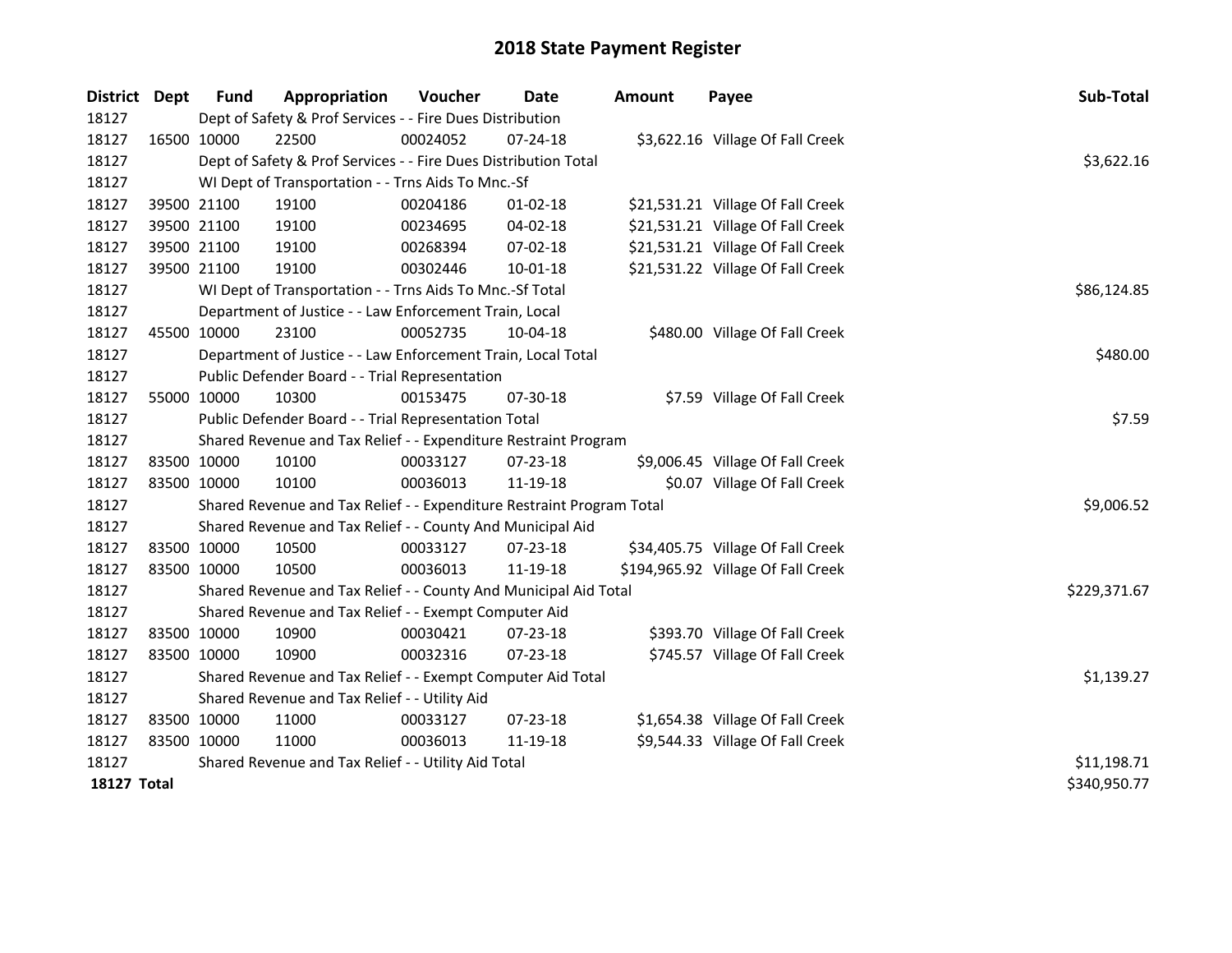| District Dept |             | <b>Fund</b>                                               | Appropriation                                                    | Voucher    | <b>Date</b>    | <b>Amount</b> | Payee                        | Sub-Total      |
|---------------|-------------|-----------------------------------------------------------|------------------------------------------------------------------|------------|----------------|---------------|------------------------------|----------------|
| 18201         |             |                                                           | Dept of Safety & Prof Services - - Fire Dues Distribution        |            |                |               |                              |                |
| 18201         | 16500 10000 |                                                           | 22500                                                            | 00024053   | $07 - 24 - 18$ |               | \$27,601.69 City Of Altoona  |                |
| 18201         |             |                                                           | Dept of Safety & Prof Services - - Fire Dues Distribution Total  |            |                |               |                              | \$27,601.69    |
| 18201         |             |                                                           | WI Dept of Transportation - - Hwy Sfty Loc Aid Ffd               |            |                |               |                              |                |
| 18201         | 39500 21100 |                                                           | 18500                                                            | 00278169   | 07-23-18       |               | \$3,962.36 City Of Altoona   |                |
| 18201         |             |                                                           | WI Dept of Transportation - - Hwy Sfty Loc Aid Ffd Total         |            |                |               |                              | \$3,962.36     |
| 18201         |             |                                                           | WI Dept of Transportation - - Trns Aids To Mnc.-Sf               |            |                |               |                              |                |
| 18201         |             | 39500 21100                                               | 19100                                                            | 00204187   | 01-02-18       |               | \$138,726.11 City Of Altoona |                |
| 18201         | 39500 21100 |                                                           | 19100                                                            | 00234696   | 04-02-18       |               | \$138,726.11 City Of Altoona |                |
| 18201         | 39500 21100 |                                                           | 19100                                                            | 00268395   | $07 - 02 - 18$ |               | \$138,726.11 City Of Altoona |                |
| 18201         | 39500 21100 |                                                           | 19100                                                            | 00302447   | $10 - 01 - 18$ |               | \$138,726.12 City Of Altoona |                |
| 18201         |             |                                                           | WI Dept of Transportation - - Trns Aids To Mnc.-Sf Total         |            |                |               |                              | \$554,904.45   |
| 18201         |             |                                                           | Department of Justice - - Law Enforcement Train, Local           |            |                |               |                              |                |
| 18201         |             | 45500 10000                                               | 23100                                                            | 00051883   | 09-21-18       |               | \$2,400.00 City Of Altoona   |                |
| 18201         |             |                                                           | Department of Justice - - Law Enforcement Train, Local Total     |            |                |               |                              | \$2,400.00     |
| 18201         |             |                                                           | Shared Revenue and Tax Relief - - County And Municipal Aid       |            |                |               |                              |                |
| 18201         | 83500 10000 |                                                           | 10500                                                            | 00033128   | 07-23-18       |               | \$170,203.44 City Of Altoona |                |
| 18201         | 83500 10000 |                                                           | 10500                                                            | 00036014   | 11-19-18       |               | \$964,486.13 City Of Altoona |                |
| 18201         |             |                                                           | Shared Revenue and Tax Relief - - County And Municipal Aid Total |            |                |               |                              | \$1,134,689.57 |
| 18201         |             |                                                           | Shared Revenue and Tax Relief - - Exempt Computer Aid            |            |                |               |                              |                |
| 18201         | 83500 10000 |                                                           | 10900                                                            | 00030422   | $07 - 23 - 18$ |               | \$7,001.43 City Of Altoona   |                |
| 18201         |             | 83500 10000                                               | 10900                                                            | 00032317   | 07-23-18       |               | \$159,161.54 City Of Altoona |                |
| 18201         |             |                                                           | Shared Revenue and Tax Relief - - Exempt Computer Aid Total      |            |                |               |                              | \$166,162.97   |
| 18201         |             |                                                           | Shared Revenue and Tax Relief - - Utility Aid                    |            |                |               |                              |                |
| 18201         | 83500 10000 |                                                           | 11000                                                            | 00033128   | 07-23-18       |               | \$487.07 City Of Altoona     |                |
| 18201         | 83500 10000 |                                                           | 11000                                                            | 00036014   | 11-19-18       |               | \$2,759.12 City Of Altoona   |                |
| 18201         |             |                                                           | Shared Revenue and Tax Relief - - Utility Aid Total              | \$3,246.19 |                |               |                              |                |
| 18201         |             | Shared Revenue and Tax Relief - - Lottery & Gaming Credit |                                                                  |            |                |               |                              |                |
| 18201         | 83500 52100 |                                                           | 36300                                                            | 00027366   | 03-26-18       |               | \$24,796.80 City Of Altoona  |                |
| 18201         |             |                                                           | Shared Revenue and Tax Relief - - Lottery & Gaming Credit Total  |            |                |               |                              | \$24,796.80    |
| 18201 Total   |             |                                                           |                                                                  |            |                |               |                              | \$1,917,764.03 |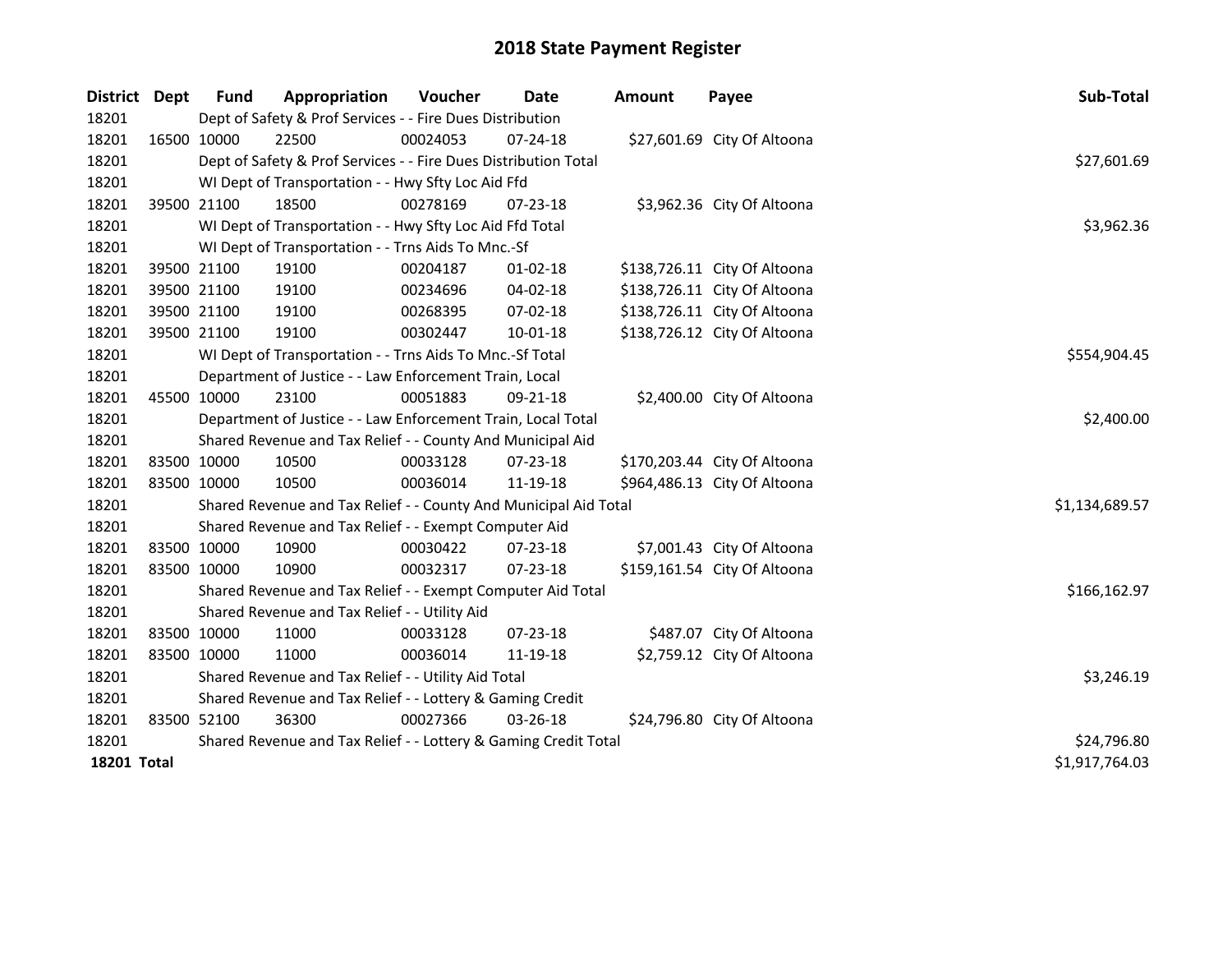| District Dept |             | <b>Fund</b>                                                 | Appropriation                                                      | Voucher  | <b>Date</b>    | <b>Amount</b> | Payee                       | Sub-Total   |
|---------------|-------------|-------------------------------------------------------------|--------------------------------------------------------------------|----------|----------------|---------------|-----------------------------|-------------|
| 18202         |             | Dept of Safety & Prof Services - - Fire Dues Distribution   |                                                                    |          |                |               |                             |             |
| 18202         | 16500 10000 |                                                             | 22500                                                              | 00024054 | $07 - 24 - 18$ |               | \$3,773.84 City Of Augusta  |             |
| 18202         |             |                                                             | Dept of Safety & Prof Services - - Fire Dues Distribution Total    |          |                |               |                             | \$3,773.84  |
| 18202         |             | Dept of Natural Resources - - Aids In Lieu Of Taxes - Gener |                                                                    |          |                |               |                             |             |
| 18202         |             | 37000 10000                                                 | 50300                                                              | 00211720 | $02 - 02 - 18$ |               | \$1,934.12 City Of Augusta  |             |
| 18202         |             |                                                             | Dept of Natural Resources - - Aids In Lieu Of Taxes - Gener Total  |          |                |               |                             | \$1,934.12  |
| 18202         |             |                                                             | Dept of Natural Resources - - Gen Program Ops-State Funds-Fr       |          |                |               |                             |             |
| 18202         |             | 37000 21200                                                 | 16600                                                              | 00210015 | $01 - 26 - 18$ |               | \$114.56 City Of Augusta    |             |
| 18202         |             |                                                             | Dept of Natural Resources - - Gen Program Ops-State Funds-Fr Total |          |                |               |                             | \$114.56    |
| 18202         |             |                                                             | Dept of Natural Resources - - General Program Operations --        |          |                |               |                             |             |
| 18202         |             | 37000 21200                                                 | 25400                                                              | 00228371 | 04-18-18       |               | \$113.54 City Of Augusta    |             |
| 18202         |             | 37000 21200                                                 | 25400                                                              | 00249785 | 07-10-18       |               | \$122.65 City Of Augusta    |             |
| 18202         |             | 37000 21200                                                 | 25400                                                              | 00274156 | 10-17-18       |               | \$112.54 City Of Augusta    |             |
| 18202         |             | 37000 21200                                                 | 25400                                                              | 00286203 | 12-27-18       |               | \$115.80 City Of Augusta    |             |
| 18202         |             |                                                             | Dept of Natural Resources - - General Program Operations -- Total  |          |                |               |                             | \$464.53    |
| 18202         |             |                                                             | WI Dept of Transportation - - Hwy Sfty Loc Aid Ffd                 |          |                |               |                             |             |
| 18202         |             | 39500 21100                                                 | 18500                                                              | 00300017 | 09-24-18       |               | \$3,608.60 City Of Augusta  |             |
| 18202         |             |                                                             | WI Dept of Transportation - - Hwy Sfty Loc Aid Ffd Total           |          |                |               |                             | \$3,608.60  |
| 18202         |             |                                                             | WI Dept of Transportation - - Trns Aids To Mnc.-Sf                 |          |                |               |                             |             |
| 18202         |             | 39500 21100                                                 | 19100                                                              | 00204188 | $01 - 02 - 18$ |               | \$21,636.29 City Of Augusta |             |
| 18202         |             | 39500 21100                                                 | 19100                                                              | 00234697 | 04-02-18       |               | \$21,636.29 City Of Augusta |             |
| 18202         |             | 39500 21100                                                 | 19100                                                              | 00268396 | 07-02-18       |               | \$21,636.29 City Of Augusta |             |
| 18202         |             | 39500 21100                                                 | 19100                                                              | 00302448 | 10-01-18       |               | \$21,636.31 City Of Augusta |             |
| 18202         |             |                                                             | WI Dept of Transportation - - Trns Aids To Mnc.-Sf Total           |          |                |               |                             | \$86,545.18 |
| 18202         |             |                                                             | Department of Justice - - Law Enforcement Train, Local             |          |                |               |                             |             |
| 18202         |             | 45500 10000                                                 | 23100                                                              | 00052117 | 09-25-18       |               | \$640.00 City Of Augusta    |             |
| 18202         |             |                                                             | Department of Justice - - Law Enforcement Train, Local Total       |          |                |               |                             | \$640.00    |
| 18202         |             |                                                             | Public Defender Board - - Trial Representation                     |          |                |               |                             |             |
| 18202         |             | 55000 10000                                                 | 10300                                                              | 00127127 | 02-06-18       |               | \$44.20 City Of Augusta     |             |
| 18202         |             |                                                             | Public Defender Board - - Trial Representation Total               |          |                |               |                             | \$44.20     |
| 18202         |             | Department of Revenue - - Payments For Municipal Svcs       |                                                                    |          |                |               |                             |             |
| 18202         |             | 56600 10000                                                 | 50100                                                              | 00026763 | $01 - 31 - 18$ |               | \$1,453.50 City Of Augusta  |             |
| 18202         |             |                                                             | Department of Revenue - - Payments For Municipal Svcs Total        |          |                |               |                             | \$1,453.50  |
| 18202         |             |                                                             | Shared Revenue and Tax Relief - - Expenditure Restraint Program    |          |                |               |                             |             |
| 18202         |             | 83500 10000                                                 | 10100                                                              | 00033129 | 07-23-18       |               | \$5,828.14 City Of Augusta  |             |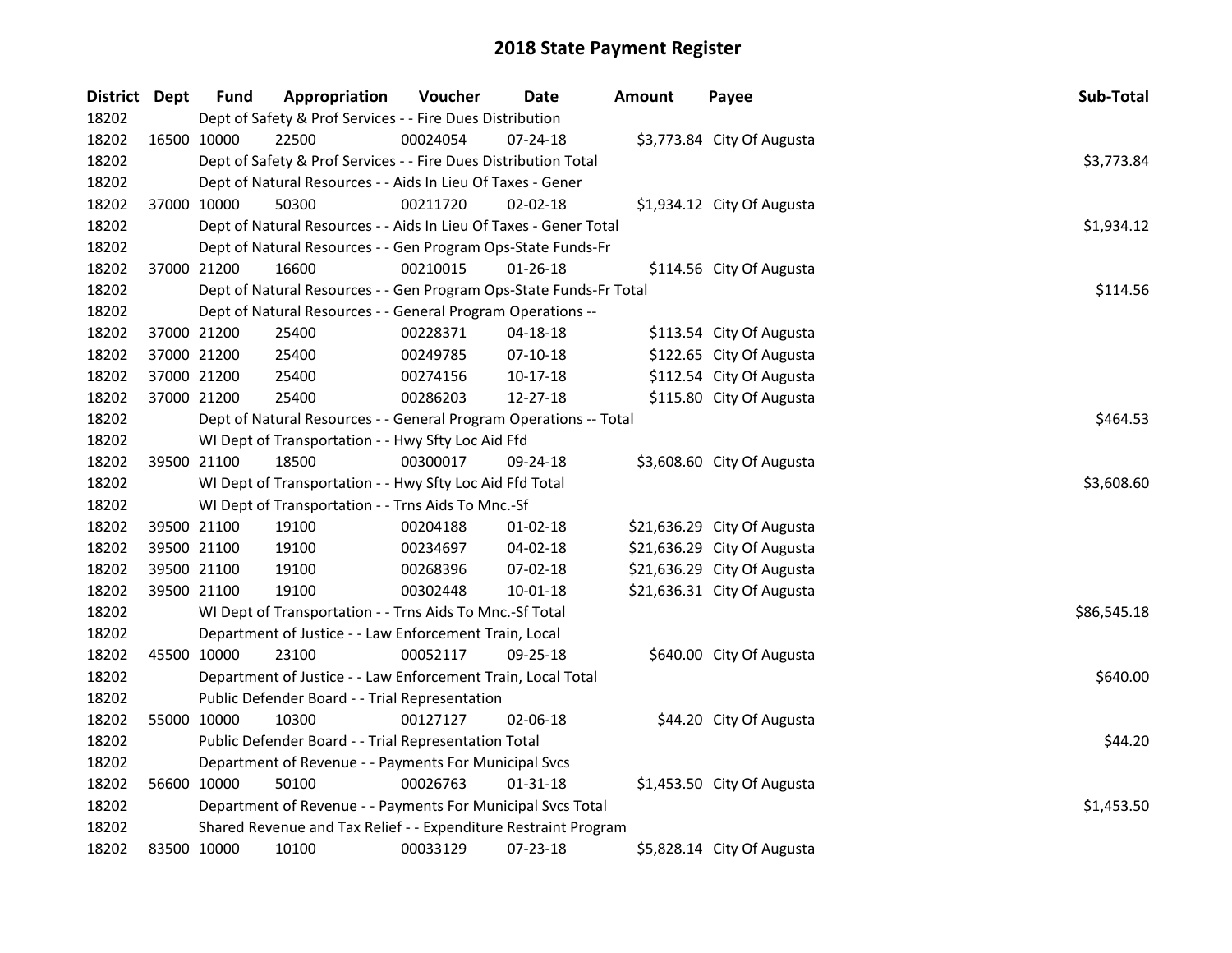| District           | Dept        | <b>Fund</b> | Appropriation                                                         | <b>Voucher</b> | Date           | Amount | Payee                        | Sub-Total    |
|--------------------|-------------|-------------|-----------------------------------------------------------------------|----------------|----------------|--------|------------------------------|--------------|
| 18202              | 83500 10000 |             | 10100                                                                 | 00036015       | 11-19-18       |        | \$0.07 City Of Augusta       |              |
| 18202              |             |             | Shared Revenue and Tax Relief - - Expenditure Restraint Program Total |                |                |        |                              | \$5,828.21   |
| 18202              |             |             | Shared Revenue and Tax Relief - - County And Municipal Aid            |                |                |        |                              |              |
| 18202              | 83500 10000 |             | 10500                                                                 | 00033129       | 07-23-18       |        | \$76,889.68 City Of Augusta  |              |
| 18202              | 83500 10000 |             | 10500                                                                 | 00036015       | 11-19-18       |        | \$435,708.19 City Of Augusta |              |
| 18202              |             |             | Shared Revenue and Tax Relief - - County And Municipal Aid Total      |                |                |        |                              | \$512,597.87 |
| 18202              |             |             | Shared Revenue and Tax Relief - - Exempt Computer Aid                 |                |                |        |                              |              |
| 18202              | 83500 10000 |             | 10900                                                                 | 00030423       | 07-23-18       |        | \$1,506.83 City Of Augusta   |              |
| 18202              | 83500 10000 |             | 10900                                                                 | 00032318       | $07 - 23 - 18$ |        | \$5,349.37 City Of Augusta   |              |
| 18202              |             |             | Shared Revenue and Tax Relief - - Exempt Computer Aid Total           |                |                |        |                              | \$6,856.20   |
| 18202              |             |             | Shared Revenue and Tax Relief - - Utility Aid                         |                |                |        |                              |              |
| 18202              |             | 83500 10000 | 11000                                                                 | 00033129       | $07 - 23 - 18$ |        | \$915.54 City Of Augusta     |              |
| 18202              | 83500 10000 |             | 11000                                                                 | 00036015       | 11-19-18       |        | \$4,947.83 City Of Augusta   |              |
| 18202              |             |             | Shared Revenue and Tax Relief - - Utility Aid Total                   |                |                |        |                              | \$5,863.37   |
| 18202              |             |             | Shared Revenue and Tax Relief - - Lottery & Gaming Credit             |                |                |        |                              |              |
| 18202              | 83500 52100 |             | 36300                                                                 | 00027367       | $03 - 26 - 18$ |        | \$549.84 City Of Augusta     |              |
| 18202              |             |             | Shared Revenue and Tax Relief - - Lottery & Gaming Credit Total       |                |                |        |                              | \$549.84     |
| <b>18202 Total</b> |             |             |                                                                       |                |                |        |                              | \$630,274.02 |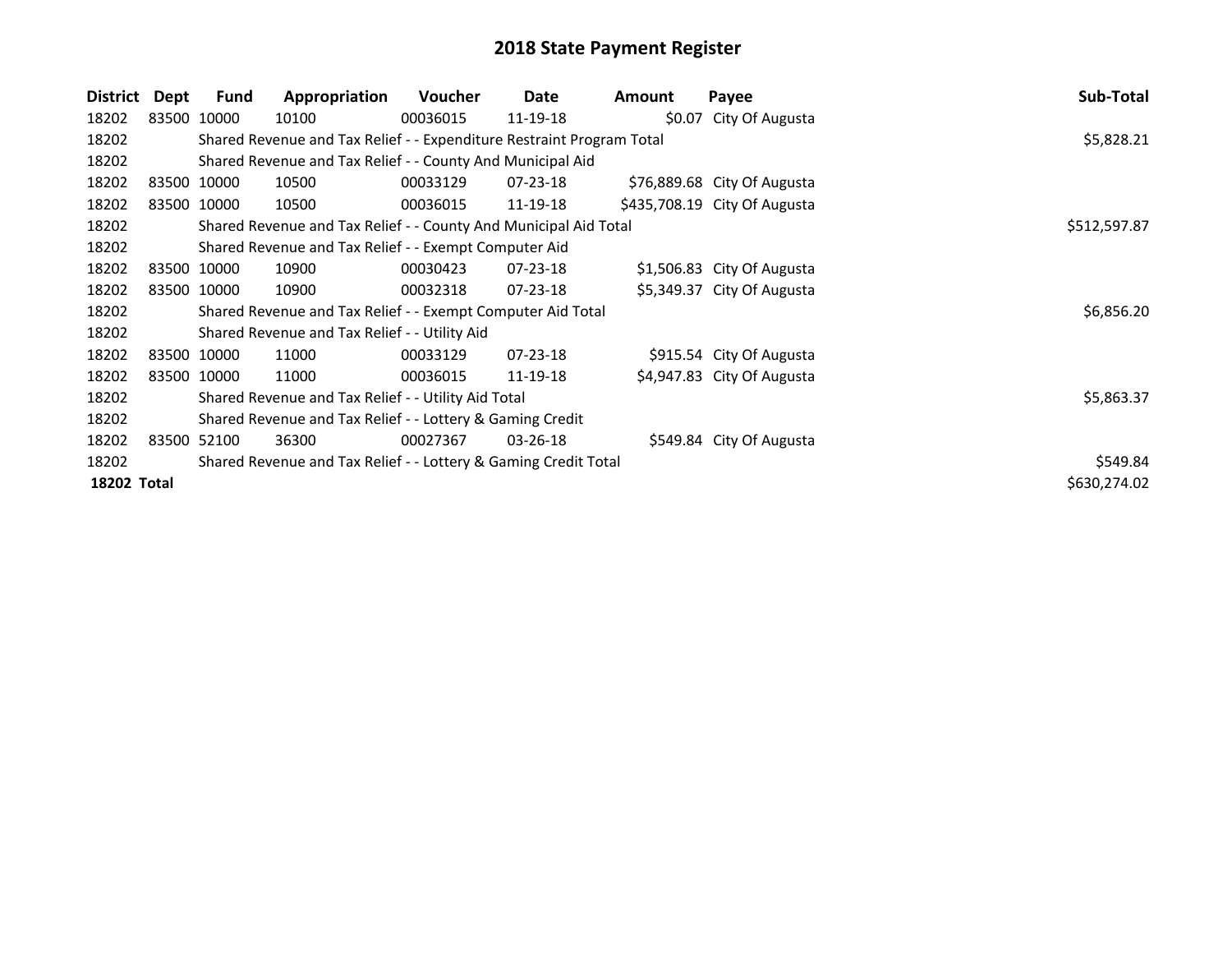| District Dept |             | <b>Fund</b>                                                 | Appropriation                                                             | Voucher   | Date           | <b>Amount</b> | Payee                             | Sub-Total      |
|---------------|-------------|-------------------------------------------------------------|---------------------------------------------------------------------------|-----------|----------------|---------------|-----------------------------------|----------------|
| 18221         |             |                                                             | Dept of Safety & Prof Services - - Fire Dues Distribution                 |           |                |               |                                   |                |
| 18221         |             | 16500 10000                                                 | 22500                                                                     | 00024055  | 07-26-18       |               | \$206,684.85 CITY OF EAU CLAIRE   |                |
| 18221         |             |                                                             | Dept of Safety & Prof Services - - Fire Dues Distribution Total           |           |                |               |                                   | \$206,684.85   |
| 18221         |             | Dept of Natural Resources - - Aids In Lieu Of Taxes - Gener |                                                                           |           |                |               |                                   |                |
| 18221         |             | 37000 10000                                                 | 50300                                                                     | 00230659  | 04-20-18       |               | \$2,339.23 CITY OF EAU CLAIRE     |                |
| 18221         |             |                                                             | Dept of Natural Resources - - Aids In Lieu Of Taxes - Gener Total         |           |                |               |                                   | \$2,339.23     |
| 18221         |             |                                                             | WI Dept of Transportation - - Paratransit Aids, Sf                        |           |                |               |                                   |                |
| 18221         |             | 39500 21100                                                 | 17500                                                                     | 00260979  | 06-12-18       |               | \$61,475.00 CITY OF EAU CLAIRE    |                |
| 18221         |             |                                                             | WI Dept of Transportation - - Paratransit Aids, Sf Total                  |           |                |               |                                   | \$61,475.00    |
| 18221         |             |                                                             | WI Dept of Transportation - - Tb, Trns Oper Aid Sf                        |           |                |               |                                   |                |
| 18221         |             | 39500 21100                                                 | 17600                                                                     | 00262450  | 06-14-18       |               | \$342,057.00 CITY OF EAU CLAIRE   |                |
| 18221         |             | 39500 21100                                                 | 17600                                                                     | 00289347  | 08-27-18       |               | \$1,026,172.00 CITY OF EAU CLAIRE |                |
| 18221         |             |                                                             | WI Dept of Transportation - - Tb, Trns Oper Aid Sf Total                  |           |                |               |                                   | \$1,368,229.00 |
| 18221         |             |                                                             | WI Dept of Transportation - - Trns Aids To Mnc.-Sf                        |           |                |               |                                   |                |
| 18221         |             | 39500 21100                                                 | 19100                                                                     | 00204189  | 01-02-18       |               | \$809,897.50 CITY OF EAU CLAIRE   |                |
| 18221         |             | 39500 21100                                                 | 19100                                                                     | 00234698  | 04-02-18       |               | \$809,897.50 CITY OF EAU CLAIRE   |                |
| 18221         |             | 39500 21100                                                 | 19100                                                                     | 00268397  | 07-02-18       |               | \$809,897.50 CITY OF EAU CLAIRE   |                |
| 18221         |             | 39500 21100                                                 | 19100                                                                     | 00302449  | $10 - 01 - 18$ |               | \$809,897.50 CITY OF EAU CLAIRE   |                |
| 18221         |             |                                                             | WI Dept of Transportation - - Trns Aids To Mnc.-Sf Total                  |           |                |               |                                   | \$3,239,590.00 |
| 18221         |             |                                                             | Department of Health Services - - State/Federal Aids                      |           |                |               |                                   |                |
| 18221         |             | 43500 10000                                                 | 00000                                                                     | 90808     | 01-02-18       |               | \$90,543.00 CITY OF EAU CLAIRE    |                |
| 18221         |             | 43500 10000                                                 | 00000                                                                     | 90809     | 02-01-18       |               | \$114,152.00 CITY OF EAU CLAIRE   |                |
| 18221         |             | 43500 10000                                                 | 00000                                                                     | 90810     | 03-01-18       |               | \$12,322.00 CITY OF EAU CLAIRE    |                |
| 18221         |             | 43500 10000                                                 | 00000                                                                     | 90811     | 03-02-18       |               | \$15,459.00 CITY OF EAU CLAIRE    |                |
| 18221         |             | 43500 10000                                                 | 00000                                                                     | 90812     | 04-02-18       |               | \$62,480.00 CITY OF EAU CLAIRE    |                |
| 18221         |             | 43500 10000                                                 | 00000                                                                     | 90814     | 06-01-18       |               | \$145,225.00 CITY OF EAU CLAIRE   |                |
| 18221         |             | 43500 10000                                                 | 00000                                                                     | 90900     | 07-02-18       |               | \$105,764.00 CITY OF EAU CLAIRE   |                |
| 18221         |             | 43500 10000                                                 | 00000                                                                     | 90901     | 08-01-18       |               | \$77,110.00 CITY OF EAU CLAIRE    |                |
| 18221         |             | 43500 10000                                                 | 00000                                                                     | 90902     | 09-04-18       |               | \$66,468.00 CITY OF EAU CLAIRE    |                |
| 18221         |             | 43500 10000                                                 | 00000                                                                     | 90903     | 10-01-18       |               | \$87,177.00 CITY OF EAU CLAIRE    |                |
| 18221         |             | 43500 10000                                                 | 00000                                                                     | 90904     | 11-01-18       |               | \$41,080.00 CITY OF EAU CLAIRE    |                |
| 18221         |             | 43500 10000                                                 | 00000                                                                     | 90905     | 12-03-18       |               | \$107,482.00 CITY OF EAU CLAIRE   |                |
| 18221         |             |                                                             | Department of Health Services - - State/Federal Aids Total                |           |                |               |                                   | \$925,262.00   |
| 18221         |             |                                                             | Department of Health Services - - Prepaid Medical Transport Reimbursement |           |                |               |                                   |                |
| 18221         | 43500 10000 |                                                             | 16300                                                                     | AMBULANCE | 11-08-18       |               | \$164,108.22 CITY OF EAU CLAIRE   |                |